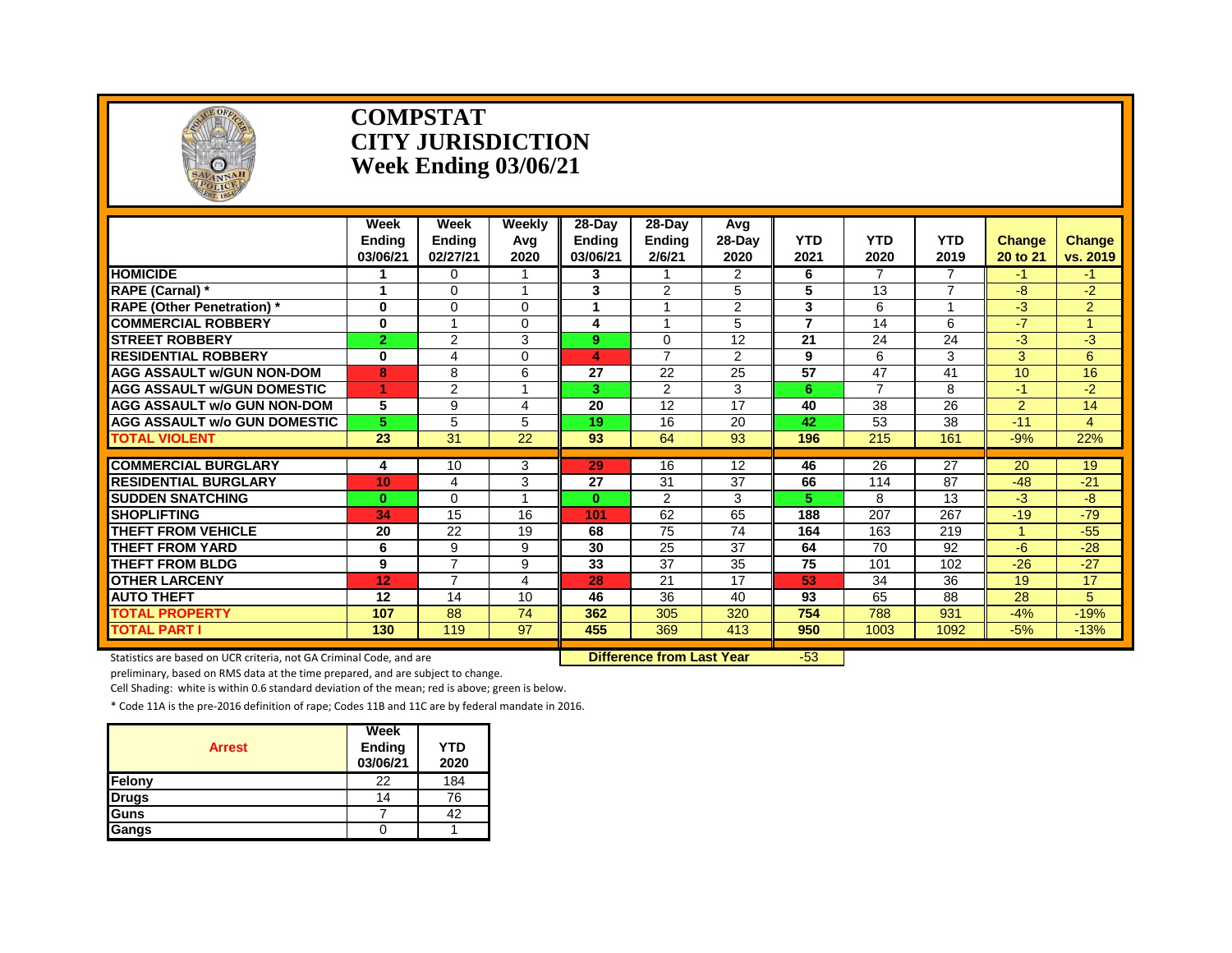

#### **COMPSTAT PRECINCT COMMANDER: NORTH PRECINCT** CAPT. BEN HERRON **Week Ending 03/06/21**





|                                     | Week<br><b>Ending</b><br>03/06/21 | Week<br><b>Ending</b><br>02/27/21 | Weekly<br>Avg<br>2020 | 28-Day<br><b>Ending</b><br>03/06/21 | 28-Day<br><b>Ending</b><br>2/6/21 | Avg<br>$28-Day$<br>2020 | <b>YTD</b><br>2021 | <b>YTD</b><br>2020 | <b>YTD</b><br>2019      | Change<br>20 to 21 | <b>Change</b><br>vs. 2019 |
|-------------------------------------|-----------------------------------|-----------------------------------|-----------------------|-------------------------------------|-----------------------------------|-------------------------|--------------------|--------------------|-------------------------|--------------------|---------------------------|
| <b>HOMICIDE</b>                     | 0                                 | $\Omega$                          | $\Omega$              | 0                                   | 0                                 |                         |                    | $\Omega$           |                         |                    | $\overline{0}$            |
| RAPE (Carnal) *                     | 0                                 | 0                                 | $\Omega$              | $\bf{0}$                            | $\overline{A}$                    | 2                       | 1                  | 5                  | 2                       | -4                 | $-1$                      |
| <b>RAPE (Other Penetration)</b> *   | $\bf{0}$                          | 0                                 | $\Omega$              | $\bf{0}$                            | $\Omega$                          | $\Omega$                | 0                  | 0                  | $\Omega$                | $\Omega$           | $\Omega$                  |
| <b>COMMERCIAL ROBBERY</b>           | $\bf{0}$                          | 0                                 | $\Omega$              | $\mathbf{0}$                        | $\Omega$                          |                         | 0                  | $\overline{2}$     |                         | $-2$               | $-1$                      |
| <b>STREET ROBBERY</b>               | $\bf{0}$                          | 0                                 |                       | A.                                  | $\Omega$                          | $\overline{4}$          | 4                  | 9                  | 5                       | $-5$               | $-1$                      |
| <b>RESIDENTIAL ROBBERY</b>          | $\bf{0}$                          | $\Omega$                          | $\Omega$              | 0                                   | 4                                 | $\Omega$                |                    |                    | $\Omega$                | $\Omega$           | 4                         |
| <b>AGG ASSAULT w/GUN NON-DOM</b>    | $\mathbf{0}$                      |                                   | 2                     | 3                                   | $\overline{7}$                    | $\overline{7}$          | 9                  | 16                 | 6                       | -7                 | 3                         |
| <b>AGG ASSAULT w/GUN DOMESTIC</b>   | $\mathbf{0}$                      | $\overline{A}$                    | $\Omega$              | 4                                   | $\overline{A}$                    | $\overline{ }$          | 3                  | 1                  | $\overline{\mathbf{A}}$ | 2                  | $\overline{2}$            |
| <b>AGG ASSAULT w/o GUN NON-DOM</b>  | $\bf{0}$                          | 4                                 |                       | 8                                   | 3                                 | 5                       | 15                 | 15                 | 13                      | $\Omega$           | $\overline{2}$            |
| <b>AGG ASSAULT w/o GUN DOMESTIC</b> | $\mathbf{0}$                      |                                   |                       | $\overline{2}$                      | 3                                 | 5                       | 8                  | 10                 | 8                       | $-2$               | $\overline{0}$            |
| <b>TOTAL VIOLENT</b>                | $\bf{0}$                          | $\overline{7}$                    | 6                     | 15                                  | 19                                | 25                      | 42                 | 59                 | 37                      | $-29%$             | 14%                       |
|                                     | 1                                 |                                   |                       |                                     |                                   |                         |                    |                    |                         |                    |                           |
| <b>COMMERCIAL BURGLARY</b>          |                                   | 2<br>$\overline{ }$               | 4                     | 5                                   | 5                                 | 3<br>$\overline{7}$     | 10                 | 8                  | 8                       | $\overline{2}$     | $\overline{2}$            |
| <b>RESIDENTIAL BURGLARY</b>         | 1                                 |                                   |                       | 6                                   | 5                                 |                         | 12                 | 25                 | 9                       | $-13$              | 3                         |
| <b>SUDDEN SNATCHING</b>             | $\bf{0}$                          | 0<br>4                            | $\Omega$              | $\mathbf{0}$                        | $\Omega$                          | 2                       | $\overline{2}$     | 4                  | 4                       | $-2$               | $-2$                      |
| <b>SHOPLIFTING</b>                  | 4                                 |                                   | 2                     | 10                                  | 3                                 | 10                      | 16                 | 22                 | 33                      | $-6$               | $-17$                     |
| <b>THEFT FROM VEHICLE</b>           | 8                                 | 12                                | 4                     | 26                                  | 19                                | 17                      | 54                 | 28                 | 43                      | 26                 | 11                        |
| <b>THEFT FROM YARD</b>              | 1                                 | $\overline{2}$                    | 2                     | 5                                   | 6                                 | 10                      | 17                 | 18                 | 28                      | $-1$               | $-11$                     |
| <b>THEFT FROM BLDG</b>              | $\mathbf{2}$                      | $\overline{2}$                    | $\overline{2}$        | 6                                   | $\overline{7}$                    | 8                       | 16                 | 21                 | $\overline{23}$         | $-5$               | $-7$                      |
| <b>OTHER LARCENY</b>                | 3                                 | 1                                 |                       | 4                                   | 2                                 | $\overline{4}$          | 10                 | 5                  | 8                       | 5                  | $\overline{2}$            |
| <b>AUTO THEFT</b>                   | 4                                 | $\overline{2}$                    | 2                     | 12                                  | 12                                | 9                       | 27                 | 15                 | 10                      | 12                 | 17                        |
| <b>TOTAL PROPERTY</b>               | 24                                | 23                                | 16                    | 74                                  | 59                                | 68                      | 164                | 146                | 166                     | 12%                | $-1%$                     |
| <b>TOTAL PART I</b>                 | 24                                | 30                                | 22                    | 89                                  | 78                                | 93                      | 206                | 205                | 203                     | 0%                 | 1%                        |

Statistics are based on UCR criteria, not GA Criminal Code, and are **Difference from Last Year** 1

preliminary, based on RMS data at the time prepared, and are subject to change.

Cell Shading: white is within 0.6 standard deviation of the mean; red is above; green is below.

| <b>Arrests</b> | Week<br>Ending<br>03/06/21 | YTD<br>2020 |
|----------------|----------------------------|-------------|
| Felony         |                            | 41          |
| <b>Drugs</b>   |                            |             |
| Guns           |                            |             |
| Gangs          |                            |             |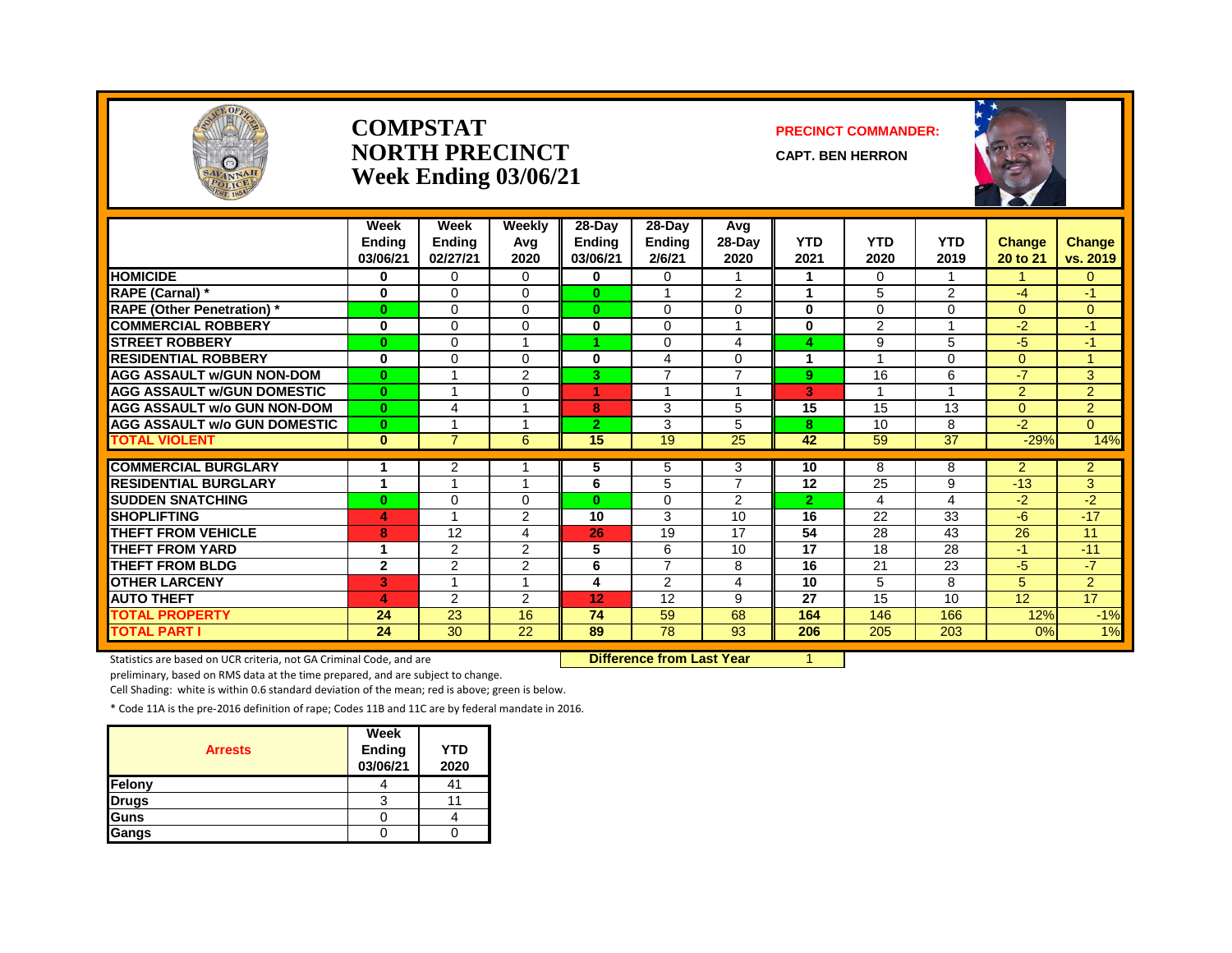

#### **COMPSTAT PRECINCT COMMANDER: CENTRAL PRECINCT** CAPT. TONYA REID **Week Ending 03/06/21**





|                                     | Week<br><b>Ending</b><br>03/06/21 | Week<br><b>Ending</b><br>02/27/21 | Weekly<br>Avg<br>2020 | $28-Day$<br><b>Ending</b><br>03/06/21 | $28-Dav$<br><b>Ending</b><br>2/6/21 | Avg<br>28-Day<br>2020   | <b>YTD</b><br>2021 | <b>YTD</b><br>2020 | <b>YTD</b><br>2019 | <b>Change</b><br>20 to 21 | <b>Change</b><br>vs. 2019 |
|-------------------------------------|-----------------------------------|-----------------------------------|-----------------------|---------------------------------------|-------------------------------------|-------------------------|--------------------|--------------------|--------------------|---------------------------|---------------------------|
| <b>HOMICIDE</b>                     | 0                                 | $\Omega$                          | 0                     |                                       |                                     |                         | $\mathbf{2}$       | 6                  |                    | $-4$                      |                           |
| RAPE (Carnal) *                     | 0                                 | $\Omega$                          | 0                     | 1                                     | $\Omega$                            |                         |                    | 6                  |                    | $-5$                      | $\mathbf{0}$              |
| <b>RAPE (Other Penetration)</b> *   | $\bf{0}$                          | $\Omega$                          | 0                     | 1                                     | $\Omega$                            | $\Omega$                |                    |                    |                    | $\Omega$                  | $\mathbf{0}$              |
| <b>COMMERCIAL ROBBERY</b>           | $\bf{0}$                          | $\Omega$                          | 0                     | $\mathbf{2}$                          | $\Omega$                            |                         | 3                  | $\overline{2}$     |                    |                           | 2                         |
| <b>STREET ROBBERY</b>               |                                   |                                   |                       | 3                                     | 4                                   | 3                       | 8                  | 6                  | $\overline{7}$     | $\overline{2}$            | $\blacktriangleleft$      |
| <b>RESIDENTIAL ROBBERY</b>          | $\bf{0}$                          |                                   | 0                     | 4                                     | $\Omega$                            |                         |                    |                    |                    | $\mathbf{0}$              | $\overline{0}$            |
| <b>AGG ASSAULT w/GUN NON-DOM</b>    | $\mathbf{2}$                      | 4                                 | $\overline{2}$        | 10                                    | 6                                   | 6                       | 21                 | 14                 | 16                 | $\overline{7}$            | 5                         |
| <b>AGG ASSAULT w/GUN DOMESTIC</b>   | $\bf{0}$                          | $\Omega$                          | 0                     | $\bf{0}$                              | $\Omega$                            | 1                       | $\bf{0}$           | 3                  | 4                  | -3                        | $-4$                      |
| <b>AGG ASSAULT w/o GUN NON-DOM</b>  | 1                                 |                                   |                       | $\overline{2}$                        |                                     | 4                       | 4                  | $\overline{7}$     | 3                  | $-3$                      | 1                         |
| <b>AGG ASSAULT w/o GUN DOMESTIC</b> | $\overline{2}$                    | $\overline{2}$                    |                       | 7                                     |                                     | 5                       | 9                  | 14                 | 10                 | $-5$                      | $-1$                      |
| TOTAL VIOLENT                       | 6                                 | 9                                 | 6                     | 28                                    | 13                                  | 24                      | 50                 | 60                 | 45                 | $-17%$                    | 11%                       |
| <b>COMMERCIAL BURGLARY</b>          |                                   |                                   |                       |                                       |                                     |                         |                    |                    |                    |                           |                           |
| <b>RESIDENTIAL BURGLARY</b>         | 0                                 |                                   |                       | 2<br>12                               | 8<br>8                              | 4<br>11                 | 11<br>22           | 9<br>40            | 5<br>27            | $\overline{2}$<br>$-18$   | 6                         |
| <b>SUDDEN SNATCHING</b>             | 6                                 | $\overline{2}$<br>$\Omega$        |                       |                                       |                                     | $\overline{\mathbf{A}}$ |                    |                    |                    |                           | $-5$                      |
|                                     | $\bf{0}$                          |                                   | 0                     | $\bf{0}$                              |                                     |                         |                    |                    | $\overline{2}$     | $\Omega$                  | $-1$                      |
| <b>SHOPLIFTING</b>                  | 4                                 | 4                                 | 3                     | 15                                    | 14                                  | 12                      | 32                 | 34                 | 45                 | $-2$                      | $-13$                     |
| <b>THEFT FROM VEHICLE</b>           | 5                                 | 3                                 | 4                     | 17                                    | 19                                  | 16                      | 40                 | 32                 | 38                 | 8                         | 2                         |
| <b>THEFT FROM YARD</b>              | 3                                 | $\overline{2}$                    | 3                     | 13                                    | $\overline{7}$                      | 11                      | 21                 | 24                 | 30                 | $-3$                      | -9                        |
| <b>THEFT FROM BLDG</b>              | 1                                 | $\overline{2}$                    | $\overline{2}$        | 6                                     | $\overline{7}$                      | 8                       | 13                 | 19                 | 23                 | $-6$                      | $-10$                     |
| <b>OTHER LARCENY</b>                | $\overline{\mathbf{5}}$           | $\overline{2}$                    |                       | 10                                    | 4                                   | 5                       | 16                 | 12                 | 13                 | $\overline{4}$            | 3                         |
| <b>AUTO THEFT</b>                   | л                                 | 4                                 | 3                     | 11                                    | $\overline{7}$                      | 12                      | 20                 | 24                 | 27                 | $-4$                      | $-7$                      |
| <b>TOTAL PROPERTY</b>               | 25                                | 20                                | 18                    | 86                                    | 75                                  | 80                      | 176                | 195                | 210                | $-10%$                    | $-16%$                    |
| <b>TOTAL PART I</b>                 | 31                                | 29                                | 24                    | 114                                   | 88                                  | 104                     | 226                | 255                | 255                | $-11%$                    | $-11%$                    |

Statistics are based on UCR criteria, not GA Criminal Code, and are **Difference from Last Year** -29

preliminary, based on RMS data at the time prepared, and are subject to change.

Cell Shading: white is within 0.6 standard deviation of the mean; red is above; green is below.

| <b>Arrests</b> | Week<br>Ending<br>03/06/21 | YTD<br>2020 |
|----------------|----------------------------|-------------|
| Felony         | У                          | 77          |
| <b>Drugs</b>   | 5                          | 30          |
| Guns           |                            | 15          |
| Gangs          |                            |             |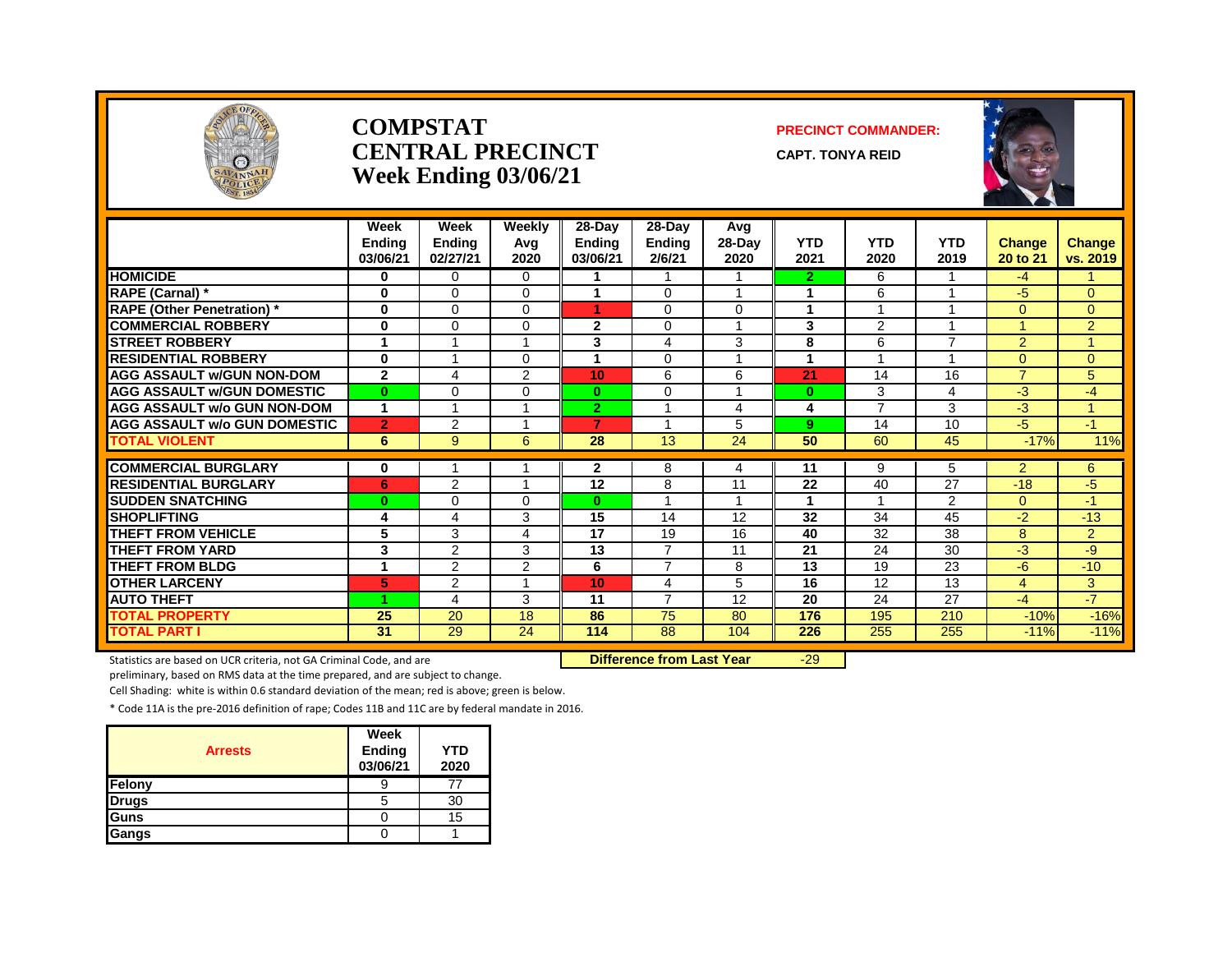

#### **COMPSTAT PRECINCT COMMANDER: SOUTH PRECINCT CAPT. ALEX TOBAR Week Ending 03/06/21**



|                                     | Week<br><b>Ending</b><br>03/06/21 | Week<br><b>Ending</b><br>02/27/21 | Weekly<br>Avg<br>2020    | 28-Day<br><b>Endina</b><br>03/06/21 | 28-Day<br><b>Ending</b><br>2/6/21 | <b>Avg</b><br>$28$ -Day<br>2020 | <b>YTD</b><br>2021 | <b>YTD</b><br>2020      | <b>YTD</b><br>2019 | <b>Change</b><br>20 to 21 | Change<br>vs. 2019  |
|-------------------------------------|-----------------------------------|-----------------------------------|--------------------------|-------------------------------------|-----------------------------------|---------------------------------|--------------------|-------------------------|--------------------|---------------------------|---------------------|
| <b>HOMICIDE</b>                     | 0                                 | $\Omega$                          | 0                        |                                     | $\Omega$                          | 0                               | 1                  |                         | 4                  | 0                         | $-3$                |
| RAPE (Carnal) *                     |                                   | $\Omega$                          | 0                        | $\overline{2}$                      | $\Omega$                          | 1                               | $\mathbf{2}$       | 2                       | $\overline{2}$     | $\Omega$                  | 0                   |
| <b>RAPE (Other Penetration)*</b>    | 0                                 | $\Omega$                          | 0                        | $\bf{0}$                            |                                   | 1                               | 4                  | 4                       | $\Omega$           | $-3$                      | 4                   |
| <b>COMMERCIAL ROBBERY</b>           | 0                                 | $\Omega$                          | $\Omega$                 | 1                                   |                                   | $\overline{2}$                  | $\mathbf{2}$       | $\overline{7}$          | 3                  | $-5$                      | $-1$                |
| <b>STREET ROBBERY</b>               | $\bf{0}$                          |                                   |                          | 3                                   | $\Omega$                          | 2                               | 5                  | 5                       | 6                  | $\Omega$                  | $-1$                |
| <b>RESIDENTIAL ROBBERY</b>          | 0                                 | 3                                 | $\Omega$                 | 3                                   | $\overline{2}$                    |                                 | 5                  | 3                       | 0                  | $\overline{2}$            | 5                   |
| <b>AGG ASSAULT w/GUN NON-DOM</b>    | $\overline{2}$                    | 2                                 |                          | 6                                   | 2                                 | 5                               | 11                 | 10                      | 5                  |                           | 6                   |
| <b>AGG ASSAULT W/GUN DOMESTIC</b>   | $\bf{0}$                          | $\overline{A}$                    | $\Omega$                 | 4.                                  | $\Omega$                          | $\overline{A}$                  | 1                  | $\overline{\mathbf{A}}$ | $\overline{2}$     | $\Omega$                  | $\overline{1}$      |
| <b>AGG ASSAULT w/o GUN NON-DOM</b>  | 3                                 |                                   |                          | 5                                   | 4                                 | 3                               | 10                 | 4                       | 3                  | 6                         | $\overline{7}$      |
| <b>AGG ASSAULT w/o GUN DOMESTIC</b> | $\overline{2}$                    |                                   |                          | 7                                   | 5                                 | 5                               | 15                 | 10                      | 8                  | 5                         | $\overline{7}$      |
| <b>TOTAL VIOLENT</b>                | 8                                 | 9                                 | 5                        | 29                                  | $\overline{15}$                   | $\overline{20}$                 | 53                 | 47                      | $\overline{33}$    | 13%                       | 61%                 |
|                                     |                                   |                                   |                          |                                     |                                   |                                 |                    |                         |                    |                           |                     |
| <b>COMMERCIAL BURGLARY</b>          | 1                                 | 6                                 |                          | 17                                  | 2                                 | 3                               | 19                 | 2                       | 11                 | 17                        | 8<br>$\overline{A}$ |
| <b>RESIDENTIAL BURGLARY</b>         | 1                                 | $\Omega$                          |                          | 4                                   | 8                                 | 8                               | 9                  | 22                      | 8                  | $-13$                     |                     |
| <b>SUDDEN SNATCHING</b>             | $\bf{0}$                          | $\Omega$                          | $\Omega$                 | $\mathbf{0}$                        |                                   |                                 | $\overline{2}$     |                         | 4                  |                           | $-2$                |
| <b>SHOPLIFTING</b>                  | 24                                | $\overline{7}$                    | $\overline{\phantom{a}}$ | 60                                  | 35                                | 27                              | 110                | 82                      | 144                | 28                        | $-34$               |
| THEFT FROM VEHICLE                  | 6                                 | 3                                 | 6                        | 13                                  | 25                                | 22                              | 43                 | 43                      | 64                 | $\Omega$                  | $-21$               |
| <b>THEFT FROM YARD</b>              | 1                                 | 3                                 | 2                        | $\overline{7}$                      | 6                                 | $\overline{7}$                  | 13                 | 10                      | 15                 | 3                         | $-2$                |
| <b>THEFT FROM BLDG</b>              | 3                                 | 2                                 | 3                        | 10                                  | 16                                | 10                              | 27                 | 25                      | 32                 | $\overline{2}$            | $-5$                |
| <b>OTHER LARCENY</b>                | 1                                 |                                   |                          | 6                                   | $\overline{7}$                    | 4                               | 11                 | 5                       | 5                  | 6                         | 6                   |
| <b>AUTO THEFT</b>                   | 4                                 |                                   | 2                        | 11                                  | $\overline{7}$                    | 10                              | 21                 | 12                      | 22                 | 9                         | $-1$                |
| <b>TOTAL PROPERTY</b>               | 41                                | 23                                | 22                       | 125                                 | 107                               | 92                              | 255                | 202                     | 305                | 26%                       | $-16%$              |
| <b>TOTAL PART I</b>                 | 49                                | 32                                | 26                       | 154                                 | 122                               | 112                             | 308                | 249                     | 338                | 24%                       | $-9%$               |

Statistics are based on UCR criteria, not GA Criminal Code, and are **Difference from Last Year** 59

preliminary, based on RMS data at the time prepared, and are subject to change.

Cell Shading: white is within 0.6 standard deviation of the mean; red is above; green is below.

| <b>Arrests</b> | Week<br>Ending<br>03/06/21 | <b>YTD</b><br>2020 |
|----------------|----------------------------|--------------------|
| Felony         |                            | 49                 |
| <b>Drugs</b>   |                            | 2.                 |
| Guns           |                            |                    |
| Gangs          |                            |                    |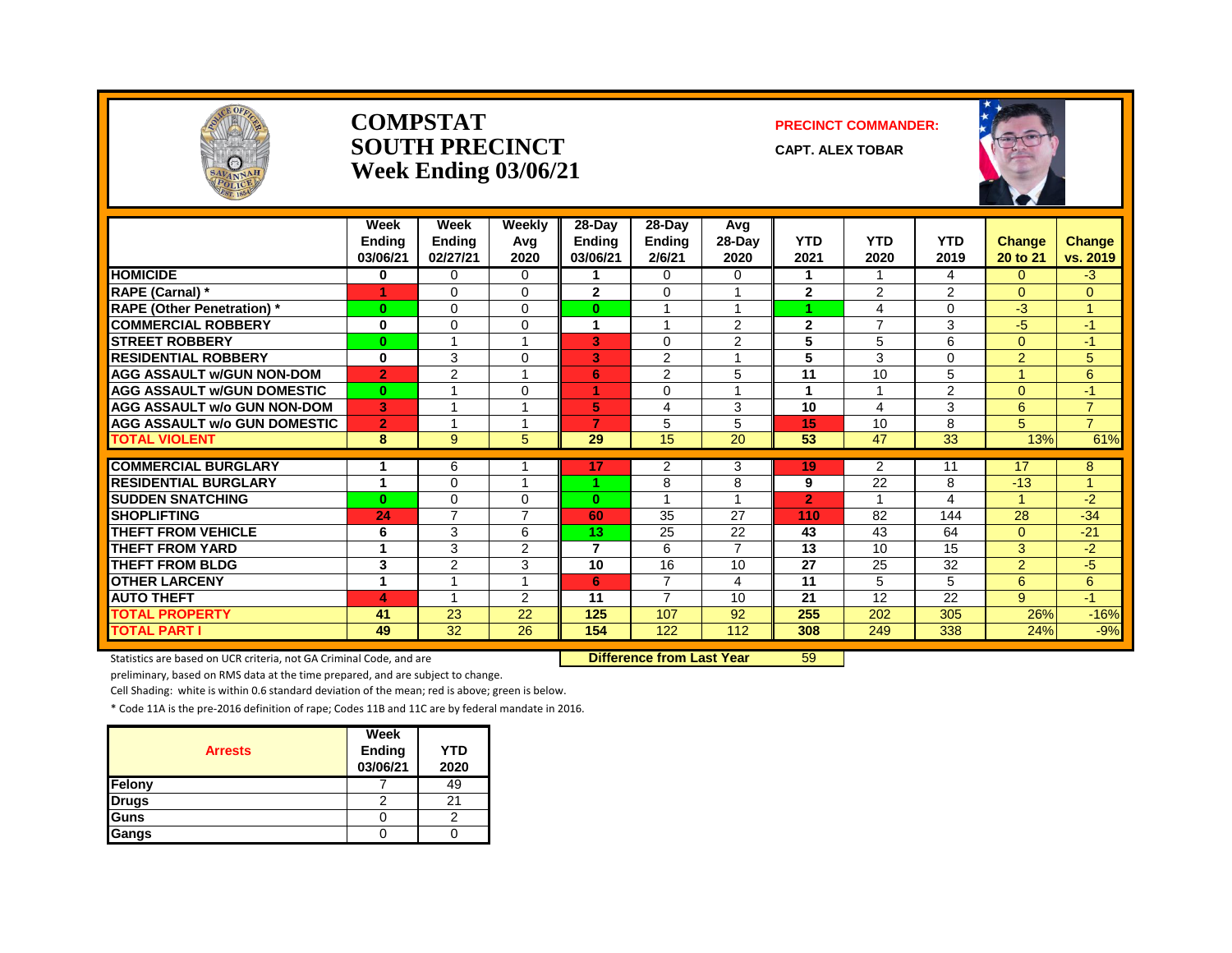

#### **COMPSTAT PRECINCT COMMANDER: EAST PRECINCT** CAPT. SHINITA YOUNG **Week Ending 03/06/21**



|                                     | Week<br><b>Endina</b><br>03/06/21 | Week<br><b>Ending</b><br>02/27/21 | Weekly<br>Avg<br>2020 | 28-Day<br><b>Ending</b><br>03/06/21 | 28-Day<br><b>Ending</b><br>2/6/21 | Avg<br>$28$ -Day<br>2020 | <b>YTD</b><br>2021 | <b>YTD</b><br>2020      | <b>YTD</b><br>2019      | <b>Change</b><br>20 to 21 | Change<br>vs. 2019 |
|-------------------------------------|-----------------------------------|-----------------------------------|-----------------------|-------------------------------------|-----------------------------------|--------------------------|--------------------|-------------------------|-------------------------|---------------------------|--------------------|
| <b>HOMICIDE</b>                     |                                   | $\Omega$                          | 0                     |                                     | $\Omega$                          | $\Omega$                 | $\mathbf{2}$       | $\Omega$                |                         | $\overline{2}$            |                    |
| RAPE (Carnal) *                     | 0                                 | $\Omega$                          | $\Omega$              | 0                                   |                                   | $\Omega$                 | 1                  | $\Omega$                | $\overline{2}$          |                           | $-1$               |
| <b>RAPE (Other Penetration)</b> *   | $\bf{0}$                          | $\Omega$                          | $\Omega$              | $\mathbf{0}$                        | $\Omega$                          | $\overline{A}$           | 1                  | $\overline{\mathbf{A}}$ | $\Omega$                | $\Omega$                  | и                  |
| <b>COMMERCIAL ROBBERY</b>           | 0                                 |                                   | 0                     |                                     | $\Omega$                          |                          | $\overline{2}$     | 3                       |                         | -1                        |                    |
| <b>STREET ROBBERY</b>               | 1                                 | $\Omega$                          |                       | $\mathbf{2}$                        |                                   | 2                        | 4                  | 4                       | 6                       | $\Omega$                  | $-2$               |
| <b>RESIDENTIAL ROBBERY</b>          | 0                                 | $\Omega$                          | 0                     | 0                                   |                                   | $\Omega$                 | $\mathbf{2}$       |                         | $\overline{2}$          |                           | $\Omega$           |
| <b>AGG ASSAULT w/GUN NON-DOM</b>    | 4                                 |                                   | 2                     | 8                                   | $\overline{7}$                    | $\overline{7}$           | 16                 | $\overline{7}$          | 14                      | 9                         | $\overline{2}$     |
| <b>AGG ASSAULT w/GUN DOMESTIC</b>   | 4                                 | $\Omega$                          | $\Omega$              | 4.                                  |                                   | $\overline{A}$           | $\mathbf{2}$       | 2                       | $\overline{\mathbf{A}}$ | $\Omega$                  | $\overline{A}$     |
| <b>AGG ASSAULT w/o GUN NON-DOM</b>  | 1                                 | 3                                 |                       | 5                                   | 4                                 | 5                        | 11                 | 12                      | $\overline{7}$          | -1                        | 4                  |
| <b>AGG ASSAULT w/o GUN DOMESTIC</b> | 4                                 |                                   |                       | 3.                                  | $\overline{7}$                    | 6                        | 10                 | 19                      | 12                      | -9                        | $-2$               |
| <b>TOTAL VIOLENT</b>                | 9                                 | 6                                 | 6                     | $\overline{21}$                     | 22                                | 24                       | 51                 | 49                      | 46                      | 4%                        | 11%                |
|                                     |                                   |                                   |                       |                                     |                                   |                          |                    |                         |                         |                           |                    |
| <b>COMMERCIAL BURGLARY</b>          | $\overline{2}$                    |                                   | 0                     | 5                                   |                                   | $\overline{2}$           | 6                  | 7                       | 3                       | -1                        | 3                  |
| <b>RESIDENTIAL BURGLARY</b>         | $\mathbf{2}$                      |                                   |                       | 8                                   | 10                                | 11                       | 23                 | 27                      | 43                      | $-4$                      | $-20$              |
| <b>SUDDEN SNATCHING</b>             | $\bf{0}$                          | $\Omega$                          | $\Omega$              | $\bf{0}$                            | $\Omega$                          | $\Omega$                 | $\mathbf{0}$       | 2                       | 3                       | $-2$                      | $-3$               |
| <b>SHOPLIFTING</b>                  | $\overline{2}$                    | 3                                 | 4                     | 16                                  | 10                                | 16                       | 30                 | 69                      | 45                      | $-39$                     | $-15$              |
| <b>THEFT FROM VEHICLE</b>           | 4                                 | 4                                 | 5                     | 12                                  | 12                                | 19                       | 27                 | 60                      | 74                      | $-33$                     | $-47$              |
| <b>THEFT FROM YARD</b>              | 1                                 | 2                                 | 2                     | 5                                   | 6                                 | 9                        | 13                 | 18                      | 19                      | $-5$                      | $-6$               |
| <b>THEFT FROM BLDG</b>              | 3                                 |                                   | 2                     | 11                                  | $\overline{7}$                    | 10                       | 19                 | 36                      | 24                      | $-17$                     | $-5$               |
| <b>OTHER LARCENY</b>                | 3                                 | 3                                 |                       | 8                                   | 8                                 | 5                        | 16                 | 12                      | 10                      | 4                         | 6                  |
| <b>AUTO THEFT</b>                   | 3                                 | $\overline{7}$                    | 2                     | 12                                  | 10                                | 9                        | 25                 | 14                      | 29                      | 11                        | $-4$               |
| <b>TOTAL PROPERTY</b>               | 17                                | 22                                | 18                    | 77                                  | 64                                | 81                       | 159                | 245                     | 250                     | $-35%$                    | $-36%$             |
| <b>TOTAL PART I</b>                 | 26                                | 28                                | 24                    | 98                                  | 86                                | 104                      | 210                | 294                     | 296                     | $-29%$                    | $-29%$             |

Statistics are based on UCR criteria, not GA Criminal Code, and are **Difference from Last Year** -84

preliminary, based on RMS data at the time prepared, and are subject to change.

Cell Shading: white is within 0.6 standard deviation of the mean; red is above; green is below.

| <b>Arrests</b> | Week<br>Ending<br>03/06/21 | YTD<br>2020 |
|----------------|----------------------------|-------------|
| Felony         | ◠                          | 17          |
| <b>Drugs</b>   |                            | 14          |
| Guns           |                            | 21          |
| Gangs          |                            |             |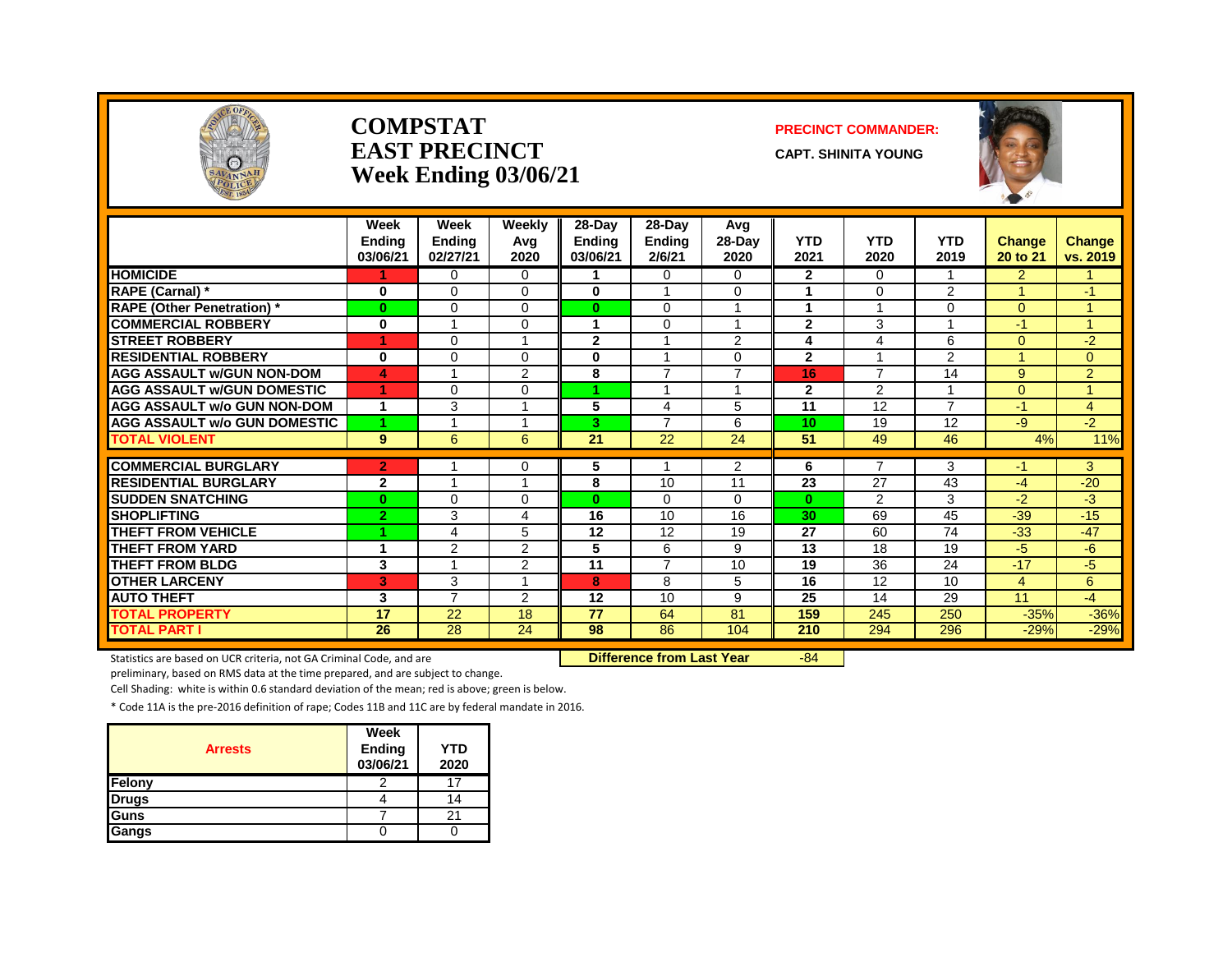# **BEAT 21 North Precinct Week Ending 03/06/21**

|                                     |                |               | <b>Last 4 Weeks</b> |               | 28 Days        | 28 Day                    |                |                |                |                      |                |
|-------------------------------------|----------------|---------------|---------------------|---------------|----------------|---------------------------|----------------|----------------|----------------|----------------------|----------------|
|                                     | <b>Endina</b>  | <b>Endina</b> | <b>Endina</b>       | <b>Endina</b> | <b>Endina</b>  | Average                   | <b>YTD</b>     | <b>YTD</b>     | <b>YTD</b>     | Change               | Change         |
|                                     | 02/13/21       | 02/20/21      | 02/27/21            | 03/06/21      | 03/06/21       | 2020                      | 2021           | 2020           | 2019           | 20 to 21             | vs. 2019       |
| <b>HOMICIDE</b>                     | 0              | 0             | 0                   | 0             | 0              | 0.0                       | 0              | $\Omega$       | 0              | $\Omega$             | $\overline{0}$ |
| RAPE (Carnal) *                     | $\Omega$       | $\Omega$      | $\Omega$            | $\Omega$      | $\Omega$       | 0.2                       | $\mathbf{1}$   | $\mathbf{1}$   | $\Omega$       | $\Omega$             | $\overline{1}$ |
| <b>RAPE (Other Penetration) *</b>   | $\Omega$       | $\Omega$      | $\Omega$            | $\Omega$      | $\Omega$       | 0.0                       | $\Omega$       | 0              | $\Omega$       | $\Omega$             | $\Omega$       |
| <b>COMMERCIAL ROBBERY</b>           | $\Omega$       | $\Omega$      | $\Omega$            | $\Omega$      | $\Omega$       | 0.0                       | $\Omega$       | $\Omega$       | $\Omega$       | $\Omega$             | $\mathbf{0}$   |
| <b>STREET ROBBERY</b>               | $\Omega$       | $\Omega$      | $\Omega$            | $\Omega$      | $\Omega$       | 0.4                       | $\Omega$       | $\mathbf{1}$   | $\Omega$       | $-1$                 | $\Omega$       |
| <b>RESIDENTIAL ROBBERY</b>          | 0              | 0             | 0                   | 0             | 0              | 0.0                       | 0              | 0              | 0              | $\Omega$             | $\mathbf{0}$   |
| <b>AGG ASSAULT W/GUN NON-DOM</b>    | $\Omega$       | $\Omega$      | $\Omega$            | $\Omega$      | $\Omega$       | 0.4                       | $\Omega$       | $\mathbf{1}$   | $\Omega$       | $-1$                 | $\mathbf{0}$   |
| <b>AGG ASSAULT W/GUN DOMESTIC</b>   | $\Omega$       | $\Omega$      | $\Omega$            | $\Omega$      | $\Omega$       | 0.2                       | $\Omega$       | $\Omega$       | $\Omega$       | $\Omega$             | $\mathbf{0}$   |
| <b>AGG ASSAULT w/o GUN NON-DOM</b>  | $\Omega$       | $\Omega$      | $\Omega$            | $\Omega$      | 0              | 0.1                       | $\Omega$       | $\Omega$       | $\Omega$       | $\Omega$             | $\mathbf{0}$   |
| <b>AGG ASSAULT W/o GUN DOMESTIC</b> | $\Omega$       | $\Omega$      | 0                   | $\Omega$      | $\Omega$       | 1.2                       | $\Omega$       | 4              | $\Omega$       | $-4$                 | $\Omega$       |
| <b>TOTAL VIOLENT</b>                | $\Omega$       | $\mathbf{0}$  | $\Omega$            | $\Omega$      | $\Omega$       | 2.5                       | $\mathbf{1}$   | $\overline{7}$ | $\Omega$       | $-86%$               | #DIV/0!        |
| <b>COMMERCIAL BURGLARY</b>          | $\Omega$       | $\Omega$      | $\Omega$            | $\Omega$      | $\Omega$       | 0.2                       | $\Omega$       | $\mathbf{1}$   | $\mathbf{1}$   | $-1$                 | $-1$           |
| <b>RESIDENTIAL BURGLARY</b>         | 0              | $\Omega$      | $\Omega$            | 0             | 0              | 0.8                       | $\overline{2}$ | 3              | 4              | $-1$                 | $-2$           |
| <b>SUDDEN SNATCHING</b>             | 0              | 0             | $\Omega$            | 0             | $\Omega$       | 0.2                       | $\Omega$       | $\Omega$       | $\Omega$       | $\mathbf{0}$         | $\overline{0}$ |
| <b>SHOPLIFTING</b>                  | $\mathbf{1}$   | $\Omega$      | $\Omega$            | $\Omega$      | $\mathbf{1}$   | 0.2                       | $\mathbf{1}$   | $\Omega$       | $\Omega$       | $\blacktriangleleft$ | $\overline{1}$ |
| <b>THEFT FROM VEHICLE</b>           | $\overline{2}$ | $\Omega$      | $\Omega$            | $\Omega$      | $\overline{2}$ | 1.0                       | 6              | $\mathbf{1}$   | 5              | 5                    | $\mathbf{1}$   |
| <b>THEFT FROM YARD</b>              | 0              | $\Omega$      | $\Omega$            | 0             | 0              | 0.5                       | 1              | 0              | $\mathbf{1}$   | 1                    | $\mathbf{0}$   |
| <b>THEFT FROM BLDG</b>              | 0              | $\Omega$      | $\Omega$            | $\Omega$      | $\Omega$       | 0.7                       | $\overline{2}$ | $\mathbf{1}$   | $\mathbf{1}$   | $\overline{1}$       | 1              |
| <b>OTHER LARCENY</b>                | 0              | 0             | 0                   | 0             | 0              | 0.2                       | $\mathbf{1}$   | 0              | 0              | $\mathbf{1}$         | $\mathbf{1}$   |
| <b>AUTO THEFT</b>                   | $\mathbf{1}$   | $\mathbf{1}$  | $\Omega$            | $\Omega$      | $\overline{2}$ | 0.6                       | $\overline{2}$ | $\Omega$       | $\overline{2}$ | $\overline{2}$       | $\Omega$       |
| <b>TOTAL PROPERTY</b>               | 4              | $\mathbf{1}$  | $\Omega$            | $\mathbf{0}$  | 5              | 4.4                       | 15             | 6              | 14             | 150%                 | 7%             |
| <b>TOTAL PART I</b>                 | 4              | $\mathbf{1}$  | $\mathbf{0}$        | $\mathbf{0}$  | 5              | 6.8                       | 16             | 13             | 14             | 23%                  | 14%            |
|                                     |                |               |                     |               |                | Difference from Last Vear | $\overline{2}$ |                |                |                      |                |

**DIFFERENCE FROM LAST YEAR** 

Statistics are based on UCR criteria, not GA Criminal Code.

\* Rape Code 11A is the historical definition of rape (aka Legacy Rape); Rape Codes 11B and 11C are those moved from Part II to Part I in 2017.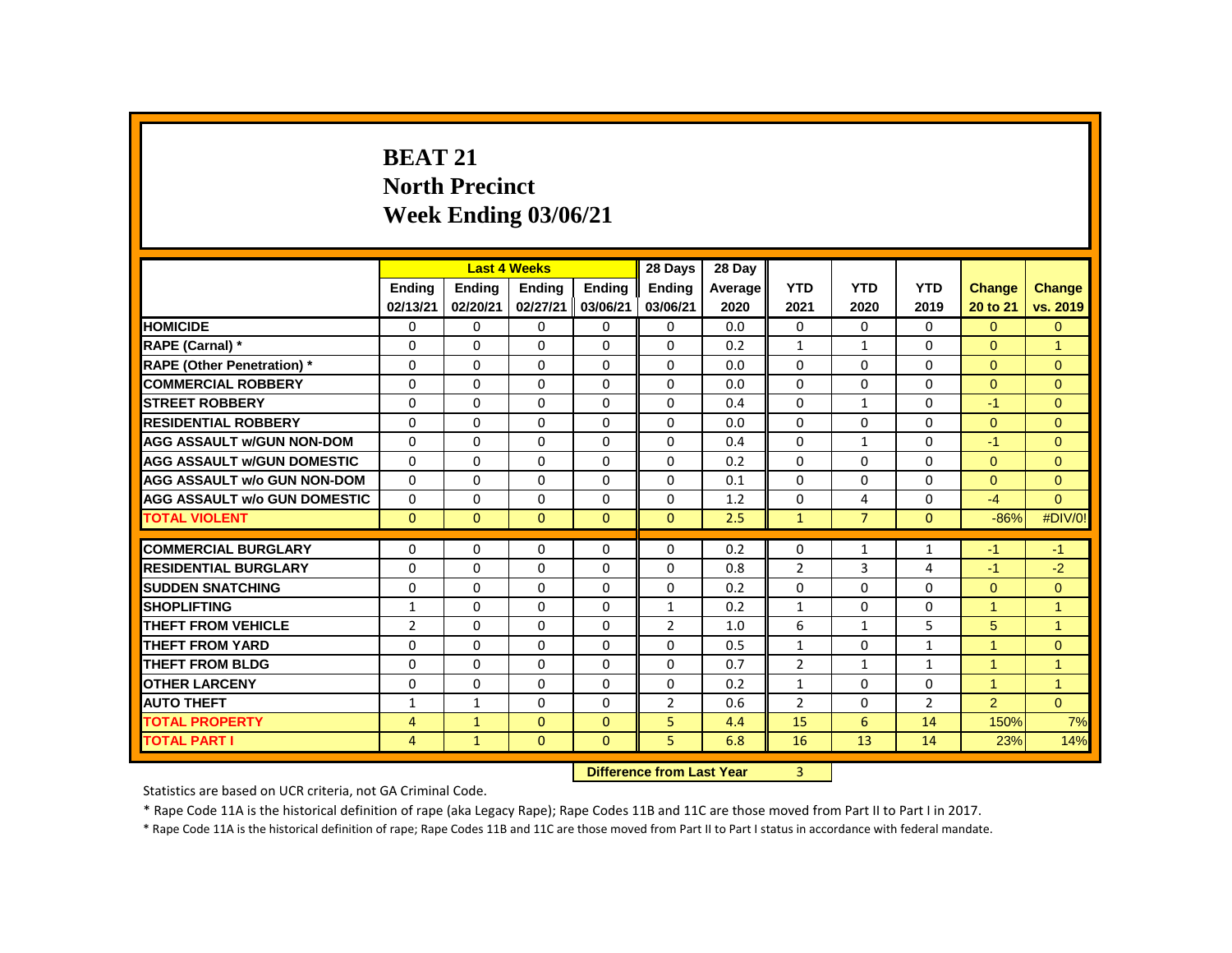# **BEAT 22 North Precinct Week Ending 03/06/21**

|                                     |                |                | <b>Last 4 Weeks</b> |                | 28 Days                   | 28 Day  |                |              |                |                |                |
|-------------------------------------|----------------|----------------|---------------------|----------------|---------------------------|---------|----------------|--------------|----------------|----------------|----------------|
|                                     | <b>Endina</b>  | <b>Endina</b>  | <b>Ending</b>       | <b>Endina</b>  | <b>Endina</b>             | Average | <b>YTD</b>     | <b>YTD</b>   | <b>YTD</b>     | <b>Change</b>  | <b>Change</b>  |
|                                     | 02/13/21       | 02/20/21       | 02/27/21            | 03/06/21       | 03/06/21                  | 2020    | 2021           | 2020         | 2019           | 20 to 21       | vs. 2019       |
| <b>HOMICIDE</b>                     | 0              | 0              | 0                   | 0              | 0                         | 0.2     | 0              | 0            | $\mathbf{1}$   | $\overline{0}$ | $-1$           |
| RAPE (Carnal) *                     | 0              | $\Omega$       | $\Omega$            | $\Omega$       | $\Omega$                  | 0.2     | $\Omega$       | $\mathbf{1}$ | $\Omega$       | $-1$           | $\Omega$       |
| <b>RAPE (Other Penetration)</b> *   | 0              | 0              | $\Omega$            | $\Omega$       | $\Omega$                  | 0.1     | $\Omega$       | $\Omega$     | 0              | $\mathbf{0}$   | $\mathbf{0}$   |
| <b>COMMERCIAL ROBBERY</b>           | $\Omega$       | $\Omega$       | $\Omega$            | $\Omega$       | $\Omega$                  | 0.1     | $\Omega$       | $\Omega$     | $\Omega$       | $\Omega$       | $\Omega$       |
| <b>STREET ROBBERY</b>               | 0              | $\Omega$       | $\Omega$            | $\Omega$       | $\Omega$                  | 0.5     | $\Omega$       | $\Omega$     | $\overline{2}$ | $\Omega$       | $-2$           |
| <b>RESIDENTIAL ROBBERY</b>          | $\Omega$       | $\Omega$       | $\Omega$            | $\Omega$       | $\Omega$                  | 0.1     | $\Omega$       | $\Omega$     | $\Omega$       | $\Omega$       | $\Omega$       |
| <b>AGG ASSAULT W/GUN NON-DOM</b>    | $\mathbf{1}$   | $\Omega$       | $\Omega$            | $\Omega$       | $\mathbf{1}$              | 2.6     | 4              | 9            | 4              | $-5$           | $\Omega$       |
| <b>AGG ASSAULT W/GUN DOMESTIC</b>   | $\Omega$       | $\Omega$       | $\Omega$            | $\Omega$       | $\Omega$                  | 0.2     | $\overline{2}$ | $\Omega$     | $\Omega$       | $\overline{2}$ | $\overline{2}$ |
| <b>AGG ASSAULT w/o GUN NON-DOM</b>  | $\Omega$       | $\Omega$       | $\mathbf{1}$        | $\Omega$       | $\mathbf{1}$              | 0.5     | $\overline{2}$ | $\mathbf{1}$ | $\mathbf{1}$   | $\overline{1}$ | $\mathbf{1}$   |
| <b>AGG ASSAULT W/o GUN DOMESTIC</b> | $\mathbf{1}$   | 0              | $\Omega$            | $\Omega$       | $\mathbf{1}$              | 0.7     | $\overline{2}$ | $\mathbf{1}$ | 3              | $\overline{1}$ | $-1$           |
| <b>TOTAL VIOLENT</b>                | $\overline{2}$ | $\mathbf{0}$   | $\mathbf{1}$        | $\Omega$       | $\overline{3}$            | 5.0     | 10             | 12           | 11             | $-17%$         | $-9%$          |
| <b>COMMERCIAL BURGLARY</b>          | $\mathbf{1}$   | $\Omega$       | 2                   | $\mathbf{1}$   | 4                         | 0.3     | 5              | $\mathbf{1}$ | $\overline{2}$ | $\overline{4}$ | 3              |
| <b>RESIDENTIAL BURGLARY</b>         | $\overline{2}$ | 0              | 0                   | $\mathbf 0$    | $\overline{2}$            | 2.3     | $\overline{2}$ | 9            | 3              | $-7$           | $-1$           |
| <b>SUDDEN SNATCHING</b>             | $\Omega$       | $\Omega$       | $\Omega$            | $\Omega$       | $\Omega$                  | 0.1     | $\Omega$       | $\Omega$     | $\Omega$       | $\Omega$       | $\Omega$       |
| <b>SHOPLIFTING</b>                  | $\Omega$       | 0              | $\mathbf{1}$        | $\mathbf{1}$   | $\overline{2}$            | 0.5     | $\overline{2}$ | 3            | 3              | $-1$           | $-1$           |
| <b>THEFT FROM VEHICLE</b>           | $\Omega$       | $\mathbf{1}$   | 5                   | $\overline{3}$ | 9                         | 2.3     | 12             | 9            | 5              | 3              | $\overline{7}$ |
| <b>THEFT FROM YARD</b>              | 0              | 0              | 0                   | $\mathbf{1}$   | $\mathbf{1}$              | 0.9     | 3              | 0            | 6              | 3              | $-3$           |
| <b>THEFT FROM BLDG</b>              | 0              | $\Omega$       | $\mathbf{1}$        | $\mathbf{1}$   | $\overline{2}$            | 1.1     | 3              | 4            | 6              | $-1$           | $-3$           |
| <b>OTHER LARCENY</b>                | 0              | $\Omega$       | $\mathbf{1}$        | $\Omega$       | $\mathbf{1}$              | 0.6     | $\overline{2}$ | $\Omega$     | $\Omega$       | $\overline{2}$ | $\overline{2}$ |
| <b>AUTO THEFT</b>                   | 0              | $\overline{2}$ | $\Omega$            | $\mathbf{1}$   | $\overline{3}$            | 1.7     | 5              | 5            | $\overline{2}$ | $\Omega$       | $\overline{3}$ |
| <b>TOTAL PROPERTY</b>               | 3              | $\overline{3}$ | 10                  | 8              | 24                        | 9.8     | 34             | 31           | 27             | 10%            | 26%            |
| <b>TOTAL PART I</b>                 | 5              | $\overline{3}$ | 11                  | 8              | 27                        | 14.8    | 44             | 43           | 38             | 2%             | 16%            |
|                                     |                |                |                     |                | Difference from Lost Vear |         | $\sim$         |              |                |                |                |

**Difference from Last Year** 

Statistics are based on UCR criteria, not GA Criminal Code.

\* Rape Code 11A is the historical definition of rape (aka Legacy Rape); Rape Codes 11B and 11C are those moved from Part II to Part I in 2017.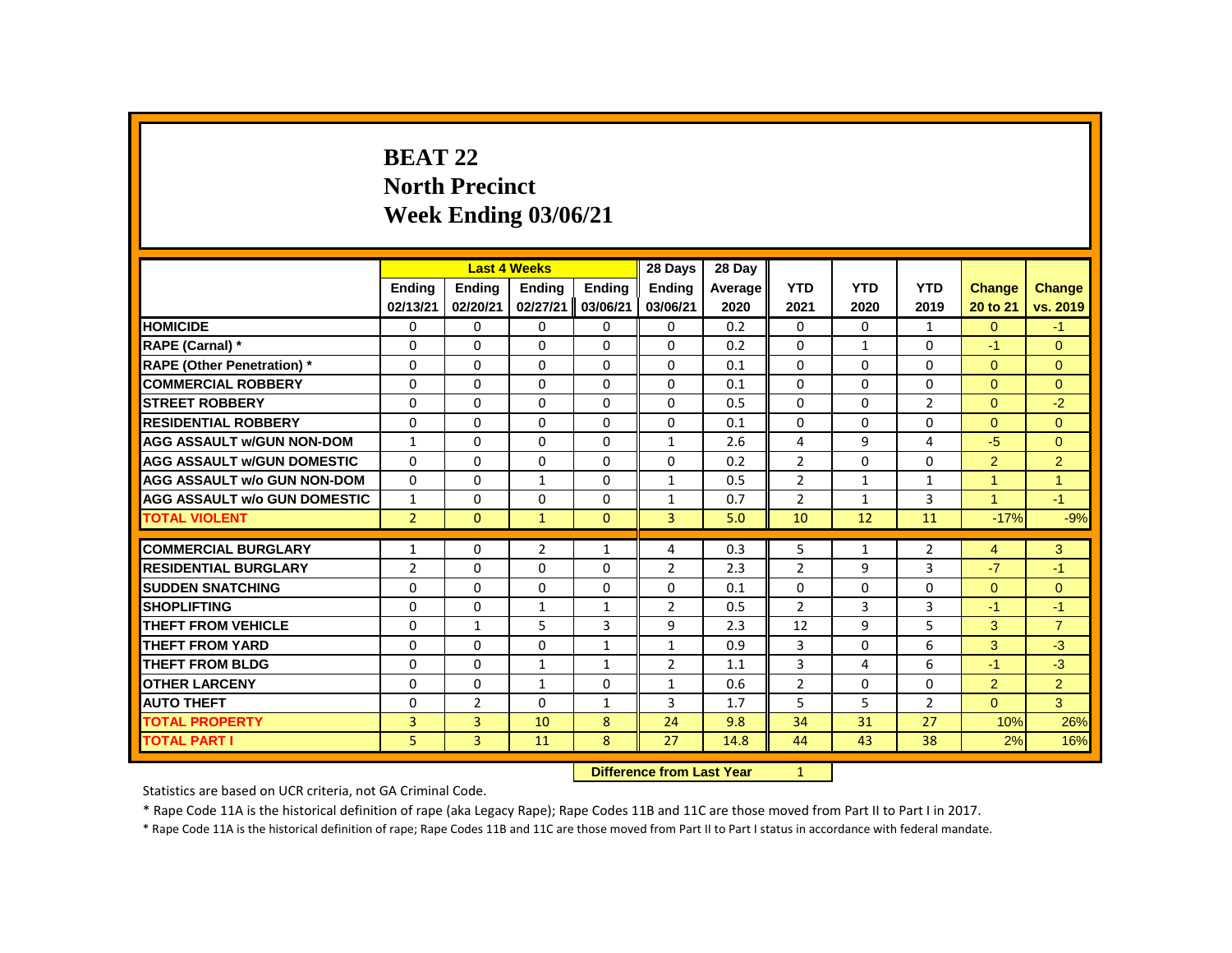# **BEAT 23 North Precinct Week Ending 03/06/21**

|                                     |                |                | <b>Last 4 Weeks</b>       |               | 28 Days        | 28 Day  |                |                |                |                      |                      |
|-------------------------------------|----------------|----------------|---------------------------|---------------|----------------|---------|----------------|----------------|----------------|----------------------|----------------------|
|                                     | <b>Ending</b>  | <b>Ending</b>  | <b>Ending</b>             | <b>Ending</b> | <b>Ending</b>  | Average | <b>YTD</b>     | <b>YTD</b>     | <b>YTD</b>     | <b>Change</b>        | Change               |
|                                     | 02/13/21       | 02/20/21       | 02/27/21                  | 03/06/21      | 03/06/21       | 2020    | 2021           | 2020           | 2019           | 20 to 21             | vs. 2019             |
| <b>HOMICIDE</b>                     | 0              | 0              | 0                         | 0             | 0              | 0.3     | 0              | 0              | 0              | $\Omega$             | $\Omega$             |
| RAPE (Carnal) *                     | 0              | $\Omega$       | $\Omega$                  | $\Omega$      | 0              | 0.2     | $\Omega$       | $\Omega$       | $\mathbf{1}$   | $\Omega$             | $-1$                 |
| <b>RAPE (Other Penetration)</b> *   | $\Omega$       | $\Omega$       | $\Omega$                  | $\Omega$      | 0              | 0.2     | $\Omega$       | $\Omega$       | $\Omega$       | $\Omega$             | $\mathbf{0}$         |
| <b>COMMERCIAL ROBBERY</b>           | $\Omega$       | $\Omega$       | $\Omega$                  | $\Omega$      | 0              | 0.0     | $\Omega$       | $\Omega$       | $\Omega$       | $\Omega$             | $\Omega$             |
| <b>STREET ROBBERY</b>               | 0              | 0              | 0                         | 0             | 0              | 0.3     | 2              | 4              | $\mathbf{1}$   | $-2$                 | $\overline{1}$       |
| <b>RESIDENTIAL ROBBERY</b>          | $\Omega$       | $\Omega$       | $\Omega$                  | $\Omega$      | 0              | 0.0     | $\Omega$       | $\mathbf{1}$   | $\Omega$       | $-1$                 | $\Omega$             |
| <b>AGG ASSAULT w/GUN NON-DOM</b>    | $\Omega$       | $\Omega$       | $\Omega$                  | $\Omega$      | $\Omega$       | 1.6     | 2              | $\mathbf{1}$   | $\mathbf{1}$   | $\blacktriangleleft$ | $\overline{1}$       |
| <b>AGG ASSAULT w/GUN DOMESTIC</b>   | $\Omega$       | $\Omega$       | $\Omega$                  | $\Omega$      | $\Omega$       | 0.2     | $\Omega$       | $\Omega$       | $\Omega$       | $\Omega$             | $\Omega$             |
| <b>AGG ASSAULT w/o GUN NON-DOM</b>  | $\Omega$       | $\Omega$       | $\Omega$                  | $\Omega$      | $\Omega$       | 0.4     | $\Omega$       | $\mathbf{1}$   | 4              | $-1$                 | $-4$                 |
| <b>AGG ASSAULT w/o GUN DOMESTIC</b> | 0              | 0              | 0                         | 0             | 0              | 0.8     | $\overline{2}$ | 0              | $\mathbf{1}$   | 2 <sup>1</sup>       | $\blacktriangleleft$ |
| <b>TOTAL VIOLENT</b>                | $\mathbf{0}$   | $\mathbf{0}$   | $\mathbf{0}$              | $\mathbf{0}$  | $\mathbf{0}$   | 3.9     | 6              | $\overline{7}$ | 8              | $-14%$               | $-25%$               |
| <b>COMMERCIAL BURGLARY</b>          | 0              | 0              | 0                         | 0             | 0              | 0.7     | $\mathbf{1}$   | $\overline{2}$ | $\overline{2}$ | $-1$                 | $-1$                 |
| <b>RESIDENTIAL BURGLARY</b>         | $\Omega$       | $\mathbf{1}$   | $\Omega$                  | $\Omega$      | $\mathbf{1}$   | 1.6     | 3              | 4              | $\overline{2}$ | $-1$                 | $\overline{1}$       |
| <b>SUDDEN SNATCHING</b>             | $\Omega$       | $\Omega$       | $\Omega$                  | $\Omega$      | $\Omega$       | 0.2     | $\mathbf{1}$   | $\mathbf{1}$   | 0              | $\Omega$             | $\mathbf{1}$         |
| <b>SHOPLIFTING</b>                  | $\Omega$       | $\Omega$       | $\Omega$                  | $\Omega$      | $\Omega$       | 1.2     | $\Omega$       | $\mathbf{1}$   | $\overline{2}$ | $-1$                 | $-2$                 |
| <b>THEFT FROM VEHICLE</b>           | $\mathbf{1}$   | $\Omega$       | $\overline{2}$            | $\Omega$      | 3              | 2.5     | $\overline{7}$ | 5              | $\overline{3}$ | $\overline{2}$       | $\overline{4}$       |
| <b>THEFT FROM YARD</b>              | 0              | 0              | 0                         | 0             | 0              | 2.3     | 3              | 6              | $\mathbf{1}$   | $-3$                 | $\overline{2}$       |
| <b>THEFT FROM BLDG</b>              | $\Omega$       | $\Omega$       | $\mathbf{1}$              | $\Omega$      | $\mathbf{1}$   | 0.9     | $\overline{2}$ | $\overline{2}$ | $\overline{2}$ | $\Omega$             | $\Omega$             |
| <b>OTHER LARCENY</b>                | $\Omega$       | $\Omega$       | $\Omega$                  | $\Omega$      | $\Omega$       | 0.4     | $\mathbf{1}$   | $\mathbf 0$    | 0              | $\mathbf{1}$         | $\overline{1}$       |
| <b>AUTO THEFT</b>                   | $\mathbf{1}$   | $\mathbf{1}$   | $\Omega$                  | $\Omega$      | $\overline{2}$ | 1.5     | 5              | $\overline{2}$ | 4              | 3                    | $\mathbf{1}$         |
| <b>TOTAL PROPERTY</b>               | $\overline{2}$ | $\overline{2}$ | 3                         | $\mathbf{0}$  | $\overline{7}$ | 11.4    | 23             | 23             | 16             | 0%                   | 44%                  |
| <b>TOTAL PART I</b>                 | $\overline{2}$ | $\overline{2}$ | $\overline{3}$            | $\mathbf{0}$  | $\overline{7}$ | 15.4    | 29             | 30             | 24             | $-3%$                | 21%                  |
|                                     |                |                | Difference from Last Year |               | $-1$           |         |                |                |                |                      |                      |

**Difference from Last Year -1** 

Statistics are based on UCR criteria, not GA Criminal Code.

\* Rape Code 11A is the historical definition of rape (aka Legacy Rape); Rape Codes 11B and 11C are those moved from Part II to Part I in 2017.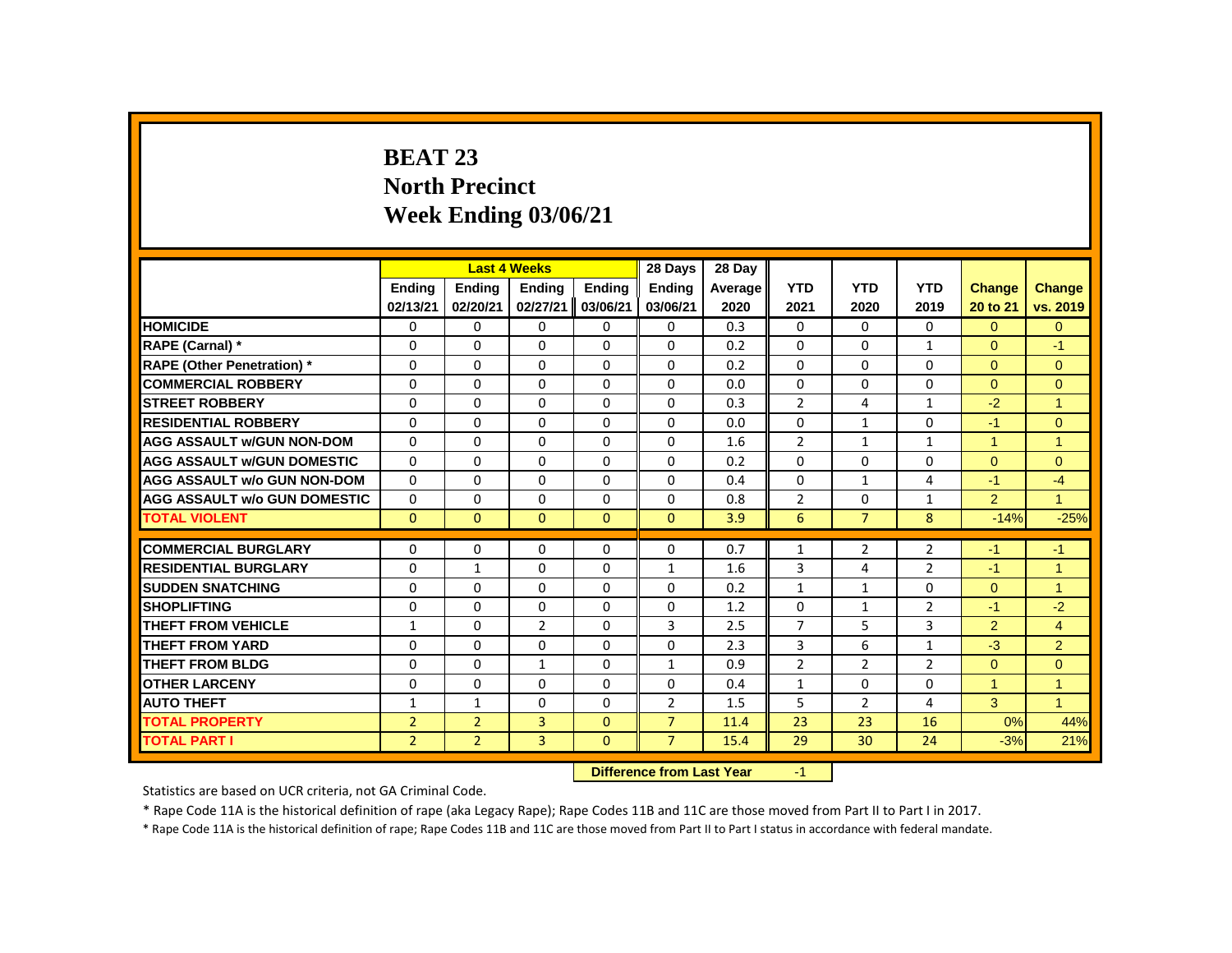# **BEAT 24 North Precinct Week Ending 03/06/21**

|                                     |                |               | <b>Last 4 Weeks</b> |                | 28 Days                   | 28 Day  |                |                |                |                      |                |
|-------------------------------------|----------------|---------------|---------------------|----------------|---------------------------|---------|----------------|----------------|----------------|----------------------|----------------|
|                                     | <b>Endina</b>  | <b>Endina</b> | <b>Endina</b>       | <b>Endina</b>  | <b>Endina</b>             | Average | <b>YTD</b>     | <b>YTD</b>     | <b>YTD</b>     | <b>Change</b>        | Change         |
|                                     | 02/13/21       | 02/20/21      | 02/27/21            | 03/06/21       | 03/06/21                  | 2020    | 2021           | 2020           | 2019           | 20 to 21             | vs. 2019       |
| <b>HOMICIDE</b>                     | 0              | 0             | 0                   | 0              | 0                         | 0.1     | $\mathbf{0}$   | $\mathbf{0}$   | 0              | $\Omega$             | $\overline{0}$ |
| RAPE (Carnal) *                     | 0              | 0             | $\Omega$            | $\Omega$       | $\Omega$                  | 0.2     | $\Omega$       | $\Omega$       | $\Omega$       | $\Omega$             | $\Omega$       |
| <b>RAPE (Other Penetration) *</b>   | $\Omega$       | $\Omega$      | $\Omega$            | $\Omega$       | $\Omega$                  | 0.0     | $\Omega$       | $\Omega$       | $\Omega$       | $\Omega$             | $\Omega$       |
| <b>COMMERCIAL ROBBERY</b>           | $\Omega$       | $\Omega$      | $\Omega$            | $\Omega$       | $\Omega$                  | 0.6     | $\Omega$       | $\mathbf{1}$   | $\Omega$       | $-1$                 | $\Omega$       |
| <b>STREET ROBBERY</b>               | $\mathbf{1}$   | $\Omega$      | $\Omega$            | $\Omega$       | $\mathbf{1}$              | 0.4     | $\overline{2}$ | $\Omega$       | $\Omega$       | $\overline{2}$       | $\overline{2}$ |
| <b>RESIDENTIAL ROBBERY</b>          | $\Omega$       | $\Omega$      | $\Omega$            | $\Omega$       | $\Omega$                  | 0.0     | $\Omega$       | $\Omega$       | $\Omega$       | $\Omega$             | $\Omega$       |
| <b>AGG ASSAULT W/GUN NON-DOM</b>    | $\Omega$       | $\Omega$      | $\Omega$            | $\Omega$       | $\Omega$                  | 0.6     | $\mathbf{1}$   | $\overline{2}$ | $\Omega$       | $-1$                 | $\overline{1}$ |
| <b>AGG ASSAULT w/GUN DOMESTIC</b>   | 0              | 0             | $\mathbf 0$         | 0              | 0                         | 0.0     | $\mathbf 0$    | 0              | 0              | $\overline{0}$       | $\mathbf{0}$   |
| <b>AGG ASSAULT w/o GUN NON-DOM</b>  | $\Omega$       | $\Omega$      | $\Omega$            | $\Omega$       | $\Omega$                  | 0.5     | $\Omega$       | $\overline{2}$ | $\Omega$       | $-2$                 | $\Omega$       |
| <b>AGG ASSAULT W/o GUN DOMESTIC</b> | 0              | 0             | $\Omega$            | 0              | 0                         | 0.3     | 0              | $\mathbf{1}$   | 0              | $-1$                 | $\Omega$       |
| <b>TOTAL VIOLENT</b>                | $\mathbf{1}$   | $\mathbf{0}$  | $\mathbf{0}$        | $\mathbf{0}$   | $\mathbf{1}$              | 2.7     | 3              | 6              | $\mathbf{0}$   | $-50%$               | #DIV/0!        |
| <b>COMMERCIAL BURGLARY</b>          | 0              | 0             | 0                   | $\mathbf{0}$   | 0                         | 0.2     | 0              | $\mathbf{1}$   | 0              | $-1$                 | $\mathbf{0}$   |
| <b>RESIDENTIAL BURGLARY</b>         | $\mathbf{1}$   | 0             | $\mathbf{1}$        | $\mathbf{1}$   | 3                         | 0.8     | 3              | $\overline{2}$ | 0              | $\blacktriangleleft$ | 3              |
| <b>SUDDEN SNATCHING</b>             | $\Omega$       | $\Omega$      | $\Omega$            | $\Omega$       | $\Omega$                  | 0.1     | $\Omega$       | $\mathbf{1}$   | $\Omega$       | $-1$                 | $\Omega$       |
| <b>SHOPLIFTING</b>                  | $\mathbf{1}$   | $\Omega$      | $\Omega$            | $\Omega$       | $\mathbf{1}$              | 2.2     | $\mathbf{1}$   | 3              | 9              | $-2$                 | $-8$           |
| <b>THEFT FROM VEHICLE</b>           | $\Omega$       | $\Omega$      | $\Omega$            | $\mathbf{1}$   | $\mathbf{1}$              | 3.5     | 4              | 4              | 10             | $\Omega$             | $-6$           |
| <b>THEFT FROM YARD</b>              | 0              | $\Omega$      | $\mathbf{1}$        | $\Omega$       | $\mathbf{1}$              | 1.7     | 3              | 4              | 10             | $-1$                 | $-7$           |
| THEFT FROM BLDG                     | $\Omega$       | $\Omega$      | $\Omega$            | $\Omega$       | $\Omega$                  | 0.8     | $\Omega$       | 3              | $\overline{2}$ | $-3$                 | $-2$           |
| <b>OTHER LARCENY</b>                | 0              | 0             | 0                   | $\overline{2}$ | $\overline{2}$            | 1.2     | 3              | 3              | 4              | $\overline{0}$       | $-1$           |
| <b>AUTO THEFT</b>                   | $\Omega$       | $\Omega$      | $\mathbf{1}$        | $\mathbf{1}$   | $\overline{2}$            | 1.3     | 3              | $\overline{2}$ | $\mathbf{1}$   | $\mathbf{1}$         | 2              |
| <b>TOTAL PROPERTY</b>               | $\overline{2}$ | $\mathbf{0}$  | 3                   | 5              | 10                        | 11.8    | 17             | 23             | 36             | $-26%$               | $-53%$         |
| <b>TOTAL PART I</b>                 | $\overline{3}$ | $\mathbf{0}$  | 3                   | 5              | 11                        | 14.5    | 20             | 29             | 36             | $-31%$               | $-44%$         |
|                                     |                |               |                     |                | Difference from Last Year |         | $\alpha$       |                |                |                      |                |

**Difference from Last Year** -9

Statistics are based on UCR criteria, not GA Criminal Code.

\* Rape Code 11A is the historical definition of rape (aka Legacy Rape); Rape Codes 11B and 11C are those moved from Part II to Part I in 2017.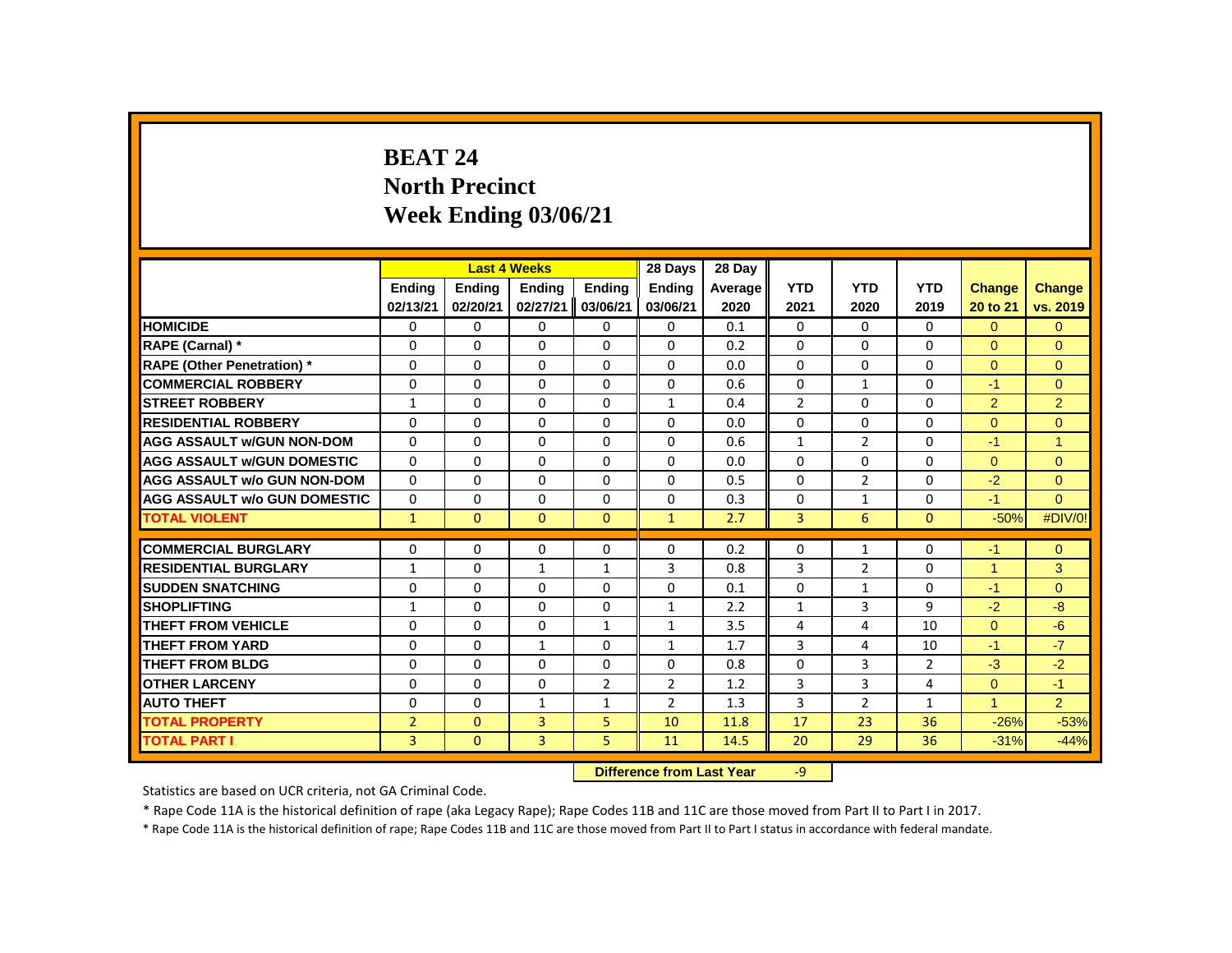# **BEAT 25 North Precinct Week Ending 03/06/21**

|                                     |                |                | <b>Last 4 Weeks</b> |                | 28 Days                   | 28 Day  |                |                |                |                      |                |
|-------------------------------------|----------------|----------------|---------------------|----------------|---------------------------|---------|----------------|----------------|----------------|----------------------|----------------|
|                                     | <b>Endina</b>  | Ending         | <b>Ending</b>       | <b>Ending</b>  | <b>Endina</b>             | Average | <b>YTD</b>     | <b>YTD</b>     | <b>YTD</b>     | <b>Change</b>        | <b>Change</b>  |
|                                     | 02/13/21       | 02/20/21       | 02/27/21            | 03/06/21       | 03/06/21                  | 2020    | 2021           | 2020           | 2019           | 20 to 21             | vs. 2019       |
| <b>HOMICIDE</b>                     | 0              | $\mathbf 0$    | 0                   | $\mathbf 0$    | $\mathbf 0$               | 0.1     | $\mathbf{0}$   | $\mathbf{0}$   | $\mathbf{0}$   | $\overline{0}$       | $\mathbf{0}$   |
| RAPE (Carnal) *                     | 0              | $\Omega$       | 0                   | 0              | $\Omega$                  | 0.2     | $\Omega$       | $\mathbf{1}$   | $\mathbf{1}$   | $-1$                 | $-1$           |
| <b>RAPE (Other Penetration) *</b>   | 0              | $\Omega$       | 0                   | $\mathbf{0}$   | $\Omega$                  | 0.0     | $\Omega$       | $\Omega$       | $\Omega$       | $\Omega$             | $\mathbf{0}$   |
| <b>COMMERCIAL ROBBERY</b>           | $\Omega$       | $\mathbf{0}$   | 0                   | $\mathbf{0}$   | $\Omega$                  | 0.0     | $\Omega$       | $\Omega$       | $\mathbf{1}$   | $\Omega$             | $-1$           |
| <b>STREET ROBBERY</b>               | $\Omega$       | $\Omega$       | $\Omega$            | $\mathbf{0}$   | $\Omega$                  | 0.2     | $\Omega$       | $\Omega$       | $\Omega$       | $\Omega$             | $\mathbf{0}$   |
| <b>RESIDENTIAL ROBBERY</b>          | $\Omega$       | $\mathbf{0}$   | 0                   | $\mathbf{0}$   | $\Omega$                  | 0.2     | $\mathbf{1}$   | $\Omega$       | $\Omega$       | $\blacktriangleleft$ | $\overline{1}$ |
| <b>AGG ASSAULT W/GUN NON-DOM</b>    | $\Omega$       | $\mathbf{1}$   | $\Omega$            | $\Omega$       | $\mathbf{1}$              | 0.0     | $\mathbf{1}$   | $\Omega$       | $\mathbf{1}$   | $\overline{1}$       | $\Omega$       |
| <b>AGG ASSAULT W/GUN DOMESTIC</b>   | $\Omega$       | $\mathbf{0}$   | 0                   | $\mathbf{0}$   | $\Omega$                  | 0.0     | $\Omega$       | $\Omega$       | $\Omega$       | $\Omega$             | $\mathbf{0}$   |
| <b>AGG ASSAULT w/o GUN NON-DOM</b>  | $\Omega$       | $\mathbf{0}$   | $\Omega$            | $\mathbf{0}$   | $\Omega$                  | 0.5     | $\Omega$       | 3              | $\mathbf{1}$   | $-3$                 | $-1$           |
| <b>AGG ASSAULT W/o GUN DOMESTIC</b> | $\Omega$       | $\mathbf{0}$   | 0                   | 0              | 0                         | 0.5     | $\Omega$       | $\overline{2}$ | $\Omega$       | $-2$                 | $\Omega$       |
| <b>TOTAL VIOLENT</b>                | $\Omega$       | $\mathbf{1}$   | $\mathbf{0}$        | $\mathbf{0}$   | $\mathbf{1}$              | 1.5     | $\overline{2}$ | 6              | $\overline{4}$ | $-67%$               | $-50%$         |
| <b>COMMERCIAL BURGLARY</b>          | $\Omega$       | $\Omega$       | $\Omega$            | 0              | 0                         | 0.6     | $\overline{2}$ | $\overline{2}$ | $\Omega$       | $\Omega$             | 2              |
| <b>RESIDENTIAL BURGLARY</b>         | 0              | $\mathbf{0}$   | 0                   | $\mathbf{0}$   | $\Omega$                  | 0.8     | $\overline{2}$ | 3              | $\Omega$       | $-1$                 | $\overline{2}$ |
| <b>SUDDEN SNATCHING</b>             | $\Omega$       | $\Omega$       | $\Omega$            | $\Omega$       | $\Omega$                  | 0.2     | $\Omega$       | $\mathbf{1}$   | $\Omega$       | $-1$                 | $\Omega$       |
| <b>SHOPLIFTING</b>                  | $\mathbf{1}$   | $\mathbf{1}$   | 0                   | $\mathbf{1}$   | 3                         | 1.5     | 5              | 4              | 5              | $\blacktriangleleft$ | $\mathbf{0}$   |
| <b>THEFT FROM VEHICLE</b>           | $\Omega$       | $\Omega$       | $\mathbf{1}$        | $\mathbf{1}$   | $\overline{2}$            | 3.1     | 8              | $\overline{2}$ | $\overline{7}$ | 6                    | $\overline{1}$ |
| <b>THEFT FROM YARD</b>              | $\mathbf{1}$   | $\mathbf{0}$   | 0                   | 0              | $\mathbf{1}$              | 1.3     | $\overline{2}$ | 3              | 4              | -1                   | $-2$           |
| <b>THEFT FROM BLDG</b>              | $\mathbf{1}$   | $\mathbf{0}$   | 0                   | 0              | $\mathbf{1}$              | 0.8     | 5              | 4              | 3              | $\blacktriangleleft$ | $\overline{2}$ |
| <b>OTHER LARCENY</b>                | 0              | $\mathbf{0}$   | 0                   | $\mathbf{1}$   | 1                         | 1.1     | 2              | 2              | $\overline{2}$ | $\Omega$             | $\mathbf{0}$   |
| <b>AUTO THEFT</b>                   | $\Omega$       | $\mathbf{0}$   | $\mathbf{0}$        | $\mathbf{1}$   | $\mathbf{1}$              | 0.8     | 6              | $\mathbf{1}$   | $\mathbf{1}$   | 5                    | 5              |
| <b>TOTAL PROPERTY</b>               | $\overline{3}$ | $\mathbf{1}$   | $\mathbf{1}$        | $\overline{4}$ | 9                         | 10.0    | 32             | 22             | 22             | 45%                  | 45%            |
| <b>TOTAL PART I</b>                 | $\overline{3}$ | $\overline{2}$ | $\mathbf{1}$        | $\overline{4}$ | 10                        | 11.4    | 34             | 28             | 26             | 21%                  | 31%            |
|                                     |                |                |                     |                | Difference from Lost Vear |         | $\epsilon$     |                |                |                      |                |

 **Difference from Last Year** 6

Statistics are based on UCR criteria, not GA Criminal Code.

\* Rape Code 11A is the historical definition of rape (aka Legacy Rape); Rape Codes 11B and 11C are those moved from Part II to Part I in 2017.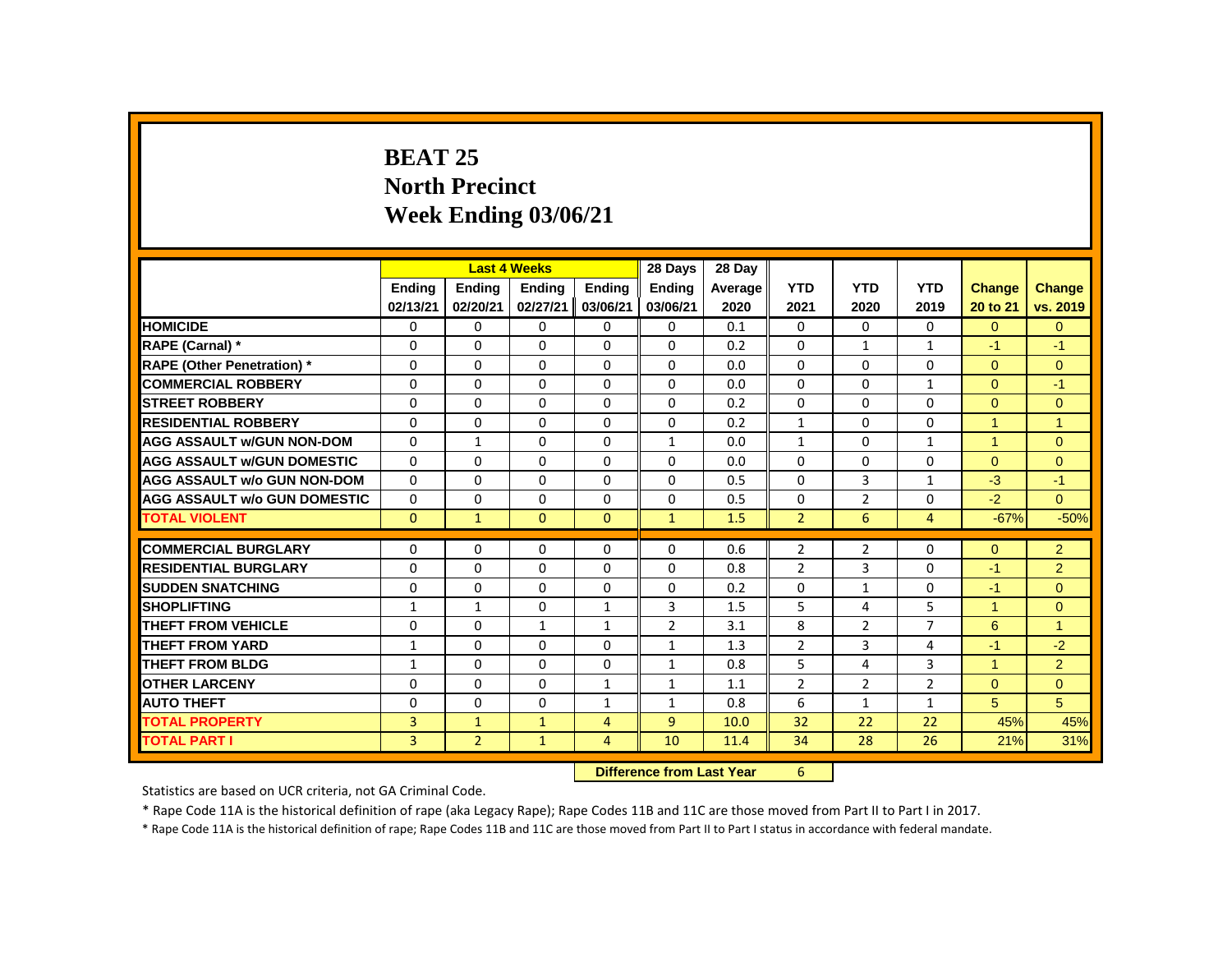# **BEAT 26 North Precinct Week Ending 03/06/21**

|                                     |               |                | <b>Last 4 Weeks</b> |                | 28 Days                   | 28 Day     |                |                |                |                |                |
|-------------------------------------|---------------|----------------|---------------------|----------------|---------------------------|------------|----------------|----------------|----------------|----------------|----------------|
|                                     | <b>Endina</b> | <b>Ending</b>  | <b>Ending</b>       | <b>Ending</b>  | <b>Endina</b>             | Average    | <b>YTD</b>     | <b>YTD</b>     | <b>YTD</b>     | <b>Change</b>  | Change         |
|                                     | 02/13/21      | 02/20/21       | 02/27/21            | 03/06/21       | 03/06/21                  | 2020       | 2021           | 2020           | 2019           | 20 to 21       | vs. 2019       |
| <b>HOMICIDE</b>                     | 0             | 0              | 0                   | 0              | 0                         | 0.0        | $\mathbf{0}$   | $\mathbf{0}$   | $\mathbf{0}$   | $\overline{0}$ | $\mathbf{0}$   |
| RAPE (Carnal) *                     | 0             | $\Omega$       | $\Omega$            | $\Omega$       | $\Omega$                  | 0.4        | $\Omega$       | $\mathbf{1}$   | $\Omega$       | $-1$           | $\Omega$       |
| <b>RAPE (Other Penetration) *</b>   | 0             | 0              | $\Omega$            | 0              | $\Omega$                  | 0.1        | $\Omega$       | $\Omega$       | 0              | $\Omega$       | $\mathbf{0}$   |
| <b>COMMERCIAL ROBBERY</b>           | $\Omega$      | $\Omega$       | $\Omega$            | $\Omega$       | $\Omega$                  | 0.1        | $\Omega$       | $\mathbf{1}$   | $\Omega$       | $-1$           | $\Omega$       |
| <b>STREET ROBBERY</b>               | $\Omega$      | $\Omega$       | $\Omega$            | $\Omega$       | $\Omega$                  | 0.9        | $\Omega$       | $\overline{3}$ | $\overline{2}$ | $-3$           | $-2$           |
| <b>RESIDENTIAL ROBBERY</b>          | $\Omega$      | $\Omega$       | $\Omega$            | $\Omega$       | $\Omega$                  | 0.0        | $\Omega$       | $\Omega$       | $\Omega$       | $\Omega$       | $\Omega$       |
| <b>AGG ASSAULT W/GUN NON-DOM</b>    | $\Omega$      | $\Omega$       | $\Omega$            | $\Omega$       | $\Omega$                  | 0.5        | $\Omega$       | $\Omega$       | $\Omega$       | $\Omega$       | $\Omega$       |
| <b>AGG ASSAULT w/GUN DOMESTIC</b>   | 0             | 0              | 0                   | $\mathbf 0$    | 0                         | 0.0        | 0              | $\mathbf 0$    | 0              | $\overline{0}$ | $\mathbf{0}$   |
| <b>AGG ASSAULT w/o GUN NON-DOM</b>  | $\Omega$      | $\overline{2}$ | $\overline{2}$      | $\Omega$       | 4                         | 1.8        | 6              | 4              | $\overline{3}$ | $\overline{2}$ | 3              |
| <b>AGG ASSAULT w/o GUN DOMESTIC</b> | 0             | 0              | 0                   | 0              | 0                         | 0.6        | 0              | 0              | $\mathbf{1}$   | $\overline{0}$ | $-1$           |
| <b>TOTAL VIOLENT</b>                | $\mathbf{0}$  | $\overline{2}$ | $\overline{2}$      | $\mathbf{0}$   | $\overline{4}$            | 4.3        | 6              | 9              | 6              | $-33%$         | 0%             |
| <b>COMMERCIAL BURGLARY</b>          | $\Omega$      | $\mathbf{1}$   | $\Omega$            | $\Omega$       | $\mathbf{1}$              | 1.0        | $\mathbf{1}$   | $\mathbf{1}$   | $\mathbf{1}$   | $\Omega$       | $\mathbf{0}$   |
| <b>RESIDENTIAL BURGLARY</b>         | $\Omega$      | $\Omega$       | $\Omega$            | $\Omega$       | $\Omega$                  | 0.0        | $\Omega$       | $\Omega$       | $\Omega$       | $\overline{0}$ | $\mathbf{0}$   |
| <b>SUDDEN SNATCHING</b>             | $\Omega$      | 0              | $\Omega$            | $\Omega$       | 0                         | 0.5        | $\mathbf{1}$   | $\mathbf{0}$   | $\overline{2}$ | $\overline{1}$ | $-1$           |
| <b>SHOPLIFTING</b>                  | $\mathbf{1}$  | $\Omega$       | $\Omega$            | $\overline{2}$ | 3                         | 2.3        | 6              | 6              | 6              | $\Omega$       | $\overline{0}$ |
| <b>THEFT FROM VEHICLE</b>           | $\mathbf{1}$  | $\Omega$       | 3                   | $\mathbf{1}$   | 5                         | 2.5        | 11             | 5              | 4              | 6              | $\overline{7}$ |
| <b>THEFT FROM YARD</b>              | 0             | 0              | $\mathbf{1}$        | $\mathbf{0}$   | $\mathbf{1}$              | 1.7        | $\overline{2}$ | 4              | 5              | $-2$           | $-3$           |
| THEFT FROM BLDG                     | $\mathbf{1}$  | 0              | $\Omega$            | $\mathbf{1}$   | $\overline{2}$            | 1.1        | 3              | $\overline{2}$ | $\overline{2}$ | $\overline{1}$ | $\overline{1}$ |
| <b>OTHER LARCENY</b>                | $\Omega$      | $\Omega$       | $\Omega$            | $\Omega$       | $\Omega$                  | 0.2        | $\mathbf{1}$   | $\Omega$       | $\overline{2}$ | $\mathbf{1}$   | $-1$           |
| <b>AUTO THEFT</b>                   | 0             | $\Omega$       | $\Omega$            | $\mathbf{1}$   | $\mathbf{1}$              | 1.3        | 3              | $\mathbf{1}$   | $\Omega$       | $\overline{2}$ | $\overline{3}$ |
| <b>TOTAL PROPERTY</b>               | 3             | $\mathbf{1}$   | $\overline{4}$      | 5              | 13                        | 10.6       | 28             | 19             | 22             | 47%            | 27%            |
| <b>TOTAL PART I</b>                 | 3             | 3              | 6                   | 5              | 17                        | 14.9       | 34             | 28             | 28             | 21%            | 21%            |
|                                     |               |                |                     |                | Difference from Loot Vear | $\epsilon$ |                |                |                |                |                |

**Difference from Last Year** 

Statistics are based on UCR criteria, not GA Criminal Code.

\* Rape Code 11A is the historical definition of rape (aka Legacy Rape); Rape Codes 11B and 11C are those moved from Part II to Part I in 2017.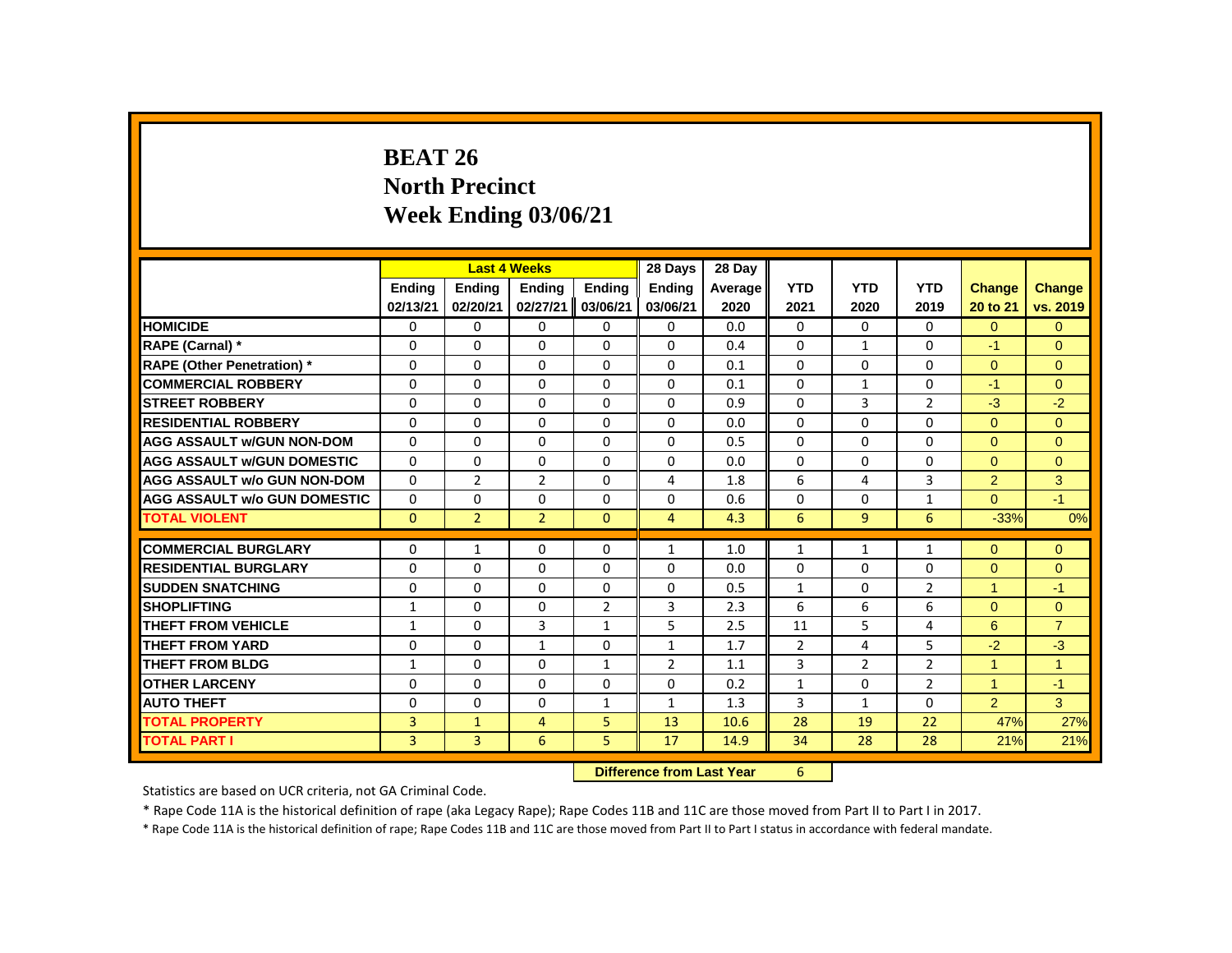# **BEAT 27 North Precinct Week Ending 03/06/21**

|                                     |               |                | <b>Last 4 Weeks</b> |                | 28 Days       | 28 Day                    |                |                |                |                |                |
|-------------------------------------|---------------|----------------|---------------------|----------------|---------------|---------------------------|----------------|----------------|----------------|----------------|----------------|
|                                     | <b>Endina</b> | <b>Endina</b>  | <b>Ending</b>       | <b>Ending</b>  | <b>Endina</b> | Average                   | <b>YTD</b>     | <b>YTD</b>     | <b>YTD</b>     | Change         | Change         |
|                                     | 02/13/21      | 02/20/21       | 02/27/21            | 03/06/21       | 03/06/21      | 2020                      | 2021           | 2020           | 2019           | 20 to 21       | vs. 2019       |
| <b>HOMICIDE</b>                     | 0             | 0              | 0                   | 0              | 0             | 0.0                       | $\mathbf{1}$   | $\Omega$       | 0              | $\mathbf{1}$   | $\mathbf{1}$   |
| RAPE (Carnal) *                     | 0             | 0              | $\Omega$            | $\Omega$       | $\Omega$      | 0.3                       | $\Omega$       | 1              | 0              | $-1$           | $\Omega$       |
| <b>RAPE (Other Penetration) *</b>   | 0             | 0              | $\Omega$            | 0              | 0             | 0.1                       | $\Omega$       | 0              | 0              | $\mathbf{0}$   | $\overline{0}$ |
| <b>COMMERCIAL ROBBERY</b>           | $\mathbf{0}$  | $\mathbf{0}$   | $\Omega$            | $\Omega$       | $\Omega$      | 0.1                       | $\Omega$       | $\Omega$       | $\Omega$       | $\Omega$       | $\Omega$       |
| <b>STREET ROBBERY</b>               | $\Omega$      | $\Omega$       | $\Omega$            | $\Omega$       | $\Omega$      | 1.2                       | $\Omega$       | $\mathbf{1}$   | $\Omega$       | $-1$           | $\Omega$       |
| <b>RESIDENTIAL ROBBERY</b>          | $\Omega$      | $\Omega$       | $\Omega$            | $\Omega$       | $\Omega$      | 0.0                       | $\Omega$       | $\Omega$       | 0              | $\Omega$       | $\Omega$       |
| <b>AGG ASSAULT w/GUN NON-GUN</b>    | $\mathbf{0}$  | 0              | $\mathbf{1}$        | 0              | $\mathbf{1}$  | 1.3                       | $\mathbf{1}$   | 3              | 0              | $-2$           | 1              |
| <b>AGG ASSAULT w/GUN DOMESTIC</b>   | 0             | 0              | $\mathbf{1}$        | $\mathbf 0$    | 1             | 0.1                       | $\mathbf{1}$   | $\mathbf{1}$   | $\mathbf{1}$   | $\overline{0}$ | $\overline{0}$ |
| <b>AGG ASSAULT w/o GUN NON-DOM</b>  | $\Omega$      | $\overline{2}$ | $\mathbf{1}$        | $\Omega$       | 3             | 1.8                       | $\overline{7}$ | 4              | 4              | 3              | 3              |
| <b>AGG ASSAULT w/o GUN DOMESTIC</b> | 0             | 0              | 1                   | 0              | 1             | 0.6                       | 4              | $\overline{2}$ | 3              | $\overline{2}$ | $\mathbf{1}$   |
| <b>TOTAL VIOLENT</b>                | $\mathbf{0}$  | $\overline{2}$ | $\overline{4}$      | $\mathbf{0}$   | 6             | 5.4                       | 14             | 12             | 8              | 17%            | 75%            |
| <b>COMMERCIAL BURGLARY</b>          | 0             | 0              | $\Omega$            | $\Omega$       | 0             | 0.3                       | $\mathbf{1}$   | 0              | $\overline{2}$ | 1              | $-1$           |
| <b>RESIDENTIAL BURGLARY</b>         | 0             | 0              | $\Omega$            | $\Omega$       | 0             | 0.4                       | $\Omega$       | 4              | 0              | $-4$           | $\Omega$       |
| <b>SUDDEN SNATCHING</b>             | 0             | 0              | 0                   | 0              | $\Omega$      | 0.5                       | 0              | $\mathbf{1}$   | $\overline{2}$ | $-1$           | $-2$           |
| <b>SHOPLIFTING</b>                  | 0             | $\mathbf{0}$   | $\Omega$            | $\mathbf 0$    | 0             | 1.8                       | 1              | 5              | 8              | $-4$           | $-7$           |
| <b>THEFT FROM VEHICLE</b>           | $\mathbf{0}$  | $\mathbf{1}$   | $\mathbf{1}$        | $\overline{2}$ | 4             | 1.9                       | 6              | $\overline{2}$ | 9              | $\overline{4}$ | $-3$           |
| <b>THEFT FROM YARD</b>              | $\mathbf{1}$  | $\mathbf{0}$   | 0                   | 0              | $\mathbf{1}$  | 1.6                       | 3              | $\mathbf{1}$   | $\mathbf{1}$   | 2              | $\overline{2}$ |
| <b>THEFT FROM BLDG</b>              | 0             | 0              | 0                   | 0              | 0             | 2.1                       | $\mathbf{1}$   | 5              | 7              | $-4$           | $-6$           |
| <b>OTHER LARCENY</b>                | $\Omega$      | $\Omega$       | $\Omega$            | $\Omega$       | $\Omega$      | 0.0                       | $\Omega$       | $\Omega$       | $\Omega$       | $\Omega$       | $\Omega$       |
| <b>AUTO THEFT</b>                   | $\Omega$      | $\Omega$       | $\mathbf{1}$        | $\mathbf 0$    | $\mathbf{1}$  | 1.4                       | 3              | 4              | $\Omega$       | $-1$           | 3              |
| <b>TOTAL PROPERTY</b>               | $\mathbf{1}$  | $\mathbf{1}$   | $\overline{2}$      | $\overline{2}$ | 6             | 10.0                      | 15             | 22             | 29             | $-32%$         | $-48%$         |
| <b>TOTAL PART I</b>                 | $\mathbf{1}$  | 3              | 6                   | $\overline{2}$ | 12            | 15.5                      | 29             | 34             | 37             | $-15%$         | $-22%$         |
|                                     |               |                |                     |                |               | Difference from Loot Vear | E.             |                |                |                |                |

**Difference from Last Year** 

Statistics are based on UCR criteria, not GA Criminal Code.

\* Rape Code 11A is the historical definition of rape (aka Legacy Rape); Rape Codes 11B and 11C are those moved from Part II to Part I in 2017.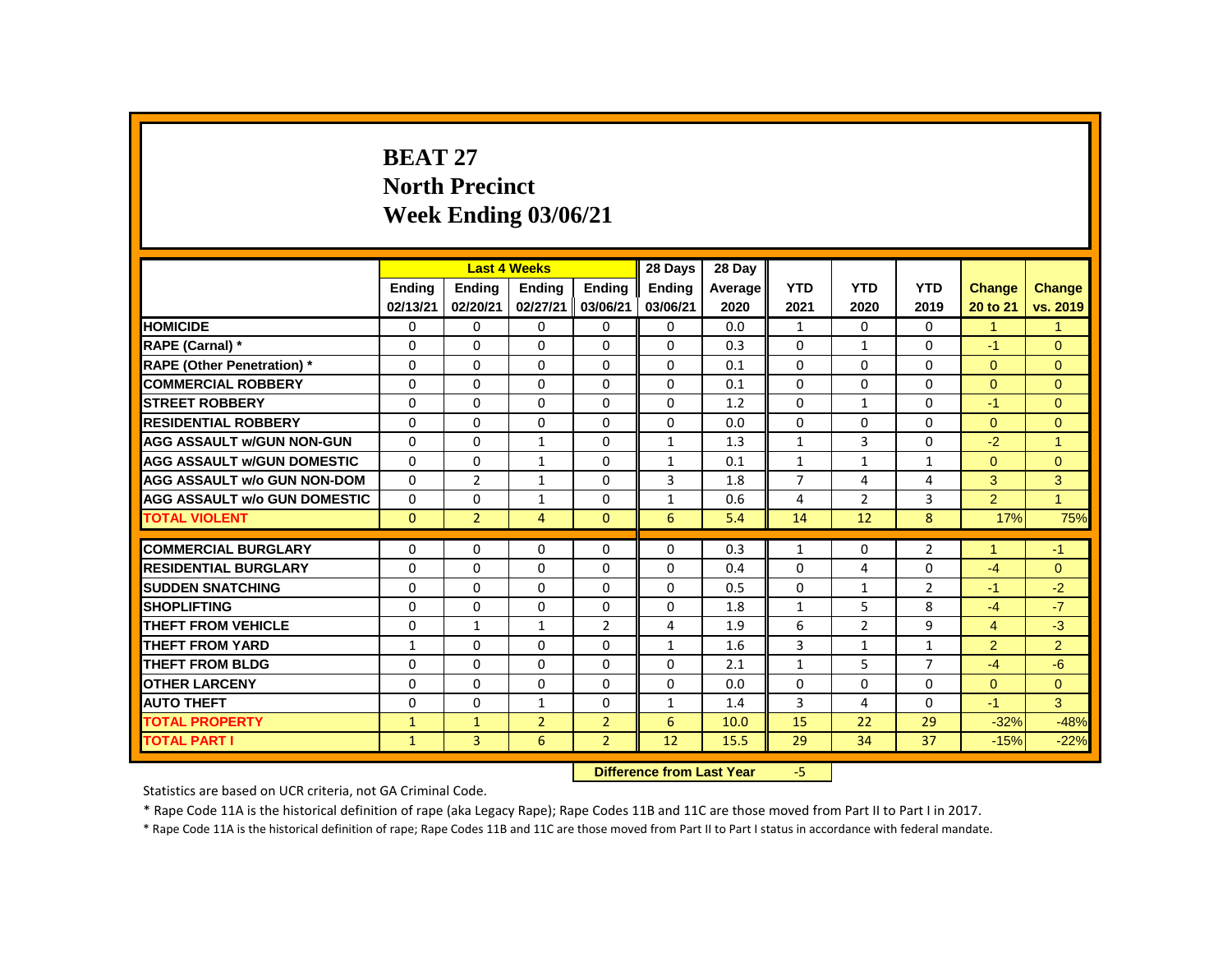# **BEAT 31 Central Precinct Week Ending 03/06/21**

|                                     |                |                | <b>Last 4 Weeks</b> |               | 28 Days                   | 28 Day  |                 |                |                |               |                |
|-------------------------------------|----------------|----------------|---------------------|---------------|---------------------------|---------|-----------------|----------------|----------------|---------------|----------------|
|                                     | <b>Endina</b>  | <b>Endina</b>  | <b>Endina</b>       | <b>Endina</b> | <b>Endina</b>             | Average | <b>YTD</b>      | <b>YTD</b>     | <b>YTD</b>     | <b>Change</b> | <b>Change</b>  |
|                                     | 02/13/21       | 02/20/21       | 02/27/21            | 03/06/21      | 03/06/21                  | 2020    | 2021            | 2020           | 2019           | 20 to 21      | vs. 2019       |
| <b>HOMICIDE</b>                     | 0              | 0              | 0                   | 0             | 0                         | 0.1     | 0               | $\mathbf{1}$   | 0              | $-1$          | $\overline{0}$ |
| RAPE (Carnal) *                     | $\Omega$       | $\mathbf{1}$   | $\Omega$            | $\Omega$      | $\mathbf{1}$              | 0.3     | $\mathbf{1}$    | 3              | $\mathbf{1}$   | $-2$          | $\Omega$       |
| <b>RAPE (Other Penetration) *</b>   | 0              | 0              | 0                   | 0             | 0                         | 0.1     | 0               | 0              | $\Omega$       | $\mathbf{0}$  | $\mathbf{0}$   |
| <b>COMMERCIAL ROBBERY</b>           | $\Omega$       | $\Omega$       | $\Omega$            | $\Omega$      | $\Omega$                  | 0.1     | $\Omega$        | $\Omega$       | $\Omega$       | $\Omega$      | $\Omega$       |
| <b>STREET ROBBERY</b>               | $\Omega$       | $\Omega$       | $\Omega$            | $\mathbf{1}$  | $\mathbf{1}$              | 0.3     | 2               | $\Omega$       | $\Omega$       | 2             | 2              |
| <b>RESIDENTIAL ROBBERY</b>          | 0              | 0              | 0                   | 0             | 0                         | 0.3     | 0               | 0              | 0              | $\Omega$      | $\mathbf{0}$   |
| <b>AGG ASSAULT W/GUN NON-DOM</b>    | $\mathbf{1}$   | $\mathbf{1}$   | $\Omega$            | $\mathbf{1}$  | 3                         | 1.2     | 6               | 3              | $\overline{2}$ | 3             | $\overline{4}$ |
| <b>AGG ASSAULT W/GUN DOMESTIC</b>   | $\Omega$       | 0              | $\Omega$            | $\Omega$      | $\Omega$                  | 0.2     | $\Omega$        | $\Omega$       | $\Omega$       | $\mathbf{0}$  | $\mathbf{0}$   |
| <b>AGG ASSAULT w/o GUN NON-DOM</b>  | $\Omega$       | $\Omega$       | $\Omega$            | $\Omega$      | $\Omega$                  | 0.5     | $\Omega$        | $\mathbf{1}$   | $\Omega$       | $-1$          | $\Omega$       |
| <b>AGG ASSAULT W/o GUN DOMESTIC</b> | 0              | 0              | 0                   | $\mathbf{1}$  | $\mathbf{1}$              | 0.8     | 1               | $\overline{2}$ | $\overline{2}$ | $-1$          | $-1$           |
| <b>TOTAL VIOLENT</b>                | $\mathbf{1}$   | $\overline{2}$ | $\mathbf{0}$        | 3             | 6                         | 3.7     | 10              | 10             | 5              | 0%            | 100%           |
| <b>COMMERCIAL BURGLARY</b>          | $\Omega$       | $\Omega$       | $\Omega$            | $\Omega$      | $\Omega$                  | 0.6     | $\Omega$        | 3              | $\mathbf{1}$   | $-3$          | $-1$           |
| <b>RESIDENTIAL BURGLARY</b>         | 0              | $\Omega$       | 1                   | 3             | 4                         | 2.6     | 4               | 11             | 4              | $-7$          | $\mathbf{0}$   |
| <b>SUDDEN SNATCHING</b>             | $\Omega$       | $\Omega$       | $\Omega$            | $\Omega$      | $\Omega$                  | 0.1     | $\Omega$        | $\Omega$       | $\mathbf{1}$   | $\Omega$      | $-1$           |
| <b>SHOPLIFTING</b>                  | 0              | 0              | 0                   | 0             | 0                         | 0.5     | 0               | $\mathbf{1}$   | $\mathbf{1}$   | $-1$          | $-1$           |
| <b>THEFT FROM VEHICLE</b>           | $\mathbf{1}$   | $\mathbf{1}$   | $\mathbf{1}$        | $\mathbf{1}$  | $\overline{4}$            | 2.8     | 10              | 5              | 9              | 5             | $\mathbf{1}$   |
| <b>THEFT FROM YARD</b>              | $\mathbf{1}$   | 0              | 0                   | 0             | $\mathbf{1}$              | 2.7     | 2               | 5              | 4              | $-3$          | $-2$           |
| <b>THEFT FROM BLDG</b>              | 0              | $\mathbf{1}$   | $\Omega$            | $\Omega$      | $\mathbf{1}$              | 1.4     | $\overline{2}$  | $\overline{2}$ | 4              | $\Omega$      | $-2$           |
| <b>OTHER LARCENY</b>                | 0              | $\Omega$       | $\Omega$            | $\mathbf{1}$  | $\mathbf{1}$              | 1.5     | $\overline{4}$  | 3              | $\overline{4}$ | $\mathbf{1}$  | $\overline{0}$ |
| <b>AUTO THEFT</b>                   | $\Omega$       | $\Omega$       | $\overline{2}$      | $\Omega$      | $\overline{2}$            | 2.0     | 4               | 6              | 4              | $-2$          | $\Omega$       |
| <b>TOTAL PROPERTY</b>               | $\overline{2}$ | $\overline{2}$ | 4                   | 5             | 13                        | 14.1    | 26              | 36             | 32             | $-28%$        | $-19%$         |
| <b>TOTAL PART I</b>                 | 3              | 4              | 4                   | 8             | 19                        | 17.8    | 36              | 46             | 37             | $-22%$        | $-3%$          |
|                                     |                |                |                     |               | Difference from Loot Voor |         | 10 <sup>1</sup> |                |                |               |                |

**Difference from Last Year** -10

Statistics are based on UCR criteria, not GA Criminal Code.

\* Rape Code 11A is the historical definition of rape (aka Legacy Rape); Rape Codes 11B and 11C are those moved from Part II to Part I in 2017.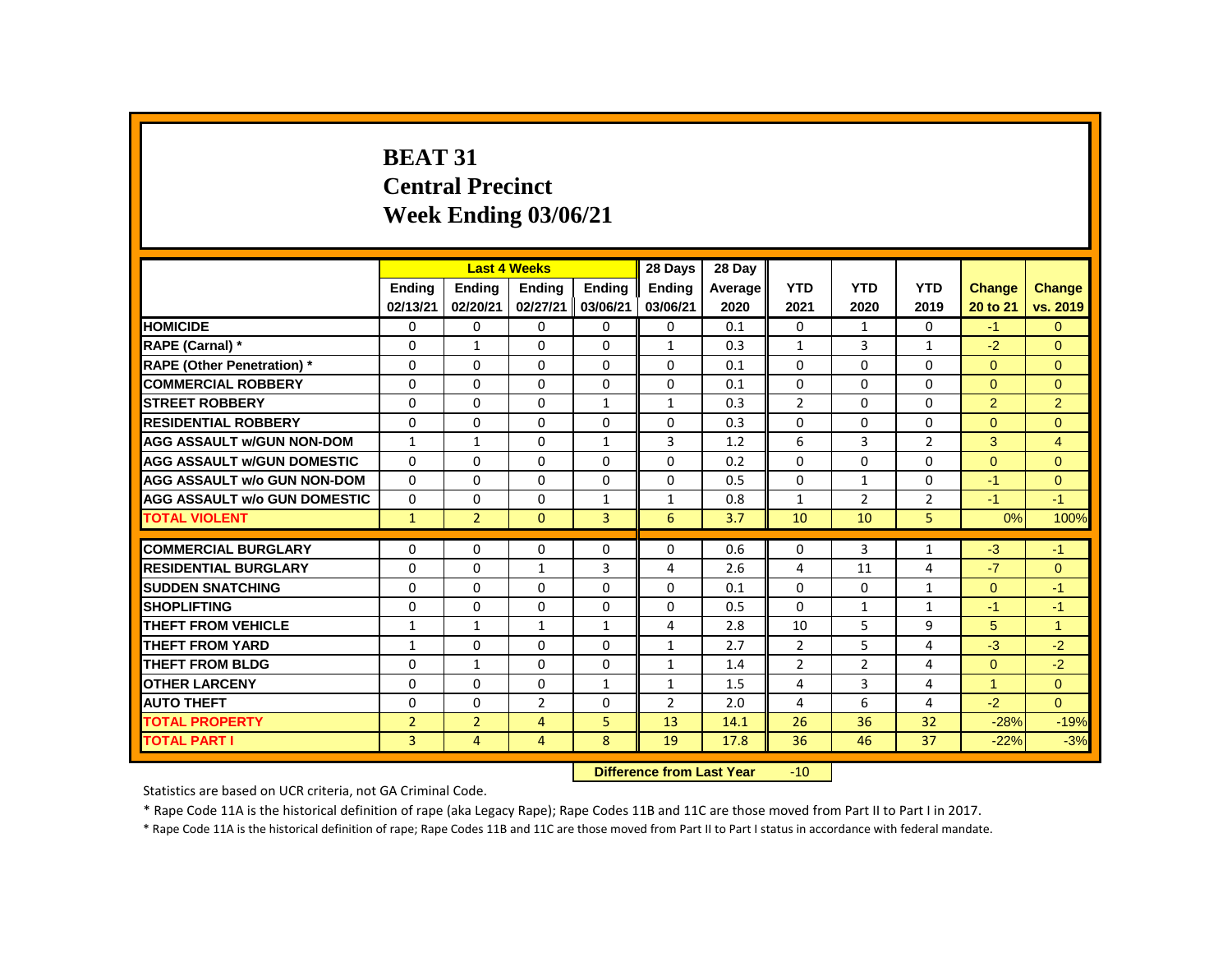# **BEAT 32 Central Precinct Week Ending 03/06/21**

|                                     |               |               | <b>Last 4 Weeks</b> |                | 28 Days        | 28 Day  |                |                |                |                      |                |
|-------------------------------------|---------------|---------------|---------------------|----------------|----------------|---------|----------------|----------------|----------------|----------------------|----------------|
|                                     | <b>Endina</b> | <b>Ending</b> | <b>Ending</b>       | <b>Endina</b>  | <b>Endina</b>  | Average | <b>YTD</b>     | <b>YTD</b>     | <b>YTD</b>     | <b>Change</b>        | <b>Change</b>  |
|                                     | 02/13/21      | 02/20/21      | 02/27/21            | 03/06/21       | 03/06/21       | 2020    | 2021           | 2020           | 2019           | 20 to 21             | vs. 2019       |
| <b>HOMICIDE</b>                     | 0             | 0             | 0                   | 0              | 0              | 0.0     | 0              | 0              | $\mathbf{0}$   | $\overline{0}$       | $\mathbf{0}$   |
| RAPE (Carnal) *                     | 0             | $\Omega$      | $\Omega$            | $\Omega$       | 0              | 0.1     | $\Omega$       | $\mathbf{0}$   | $\Omega$       | $\Omega$             | $\Omega$       |
| <b>RAPE (Other Penetration)</b> *   | $\mathbf{1}$  | 0             | $\Omega$            | $\Omega$       | 1              | 0.0     | 1              | $\mathbf{0}$   | 0              | $\mathbf{1}$         | $\mathbf{1}$   |
| <b>COMMERCIAL ROBBERY</b>           | $\Omega$      | $\Omega$      | $\Omega$            | $\Omega$       | $\Omega$       | 0.5     | $\Omega$       | $\overline{2}$ | $\mathbf{1}$   | $-2$                 | $-1$           |
| <b>STREET ROBBERY</b>               | 0             | $\Omega$      | $\Omega$            | $\Omega$       | 0              | 0.2     | $\Omega$       | 0              | $\Omega$       | $\Omega$             | $\mathbf{0}$   |
| <b>RESIDENTIAL ROBBERY</b>          | $\Omega$      | $\Omega$      | $\mathbf{1}$        | $\Omega$       | 1              | 0.0     | $\mathbf{1}$   | $\Omega$       | $\Omega$       | $\mathbf{1}$         | $\overline{1}$ |
| <b>AGG ASSAULT w/GUN NON-DOM</b>    | $\Omega$      | $\Omega$      | $\mathbf{1}$        | $\Omega$       | 1              | 0.5     | $\overline{2}$ | $\overline{2}$ | $\overline{2}$ | $\Omega$             | $\Omega$       |
| <b>AGG ASSAULT w/GUN DOMESTIC</b>   | $\Omega$      | $\Omega$      | $\Omega$            | $\Omega$       | $\Omega$       | 0.1     | $\Omega$       | $\mathbf{1}$   | $\Omega$       | $-1$                 | $\mathbf{0}$   |
| <b>AGG ASSAULT w/o GUN NON-DOM</b>  | $\Omega$      | $\Omega$      | $\Omega$            | $\mathbf{1}$   | $\mathbf{1}$   | 0.4     | $\mathbf{1}$   | $\Omega$       | $\overline{3}$ | $\mathbf{1}$         | $-2$           |
| <b>AGG ASSAULT w/o GUN DOMESTIC</b> | $\Omega$      | $\Omega$      | $\Omega$            | $\Omega$       | 0              | 0.3     | $\Omega$       | 0              | $\Omega$       | $\Omega$             | $\Omega$       |
| <b>TOTAL VIOLENT</b>                | $\mathbf{1}$  | $\mathbf{0}$  | $\overline{2}$      | $\mathbf{1}$   | $\overline{4}$ | 2.1     | 5              | 5              | 6              | 0%                   | $-17%$         |
| <b>COMMERCIAL BURGLARY</b>          | $\Omega$      | $\Omega$      | $\Omega$            | $\Omega$       | 0              | 0.6     | $\overline{2}$ | $\mathbf{1}$   | $\Omega$       | $\blacktriangleleft$ | $\overline{2}$ |
| <b>RESIDENTIAL BURGLARY</b>         | 3             | 0             | 0                   | $\mathbf{1}$   | 4              | 1.9     | 4              | 6              | 4              | $-2$                 | $\mathbf{0}$   |
| <b>SUDDEN SNATCHING</b>             | $\Omega$      | $\Omega$      | $\Omega$            | $\Omega$       | $\Omega$       | 0.0     | $\Omega$       | $\Omega$       | $\Omega$       | $\Omega$             | $\Omega$       |
| <b>SHOPLIFTING</b>                  | $\mathbf{1}$  | $\mathbf{1}$  | $\Omega$            | $\Omega$       | $\overline{2}$ | 2.4     | 8              | 6              | 10             | $\overline{2}$       | $-2$           |
| <b>THEFT FROM VEHICLE</b>           | $\mathbf{1}$  | $\mathbf{1}$  | $\mathbf{1}$        | $\overline{2}$ | 5              | 2.5     | 9              | 6              | 11             | 3                    | $-2$           |
| THEFT FROM YARD                     | 0             | $\mathbf{1}$  | $\mathbf{1}$        | $\mathbf{1}$   | 3              | 2.1     | 4              | 4              | 3              | $\overline{0}$       | $\mathbf{1}$   |
| <b>THEFT FROM BLDG</b>              | $\mathbf{1}$  | $\Omega$      | $\Omega$            | $\Omega$       | $\mathbf{1}$   | 1.2     | $\overline{2}$ | 4              | $\overline{2}$ | $-2$                 | $\mathbf{0}$   |
| <b>OTHER LARCENY</b>                | $\mathbf{1}$  | $\Omega$      | $\Omega$            | $\Omega$       | 1              | 1.5     | $\mathbf{1}$   | $\overline{7}$ | 0              | $-6$                 | $\overline{1}$ |
| <b>AUTO THEFT</b>                   | $\mathbf{1}$  | $\Omega$      | $\Omega$            | $\Omega$       | $\mathbf{1}$   | 1.1     | 5              | $\mathbf{1}$   | 5              | $\overline{4}$       | $\Omega$       |
| <b>TOTAL PROPERTY</b>               | 8             | 3             | $\overline{2}$      | $\overline{4}$ | 17             | 13.4    | 35             | 35             | 35             | 0%                   | 0%             |
| <b>TOTAL PART I</b>                 | 9             | 3             | $\overline{4}$      | 5              | 21             | 15.6    | 40             | 40             | 41             | 0%                   | $-2%$          |
|                                     |               |               |                     |                |                |         |                |                |                |                      |                |

 **Difference from Last Year** 0

Statistics are based on UCR criteria, not GA Criminal Code.

\* Rape Code 11A is the historical definition of rape (aka Legacy Rape); Rape Codes 11B and 11C are those moved from Part II to Part I in 2017.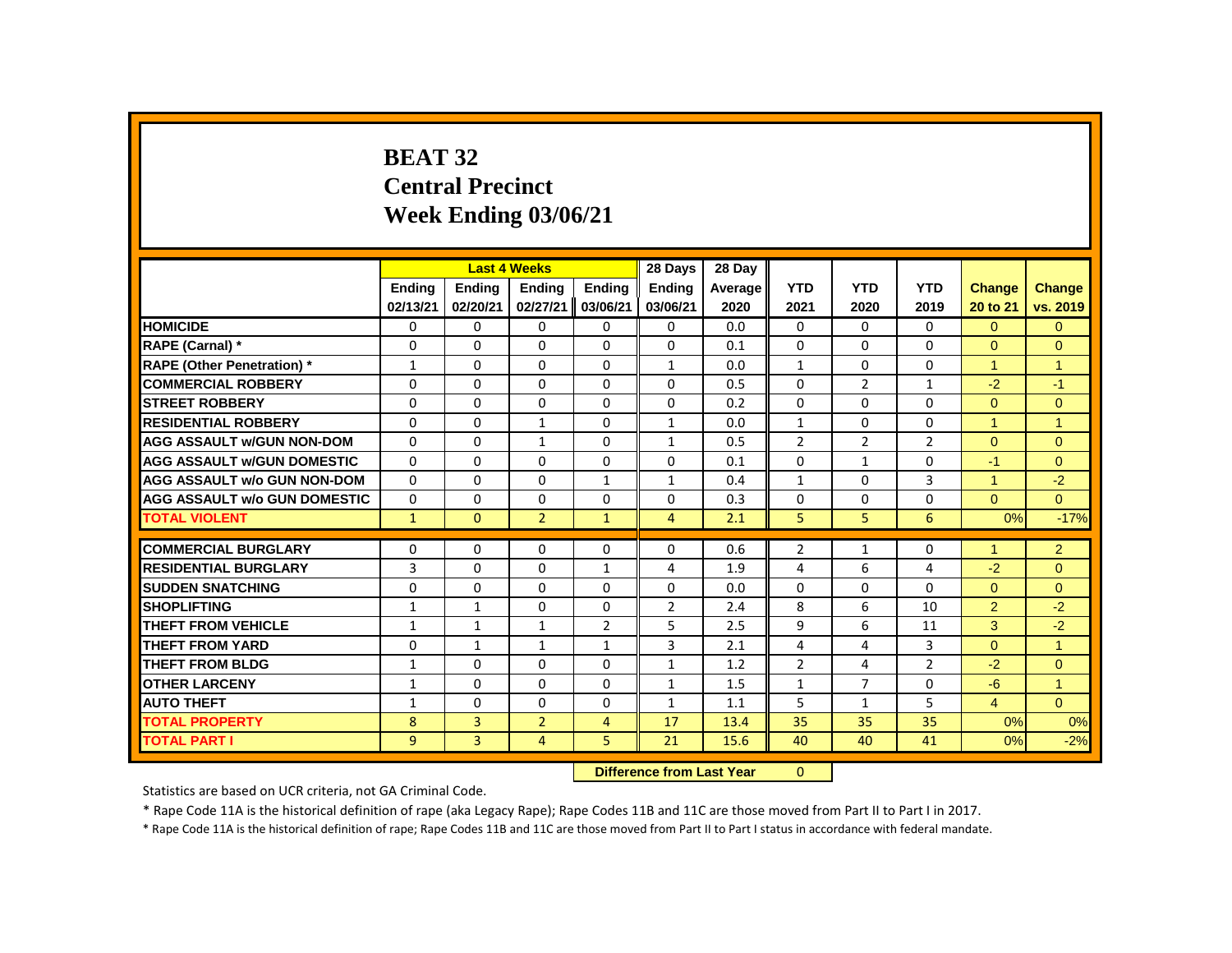# **BEAT 33 Central Precinct Week Ending 03/06/21**

|                                     |                |                | <b>Last 4 Weeks</b> |                | 28 Days                   | 28 Day  |                |                |                |                      |                |
|-------------------------------------|----------------|----------------|---------------------|----------------|---------------------------|---------|----------------|----------------|----------------|----------------------|----------------|
|                                     | <b>Endina</b>  | <b>Endina</b>  | <b>Endina</b>       | <b>Endina</b>  | <b>Endina</b>             | Average | <b>YTD</b>     | <b>YTD</b>     | <b>YTD</b>     | Change               | Change         |
|                                     | 02/13/21       | 02/20/21       | 02/27/21            | 03/06/21       | 03/06/21                  | 2020    | 2021           | 2020           | 2019           | 20 to 21             | vs. 2019       |
| <b>HOMICIDE</b>                     | 0              | 0              | 0                   | 0              | 0                         | 0.2     | 0              | 0              | $\mathbf{1}$   | $\overline{0}$       | $-1$           |
| RAPE (Carnal) *                     | 0              | 0              | $\Omega$            | $\mathbf{0}$   | $\Omega$                  | 0.2     | $\Omega$       | $\Omega$       | 0              | $\Omega$             | $\Omega$       |
| <b>RAPE (Other Penetration)</b> *   | $\mathbf 0$    | 0              | 0                   | 0              | $\Omega$                  | 0.0     | 0              | 0              | 0              | $\Omega$             | $\mathbf{0}$   |
| <b>COMMERCIAL ROBBERY</b>           | $\Omega$       | $\mathbf{0}$   | $\Omega$            | $\mathbf{0}$   | $\Omega$                  | 0.3     | $\Omega$       | $\Omega$       | $\Omega$       | $\Omega$             | $\Omega$       |
| <b>STREET ROBBERY</b>               | $\Omega$       | $\Omega$       | $\mathbf{1}$        | $\Omega$       | $\mathbf{1}$              | 1.0     | $\overline{2}$ | $\overline{2}$ | $\overline{2}$ | $\Omega$             | $\Omega$       |
| <b>RESIDENTIAL ROBBERY</b>          | $\Omega$       | $\Omega$       | 0                   | $\mathbf{0}$   | $\mathbf{0}$              | 0.0     | $\Omega$       | 0              | 0              | $\Omega$             | $\mathbf{0}$   |
| <b>AGG ASSAULT w/GUN NON-DOM</b>    | $\Omega$       | $\mathbf{1}$   | $\mathbf{1}$        | $\mathbf{0}$   | $\overline{2}$            | 0.7     | 4              | 3              | 3              | $\blacktriangleleft$ | $\overline{1}$ |
| <b>AGG ASSAULT W/GUN DOMESTIC</b>   | $\mathbf 0$    | 0              | $\Omega$            | $\Omega$       | 0                         | 0.1     | 0              | $\Omega$       | 0              | $\mathbf{0}$         | $\mathbf{0}$   |
| <b>AGG ASSAULT w/o GUN NON-DOM</b>  | $\Omega$       | $\Omega$       | $\Omega$            | $\Omega$       | $\Omega$                  | 0.6     | $\mathbf{1}$   | $\mathbf{1}$   | $\Omega$       | $\Omega$             | $\overline{1}$ |
| <b>AGG ASSAULT w/o GUN DOMESTIC</b> | 0              | 0              | 0                   | $\mathbf{0}$   | 0                         | 0.8     | 0              | 3              | 3              | $-3$                 | $-3$           |
| <b>TOTAL VIOLENT</b>                | $\mathbf{0}$   | $\mathbf{1}$   | $\overline{2}$      | $\mathbf{0}$   | $\overline{3}$            | 3.8     | $\overline{7}$ | 9              | 9              | $-22%$               | $-22%$         |
| <b>COMMERCIAL BURGLARY</b>          | $\Omega$       | 0              | $\mathbf{1}$        | 0              | 1                         | 0.8     | $\overline{2}$ | 4              | $\mathbf{1}$   | $-2$                 | $\mathbf{1}$   |
| <b>RESIDENTIAL BURGLARY</b>         | 0              | $\Omega$       | $\Omega$            | 1              | 1                         | 1.2     | $\overline{2}$ | $\overline{2}$ | 4              | $\Omega$             | $-2$           |
| <b>SUDDEN SNATCHING</b>             | 0              | 0              | $\Omega$            | $\mathbf{0}$   | 0                         | 0.2     | $\Omega$       | 0              | 0              | $\Omega$             | $\mathbf{0}$   |
| <b>SHOPLIFTING</b>                  | 0              | $\overline{2}$ | 0                   | $\overline{2}$ | 4                         | 2.4     | 6              | 8              | 17             | $-2$                 | $-11$          |
| <b>THEFT FROM VEHICLE</b>           | $\overline{2}$ | $\Omega$       | $\Omega$            | $\mathbf{1}$   | 3                         | 2.9     | 5              | 5              | 3              | $\Omega$             | $\overline{2}$ |
| <b>THEFT FROM YARD</b>              | $\mathbf{1}$   | 0              | 0                   | $\mathbf{0}$   | $\mathbf{1}$              | 3.3     | 2              | 10             | 10             | $-8$                 | $-8-$          |
| <b>THEFT FROM BLDG</b>              | 0              | $\Omega$       | 0                   | $\mathbf{1}$   | $\mathbf{1}$              | 1.2     | $\mathbf{1}$   | $\overline{2}$ | 3              | $-1$                 | $-2$           |
| <b>OTHER LARCENY</b>                | $\Omega$       | $\mathbf{1}$   | $\Omega$            | $\mathbf{1}$   | $\overline{2}$            | 1.0     | $\overline{2}$ | $\Omega$       | 5              | $\overline{2}$       | $-3$           |
| <b>AUTO THEFT</b>                   | $\mathbf{1}$   | $\mathbf{1}$   | $\Omega$            | $\mathbf{0}$   | $\overline{2}$            | 1.5     | $\overline{3}$ | 5              | 5              | $-2$                 | $-2$           |
| <b>TOTAL PROPERTY</b>               | 4              | 4              | $\mathbf{1}$        | 6              | 15                        | 14.4    | 23             | 36             | 48             | $-36%$               | $-52%$         |
| <b>TOTAL PART I</b>                 | 4              | 5              | $\overline{3}$      | 6              | 18                        | 18.3    | 30             | 45             | 57             | $-33%$               | $-47%$         |
|                                     |                |                |                     |                | Difference from Loot Vear |         | 1 E .          |                |                |                      |                |

**Difference from Last Year** -15

Statistics are based on UCR criteria, not GA Criminal Code.

\* Rape Code 11A is the historical definition of rape (aka Legacy Rape); Rape Codes 11B and 11C are those moved from Part II to Part I in 2017.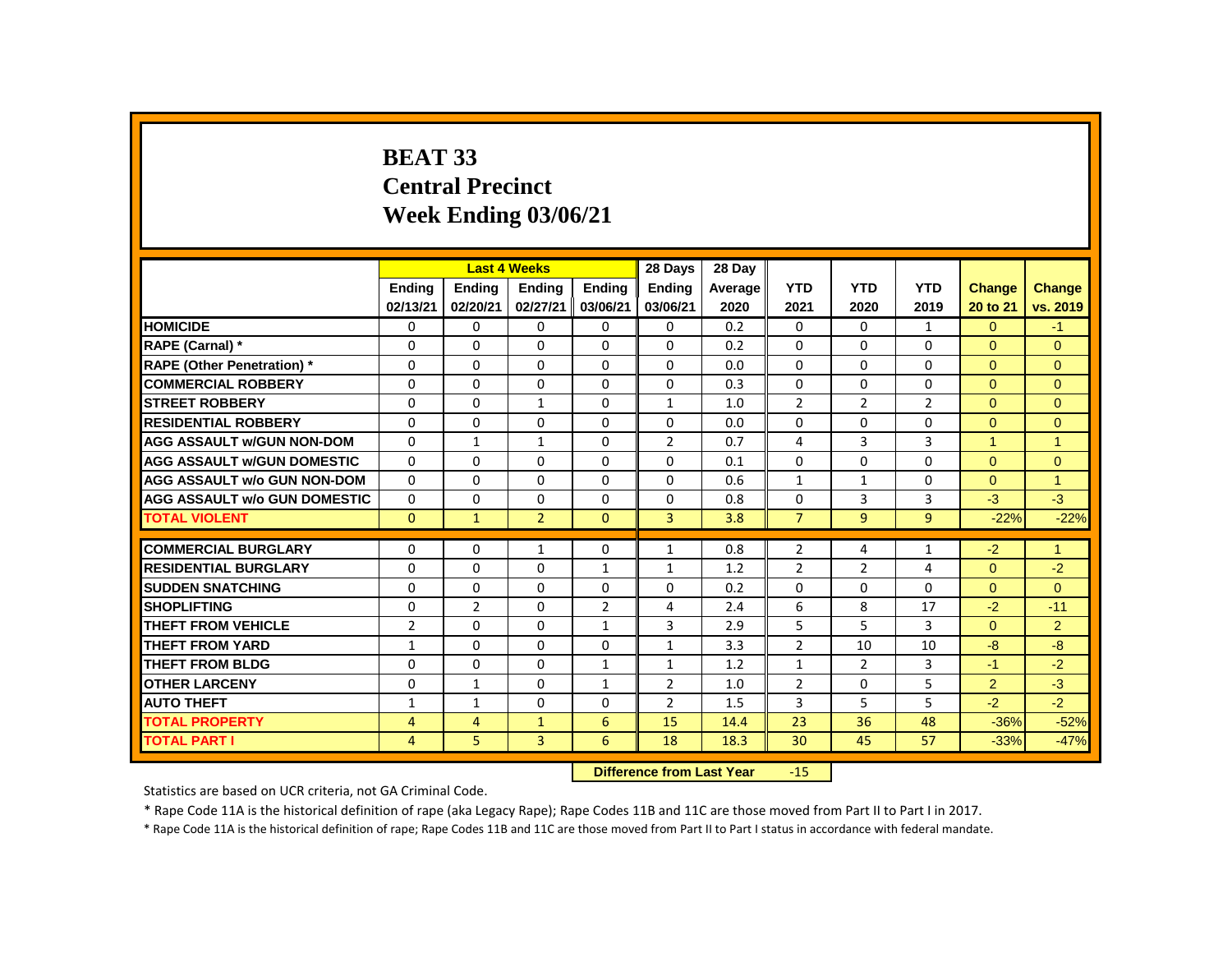# **BEAT 34 Central Precinct Week Ending 03/06/21**

|                                     |                |                | <b>Last 4 Weeks</b> |                | 28 Days                   | 28 Day  |                |                |                |                      |               |
|-------------------------------------|----------------|----------------|---------------------|----------------|---------------------------|---------|----------------|----------------|----------------|----------------------|---------------|
|                                     | <b>Endina</b>  | <b>Endina</b>  | <b>Endina</b>       | <b>Endina</b>  | <b>Endina</b>             | Average | <b>YTD</b>     | <b>YTD</b>     | <b>YTD</b>     | <b>Change</b>        | <b>Change</b> |
|                                     | 02/13/21       | 02/20/21       | 02/27/21            | 03/06/21       | 03/06/21                  | 2020    | 2021           | 2020           | 2019           | 20 to 21             | vs. 2019      |
| <b>HOMICIDE</b>                     | 0              | $\mathbf{1}$   | 0                   | 0              | $\mathbf{1}$              | 0.2     | $\mathbf{1}$   | $\overline{2}$ | 0              | $-1$                 | $\mathbf{1}$  |
| RAPE (Carnal) *                     | 0              | $\Omega$       | $\Omega$            | $\Omega$       | $\Omega$                  | 0.4     | $\Omega$       | $\mathbf{1}$   | $\Omega$       | $-1$                 | $\Omega$      |
| <b>RAPE (Other Penetration)</b> *   | 0              | $\Omega$       | $\Omega$            | $\Omega$       | 0                         | 0.2     | $\Omega$       | $\mathbf{1}$   | $\mathbf{1}$   | $-1$                 | $-1$          |
| <b>COMMERCIAL ROBBERY</b>           | $\Omega$       | $\Omega$       | $\Omega$            | $\Omega$       | $\Omega$                  | 0.1     | $\Omega$       | $\Omega$       | $\Omega$       | $\Omega$             | $\Omega$      |
| <b>STREET ROBBERY</b>               | 0              | $\Omega$       | $\Omega$            | $\Omega$       | $\Omega$                  | 1.1     | $\overline{2}$ | 3              | $\overline{2}$ | $-1$                 | $\Omega$      |
| <b>RESIDENTIAL ROBBERY</b>          | $\Omega$       | $\Omega$       | $\Omega$            | $\Omega$       | $\Omega$                  | 0.0     | $\Omega$       | $\Omega$       | $\Omega$       | $\Omega$             | $\Omega$      |
| <b>AGG ASSAULT W/GUN NON-DOM</b>    | $\mathbf{1}$   | $\Omega$       | $\Omega$            | $\Omega$       | $\mathbf{1}$              | 1.8     | $\overline{3}$ | 4              | 4              | $-1$                 | $-1$          |
| <b>AGG ASSAULT W/GUN DOMESTIC</b>   | $\Omega$       | $\Omega$       | $\Omega$            | $\Omega$       | $\Omega$                  | 0.0     | $\Omega$       | $\Omega$       | 3              | $\Omega$             | $-3$          |
| <b>AGG ASSAULT w/o GUN NON-DOM</b>  | $\Omega$       | $\Omega$       | $\mathbf{1}$        | 0              | $\mathbf{1}$              | 1.1     | $\mathbf{1}$   | 4              | $\Omega$       | $-3$                 | $\mathbf{1}$  |
| <b>AGG ASSAULT W/o GUN DOMESTIC</b> | $\mathbf{1}$   | $\overline{2}$ | 1                   | $\Omega$       | 4                         | 1.4     | 5              | 4              | $\overline{2}$ | $\blacktriangleleft$ | 3             |
| <b>TOTAL VIOLENT</b>                | $\overline{2}$ | 3              | $\overline{2}$      | $\mathbf{0}$   | $\overline{7}$            | 6.1     | 12             | 19             | 12             | $-37%$               | 0%            |
| <b>COMMERCIAL BURGLARY</b>          | $\Omega$       | $\Omega$       | $\Omega$            | $\Omega$       | $\Omega$                  | 0.5     | 2              | $\Omega$       | $\Omega$       | 2                    | 2             |
| <b>RESIDENTIAL BURGLARY</b>         | 0              | 0              | 1                   | $\mathbf{1}$   | $\overline{2}$            | 2.0     | 4              | 4              | 10             | $\mathbf{0}$         | $-6$          |
| <b>SUDDEN SNATCHING</b>             | $\Omega$       | $\Omega$       | $\Omega$            | $\Omega$       | $\Omega$                  | 0.1     | $\mathbf{1}$   | $\mathbf{1}$   | $\mathbf{1}$   | $\Omega$             | $\Omega$      |
| <b>SHOPLIFTING</b>                  | 0              | $\Omega$       | $\Omega$            | $\Omega$       | $\Omega$                  | 0.6     | $\mathbf{1}$   | $\mathbf{1}$   | $\mathbf{1}$   | $\Omega$             | $\mathbf{0}$  |
| <b>THEFT FROM VEHICLE</b>           | $\Omega$       | $\Omega$       | $\Omega$            | $\Omega$       | $\Omega$                  | 2.3     | $\overline{3}$ | 5              | 3              | $-2$                 | $\Omega$      |
| <b>THEFT FROM YARD</b>              | 0              | $\mathbf{1}$   | 0                   | $\mathbf{1}$   | $\overline{2}$            | 1.3     | 5              | $\overline{2}$ | 8              | 3                    | $-3$          |
| <b>THEFT FROM BLDG</b>              | 0              | $\Omega$       | $\Omega$            | $\Omega$       | $\Omega$                  | 1.4     | $\mathbf{1}$   | 5              | $\overline{2}$ | $-4$                 | $-1$          |
| <b>OTHER LARCENY</b>                | 0              | $\Omega$       | $\Omega$            | $\mathbf{1}$   | $\mathbf{1}$              | 0.4     | 3              | $\Omega$       | $\mathbf{1}$   | 3                    | 2             |
| <b>AUTO THEFT</b>                   | $\Omega$       | $\Omega$       | $\mathbf{1}$        | $\Omega$       | $\mathbf{1}$              | 2.1     | $\mathbf{1}$   | $\overline{2}$ | 4              | $-1$                 | $-3$          |
| <b>TOTAL PROPERTY</b>               | $\Omega$       | $\mathbf{1}$   | $\overline{2}$      | $\overline{3}$ | 6                         | 10.7    | 21             | 20             | 30             | 5%                   | $-30%$        |
| <b>TOTAL PART I</b>                 | $\overline{2}$ | 4              | $\overline{4}$      | 3              | 13                        | 16.8    | 33             | 39             | 42             | $-15%$               | $-21%$        |
|                                     |                |                |                     |                | Difference from Loot Vear |         | $\epsilon$     |                |                |                      |               |

 **Difference from Last Year** -6

Statistics are based on UCR criteria, not GA Criminal Code.

\* Rape Code 11A is the historical definition of rape (aka Legacy Rape); Rape Codes 11B and 11C are those moved from Part II to Part I in 2017.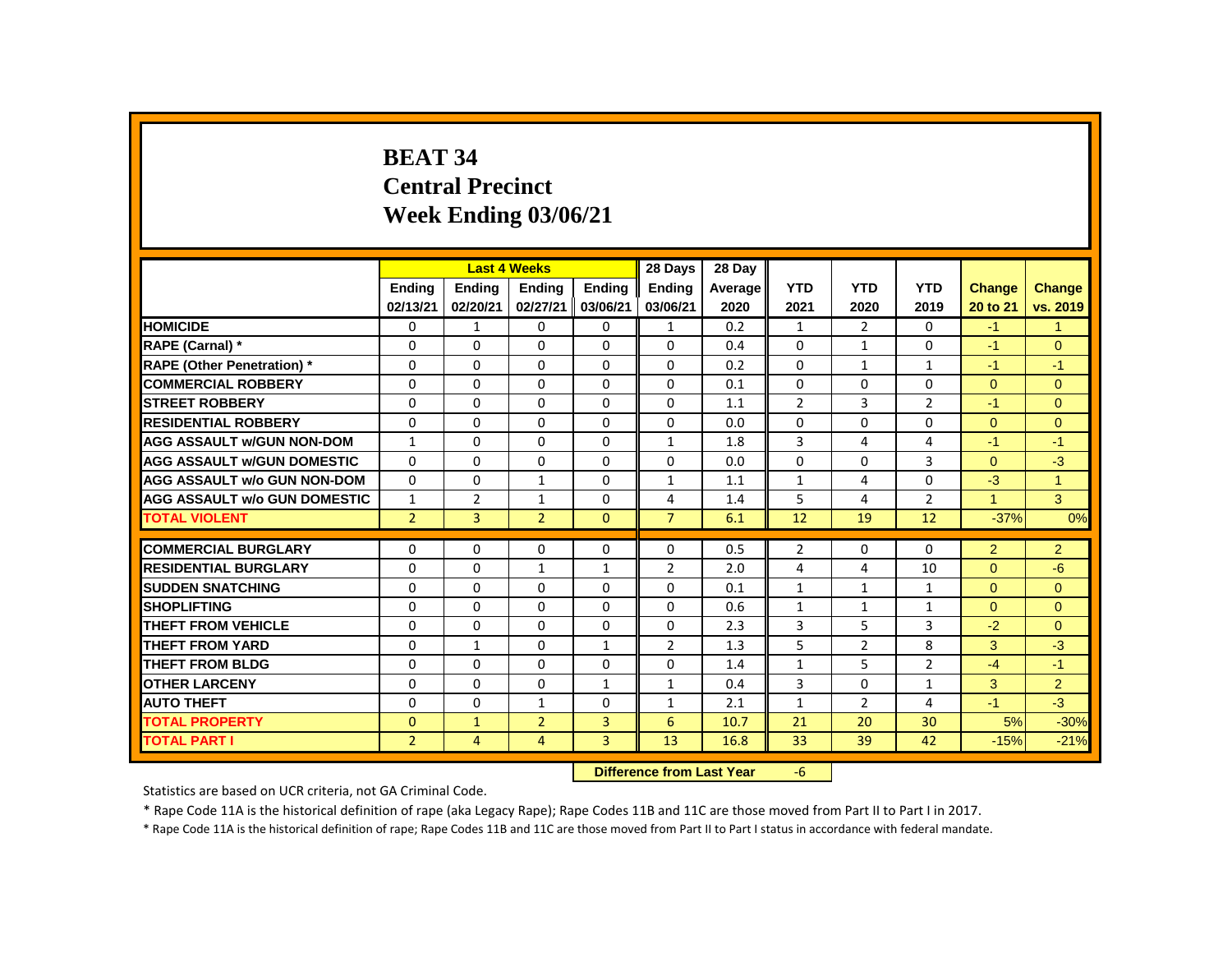# **BEAT 35 Central Precinct Week Ending 03/06/21**

|                                     |                |                | <b>Last 4 Weeks</b> |               | 28 Days                   | 28 Day  |                |                |                |                      |                |
|-------------------------------------|----------------|----------------|---------------------|---------------|---------------------------|---------|----------------|----------------|----------------|----------------------|----------------|
|                                     | <b>Endina</b>  | <b>Endina</b>  | <b>Endina</b>       | <b>Endina</b> | <b>Endina</b>             | Average | <b>YTD</b>     | <b>YTD</b>     | <b>YTD</b>     | Change               | <b>Change</b>  |
|                                     | 02/13/21       | 02/20/21       | 02/27/21            | 03/06/21      | 03/06/21                  | 2020    | 2021           | 2020           | 2019           | 20 to 21             | vs. 2019       |
| <b>HOMICIDE</b>                     | 0              | 0              | 0                   | 0             | 0                         | 0.5     | $\mathbf{1}$   | 3              | 0              | $-2$                 | $\mathbf{1}$   |
| RAPE (Carnal) *                     | 0              | 0              | $\Omega$            | $\Omega$      | $\Omega$                  | 0.2     | $\Omega$       | $\mathbf{1}$   | 0              | $-1$                 | $\Omega$       |
| <b>RAPE (Other Penetration)</b> *   | 0              | 0              | $\Omega$            | $\mathbf 0$   | 0                         | 0.1     | $\Omega$       | 0              | 0              | $\mathbf{0}$         | $\overline{0}$ |
| <b>COMMERCIAL ROBBERY</b>           | $\mathbf{1}$   | $\mathbf{0}$   | $\Omega$            | $\Omega$      | $\mathbf{1}$              | 0.3     | $\overline{2}$ | $\Omega$       | $\Omega$       | 2                    | $\overline{2}$ |
| <b>STREET ROBBERY</b>               | 0              | $\mathbf{1}$   | $\Omega$            | $\Omega$      | $\mathbf{1}$              | 0.5     | $\overline{2}$ | $\mathbf{1}$   | $\overline{2}$ | $\mathbf{1}$         | $\Omega$       |
| <b>RESIDENTIAL ROBBERY</b>          | $\mathbf{0}$   | $\Omega$       | $\Omega$            | $\Omega$      | $\Omega$                  | 0.1     | $\Omega$       | $\Omega$       | 0              | $\Omega$             | $\Omega$       |
| <b>AGG ASSAULT w/GUN NON-DOM</b>    | $\mathbf{0}$   | $\Omega$       | $\Omega$            | $\Omega$      | $\Omega$                  | 1.7     | $\mathbf{1}$   | $\overline{2}$ | 3              | $-1$                 | $-2$           |
| <b>AGG ASSAULT w/GUN DOMESTIC</b>   | $\Omega$       | $\mathbf{0}$   | $\Omega$            | $\Omega$      | $\Omega$                  | 0.2     | $\Omega$       | $\mathbf{1}$   | $\mathbf{1}$   | $-1$                 | $-1$           |
| <b>AGG ASSAULT w/o GUN NON-DOM</b>  | $\Omega$       | 0              | 0                   | 0             | 0                         | 0.5     | 0              | $\mathbf{1}$   | 0              | $-1$                 | $\mathbf{0}$   |
| <b>AGG ASSAULT w/o GUN DOMESTIC</b> | $\Omega$       | 0              | $\Omega$            | 0             | 0                         | 1.1     | $\mathbf{1}$   | $\overline{2}$ | $\overline{2}$ | $-1$                 | $-1$           |
| <b>TOTAL VIOLENT</b>                | $\mathbf{1}$   | $\mathbf{1}$   | $\overline{0}$      | $\mathbf{0}$  | $\overline{2}$            | 5.1     | $\overline{7}$ | 11             | 8              | $-36%$               | $-13%$         |
| <b>COMMERCIAL BURGLARY</b>          | $\mathbf{1}$   | 0              | 0                   | $\Omega$      | $\mathbf{1}$              | 0.5     | $\overline{2}$ | 1              | $\mathbf{1}$   | $\blacktriangleleft$ | $\mathbf{1}$   |
| <b>RESIDENTIAL BURGLARY</b>         | 0              | 0              | 0                   | 0             | 0                         | 2.3     | 6              | 13             | 5              | $-7$                 | $\mathbf{1}$   |
| <b>SUDDEN SNATCHING</b>             | $\mathbf{0}$   | $\Omega$       | $\Omega$            | $\Omega$      | $\Omega$                  | 0.0     | $\Omega$       | $\Omega$       | 0              | $\Omega$             | $\Omega$       |
| <b>SHOPLIFTING</b>                  | $\overline{2}$ | $\mathbf 0$    | $\Omega$            | $\mathbf 0$   | $\overline{2}$            | 2.5     | $\overline{7}$ | $\overline{7}$ | $\overline{7}$ | $\overline{0}$       | $\overline{0}$ |
| <b>THEFT FROM VEHICLE</b>           | $\mathbf{1}$   | $\mathbf{1}$   | $\mathbf{1}$        | $\mathbf{1}$  | 4                         | 3.0     | 6              | 4              | 6              | $\overline{2}$       | $\Omega$       |
| <b>THEFT FROM YARD</b>              | $\mathbf{1}$   | $\overline{2}$ | 1                   | $\mathbf{1}$  | 5                         | 0.5     | 6              | 0              | $\overline{2}$ | 6                    | $\overline{4}$ |
| <b>THEFT FROM BLDG</b>              | $\mathbf{1}$   | 0              | $\mathbf{1}$        | 0             | $\overline{2}$            | 1.2     | 4              | 3              | $\overline{2}$ | $\mathbf{1}$         | $\overline{2}$ |
| <b>OTHER LARCENY</b>                | 0              | $\mathbf{1}$   | $\overline{2}$      | $\mathbf{1}$  | 4                         | 0.3     | 5              | $\mathbf 0$    | 3              | 5                    | $\overline{2}$ |
| <b>AUTO THEFT</b>                   | $\overline{2}$ | $\Omega$       | $\mathbf{1}$        | $\mathbf 0$   | 3                         | 2.8     | 4              | 6              | 5              | $-2$                 | $-1$           |
| <b>TOTAL PROPERTY</b>               | 8              | 4              | 6                   | 3             | 21                        | 13.1    | 40             | 34             | 31             | 18%                  | 29%            |
| <b>TOTAL PART I</b>                 | 9              | 5              | 6                   | 3             | 23                        | 18.3    | 47             | 45             | 39             | 4%                   | 21%            |
|                                     |                |                |                     |               | Difference from Loot Vear |         | $\mathcal{D}$  |                |                |                      |                |

 **Difference from Last Year** 2

Statistics are based on UCR criteria, not GA Criminal Code.

\* Rape Code 11A is the historical definition of rape (aka Legacy Rape); Rape Codes 11B and 11C are those moved from Part II to Part I in 2017.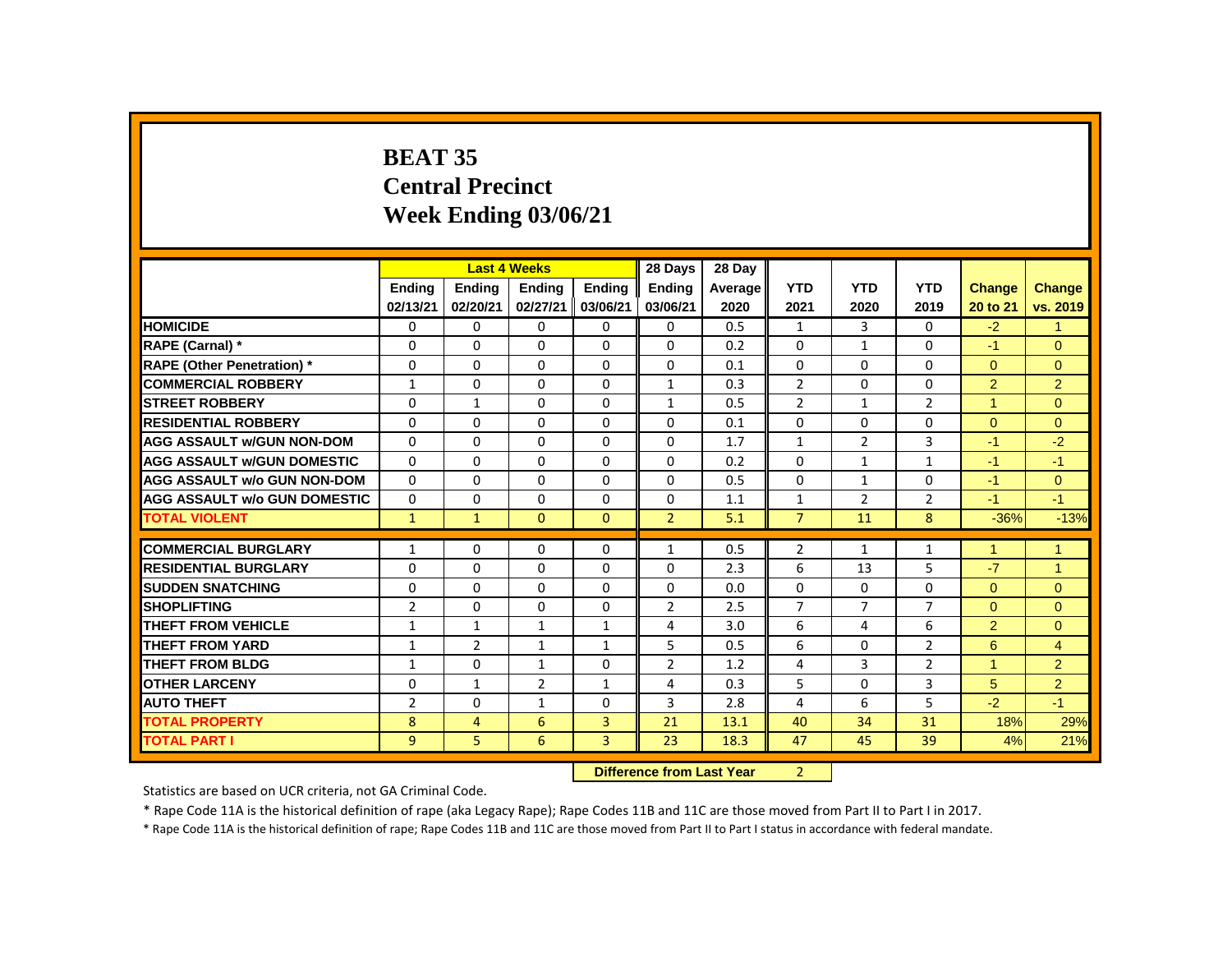# **BEAT 36 Central Precinct Week Ending 03/06/21**

|                                          |                |                | <b>Last 4 Weeks</b> |                | 28 Days        | 28 Day  |                |                |                |                |                |
|------------------------------------------|----------------|----------------|---------------------|----------------|----------------|---------|----------------|----------------|----------------|----------------|----------------|
|                                          | <b>Endina</b>  | <b>Ending</b>  | <b>Ending</b>       | <b>Endina</b>  | <b>Endina</b>  | Average | <b>YTD</b>     | <b>YTD</b>     | <b>YTD</b>     | <b>Change</b>  | Change         |
|                                          | 02/13/21       | 02/20/21       | 02/27/21            | 03/06/21       | 03/06/21       | 2020    | 2021           | 2020           | 2019           | 20 to 21       | vs. 2019       |
| <b>HOMICIDE</b>                          | 0              | $\mathbf{0}$   | $\Omega$            | 0              | $\mathbf{0}$   | 0.2     | $\Omega$       | $\Omega$       | $\Omega$       | $\Omega$       | $\Omega$       |
| RAPE (Carnal) *                          | $\Omega$       | $\Omega$       | $\Omega$            | $\Omega$       | $\Omega$       | 0.4     | $\Omega$       | $\mathbf{1}$   | 0              | $-1$           | $\Omega$       |
| <b>RAPE (Other Penetration) *</b>        | 0              | 0              | $\Omega$            | $\mathbf{0}$   | $\Omega$       | 0.0     | $\Omega$       | $\Omega$       | $\Omega$       | $\Omega$       | $\overline{0}$ |
| <b>COMMERCIAL ROBBERY</b>                | $\mathbf 0$    | $\mathbf{1}$   | $\Omega$            | $\mathbf{0}$   | $\mathbf{1}$   | 0.0     | $\mathbf{1}$   | $\Omega$       | $\Omega$       | $\mathbf{1}$   | $\overline{1}$ |
| <b>STREET ROBBERY</b>                    | 0              | 0              | $\Omega$            | 0              | $\Omega$       | 0.2     | $\Omega$       | $\Omega$       | $\mathbf{1}$   | $\Omega$       | $-1$           |
| <b>RESIDENTIAL ROBBERY</b>               | 0              | 0              | 0                   | 0              | 0              | 0.3     | $\Omega$       | $\mathbf{1}$   | 1              | $-1$           | $-1$           |
| <b>AGG ASSAULT w/GUN NON-DOM</b>         | $\Omega$       | $\Omega$       | $\overline{2}$      | $\mathbf{1}$   | 3              | 0.4     | 5              | $\Omega$       | $\overline{2}$ | 5              | 3              |
| <b>AGG ASSAULT W/GUN DOMESTIC</b>        | $\Omega$       | 0              | $\Omega$            | $\mathbf{0}$   | 0              | 0.2     | $\Omega$       | $\mathbf{1}$   | 0              | $-1$           | $\mathbf{0}$   |
| <b>AGG ASSAULT w/o GUN NON-DOM</b>       | $\Omega$       | $\mathbf{0}$   | $\Omega$            | $\Omega$       | $\Omega$       | 0.5     | $\mathbf{1}$   | $\Omega$       | $\Omega$       | $\mathbf{1}$   | $\overline{1}$ |
| <b>AGG ASSAULT W/o GUN DOMESTIC</b>      | $\Omega$       | 0              | $\mathbf{1}$        | $\mathbf{1}$   | $\overline{2}$ | 1.0     | $\overline{2}$ | 3              | $\mathbf{1}$   | $-1$           | $\overline{1}$ |
| <b>TOTAL VIOLENT</b>                     | $\Omega$       | $\mathbf{1}$   | 3                   | $\overline{2}$ | 6              | 3.0     | $\overline{9}$ | 6              | 5.             | 50%            | 80%            |
| <b>COMMERCIAL BURGLARY</b>               | 0              | 0              | $\Omega$            | $\mathbf{0}$   | 0              | 0.6     | 3              | 0              | $\overline{2}$ | 3              | $\overline{1}$ |
| <b>RESIDENTIAL BURGLARY</b>              | 0              | $\mathbf{1}$   | $\Omega$            | $\mathbf{0}$   | $\mathbf{1}$   | 1.0     | $\overline{2}$ | 4              | 0              | $-2$           | 2              |
| <b>SUDDEN SNATCHING</b>                  | $\mathbf 0$    | 0              | 0                   | $\mathbf{0}$   | 0              | 0.2     | $\Omega$       | 0              | 0              | $\Omega$       | $\mathbf{0}$   |
| <b>SHOPLIFTING</b>                       | $\mathbf{1}$   | $\Omega$       | 4                   | $\overline{2}$ | $\overline{7}$ | 3.9     | 10             | 11             | 9              | $-1$           | $\overline{1}$ |
| <b>THEFT FROM VEHICLE</b>                | 0              | $\mathbf{1}$   | $\Omega$            | $\Omega$       | $\mathbf{1}$   | 2.8     | $\overline{7}$ | $\overline{7}$ | 6              | $\overline{0}$ | $\overline{1}$ |
| <b>THEFT FROM YARD</b>                   | $\Omega$       |                | $\Omega$            | $\Omega$       | $\mathbf{1}$   | 1.4     | 2              | 3              | 3              | $-1$           | $-1$           |
|                                          |                | $\mathbf{1}$   |                     |                |                |         |                |                |                |                | $-7$           |
| <b>THEFT FROM BLDG</b>                   | 0              | 0              | $\mathbf{1}$        | 0              | $\mathbf{1}$   | 1.5     | 3              | 3              | 10             | $\mathbf{0}$   |                |
| <b>OTHER LARCENY</b>                     | 0              | 0              | $\Omega$            | $\mathbf{1}$   | $\mathbf{1}$   | 0.2     | $\mathbf{1}$   | $\overline{2}$ | 0              | $-1$           | $\overline{1}$ |
| <b>AUTO THEFT</b>                        | $\mathbf{1}$   | $\Omega$       | $\Omega$            | $\mathbf{1}$   | $\overline{2}$ | 2.5     | 3              | 4              | 4              | $-1$           | $-1$           |
| <b>TOTAL PROPERTY</b>                    | $\overline{2}$ | $\overline{3}$ | 5                   | 4              | 14             | 14.0    | 31             | 34             | 34             | $-9%$          | $-9%$          |
| <b>TOTAL PART I</b>                      | $\overline{2}$ | 4              | 8                   | 6              | 20             | 17.0    | 40             | 40             | 39             | 0%             | 3%             |
| Pitts and a substant and Magaz<br>$\sim$ |                |                |                     |                |                |         |                |                |                |                |                |

**Difference from Last Year** 0

Statistics are based on UCR criteria, not GA Criminal Code.

\* Rape Code 11A is the historical definition of rape (aka Legacy Rape); Rape Codes 11B and 11C are those moved from Part II to Part I in 2017.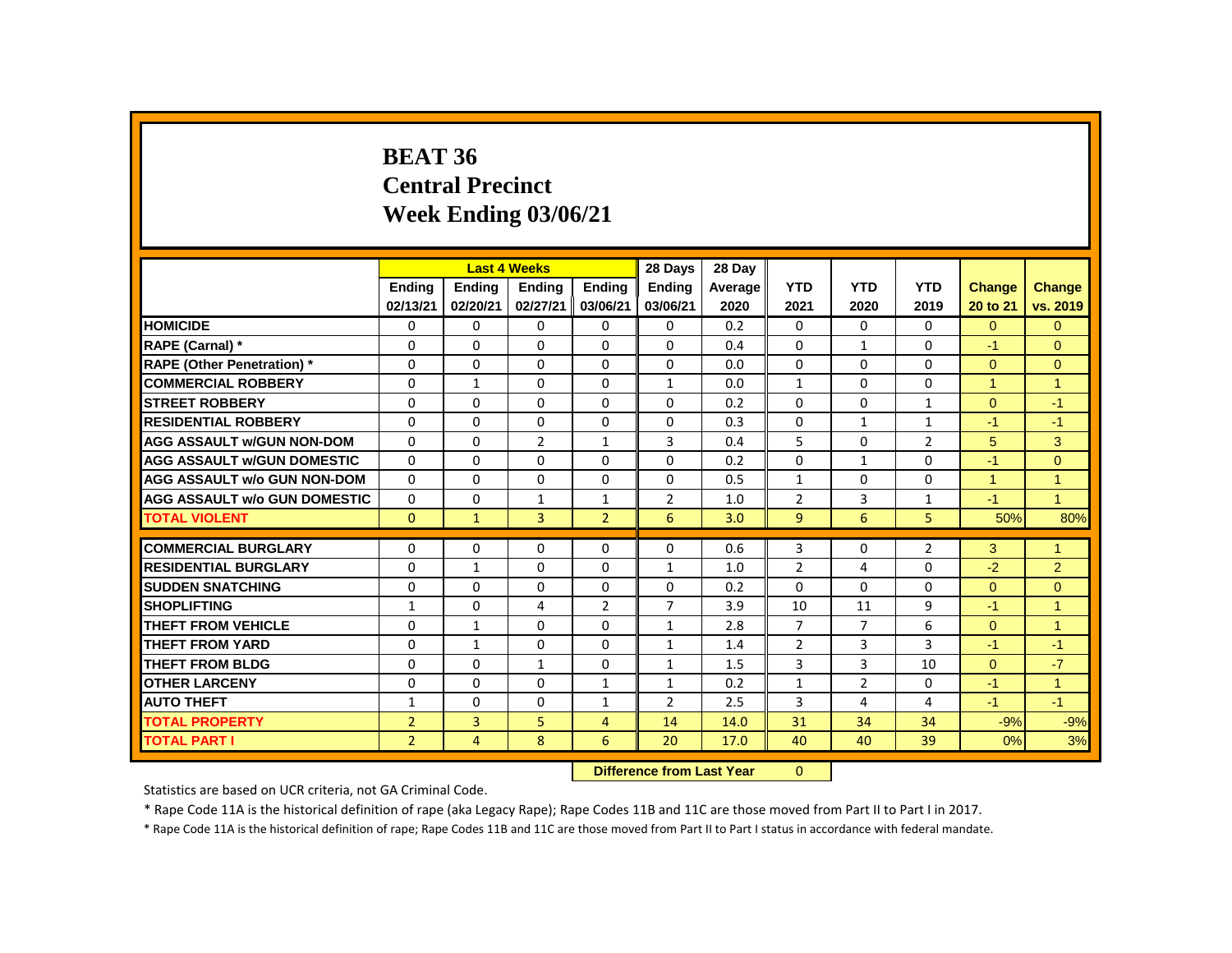# **BEAT 41 South Precinct Week Ending 03/06/21**

|                                     |                |                | <b>Last 4 Weeks</b> |                | 28 Days                   | 28 Day  |                |                |                |                      |                      |
|-------------------------------------|----------------|----------------|---------------------|----------------|---------------------------|---------|----------------|----------------|----------------|----------------------|----------------------|
|                                     | <b>Endina</b>  | <b>Ending</b>  | <b>Ending</b>       | <b>Ending</b>  | <b>Endina</b>             | Average | <b>YTD</b>     | <b>YTD</b>     | <b>YTD</b>     | <b>Change</b>        | Change               |
|                                     | 02/13/21       | 02/20/21       | 02/27/21            | 03/06/21       | 03/06/21                  | 2020    | 2021           | 2020           | 2019           | 20 to 21             | vs. 2019             |
| <b>HOMICIDE</b>                     | 0              | 0              | $\Omega$            | 0              | 0                         | 0.0     | 0              | $\Omega$       | $\Omega$       | $\Omega$             | $\overline{0}$       |
| <b>RAPE (Carnal) *</b>              | 0              | $\Omega$       | $\Omega$            | $\Omega$       | 0                         | 0.1     | $\Omega$       | $\Omega$       | $\mathbf{1}$   | $\Omega$             | $-1$                 |
| <b>RAPE (Other Penetration) *</b>   | 0              | $\Omega$       | $\Omega$            | $\Omega$       | $\Omega$                  | 0.1     | $\mathbf{1}$   | $\Omega$       | $\Omega$       | $\blacktriangleleft$ | $\overline{1}$       |
| <b>COMMERCIAL ROBBERY</b>           | $\mathbf{1}$   | $\Omega$       | $\Omega$            | $\Omega$       | $\mathbf{1}$              | 0.2     | $\mathbf{1}$   | $\Omega$       | $\Omega$       | $\overline{1}$       | $\overline{1}$       |
| <b>STREET ROBBERY</b>               | 0              | $\Omega$       | $\Omega$            | $\Omega$       | $\Omega$                  | 0.6     | $\Omega$       | $\mathbf{1}$   | $\overline{2}$ | $-1$                 | $-2$                 |
| <b>RESIDENTIAL ROBBERY</b>          | 0              | $\mathbf{0}$   | 0                   | $\mathbf{0}$   | 0                         | 0.1     | 0              | $\Omega$       | $\Omega$       | $\Omega$             | $\Omega$             |
| <b>AGG ASSAULT W/GUN NON-DOM</b>    | 0              | $\Omega$       | $\mathbf{1}$        | $\Omega$       | $\mathbf{1}$              | 0.5     | 3              | $\Omega$       | $\mathbf{0}$   | 3                    | 3                    |
| <b>AGG ASSAULT W/GUN DOMESTIC</b>   | $\Omega$       | $\Omega$       | $\Omega$            | $\Omega$       | $\Omega$                  | 0.1     | $\Omega$       | $\Omega$       | $\Omega$       | $\Omega$             | $\Omega$             |
| <b>AGG ASSAULT w/o GUN NON-DOM</b>  | $\Omega$       | $\Omega$       | $\Omega$            | $\Omega$       | $\Omega$                  | 0.5     | $\Omega$       | $\mathbf{1}$   | $\mathbf{1}$   | $-1$                 | $-1$                 |
| <b>AGG ASSAULT W/o GUN DOMESTIC</b> | 0              | $\Omega$       | $\Omega$            | $\Omega$       | 0                         | 0.6     | $\Omega$       | $\Omega$       | 0              | $\Omega$             | $\Omega$             |
| <b>TOTAL VIOLENT</b>                | $\mathbf{1}$   | $\overline{0}$ | $\mathbf{1}$        | $\Omega$       | $\overline{2}$            | 2.6     | 5              | $\overline{2}$ | $\overline{4}$ | 150%                 | 25%                  |
| <b>COMMERCIAL BURGLARY</b>          | $\overline{2}$ | 3              | $\overline{2}$      | $\Omega$       | $\overline{7}$            | 0.5     | $\overline{7}$ | $\Omega$       | $\mathbf{1}$   | $\overline{7}$       | 6                    |
| <b>RESIDENTIAL BURGLARY</b>         | 0              | $\Omega$       | $\Omega$            | $\Omega$       | 0                         | 0.9     | 1              | $\overline{2}$ | $\Omega$       | $-1$                 | $\overline{1}$       |
| <b>SUDDEN SNATCHING</b>             | 0              | $\mathbf 0$    | $\Omega$            | $\Omega$       | $\Omega$                  | 0.1     | $\mathbf{1}$   | $\Omega$       | $\mathbf{0}$   | $\blacktriangleleft$ | $\blacktriangleleft$ |
| <b>SHOPLIFTING</b>                  | $\overline{2}$ | $\Omega$       | $\overline{2}$      | $\Omega$       | 4                         | 0.9     | 8              | $\Omega$       | 9              | 8                    | $-1$                 |
| <b>THEFT FROM VEHICLE</b>           | $\mathbf{1}$   | $\mathbf{1}$   | $\Omega$            | $\overline{2}$ | 4                         | 3.5     | 10             | $\overline{7}$ | 15             | 3                    | $-5$                 |
| <b>THEFT FROM YARD</b>              | 0              | $\Omega$       | $\mathbf{1}$        | $\Omega$       | $\mathbf{1}$              | 0.8     | $\overline{2}$ | $\Omega$       | 3              | $\overline{2}$       | $-1$                 |
| <b>THEFT FROM BLDG</b>              | 0              | $\Omega$       | $\Omega$            | $\Omega$       | $\Omega$                  | 2.3     | $\Omega$       | $\mathbf{1}$   | 10             | $-1$                 | $-10$                |
| <b>OTHER LARCENY</b>                | 0              | 0              | 0                   | $\mathbf 0$    | 0                         | 0.4     | $\mathbf{1}$   | $\mathbf{1}$   | $\mathbf 0$    | $\overline{0}$       | $\overline{1}$       |
| <b>AUTO THEFT</b>                   | $\mathbf{1}$   | $\Omega$       | $\Omega$            | $\Omega$       | $\mathbf{1}$              | 1.7     | $\overline{2}$ | $\overline{2}$ | 3              | $\Omega$             | $-1$                 |
| <b>TOTAL PROPERTY</b>               | 6              | 4              | 5                   | $\overline{2}$ | 17                        | 11.1    | 32             | 13             | 41             | 146%                 | $-22%$               |
| <b>TOTAL PART I</b>                 | $\overline{7}$ | $\overline{4}$ | 6                   | $\overline{2}$ | 19                        | 13.7    | 37             | 15             | 45             | 147%                 | $-18%$               |
|                                     |                |                |                     |                | Difference from Last Vear |         | າາ             |                |                |                      |                      |

 **Difference from Last Year** 22

Statistics are based on UCR criteria, not GA Criminal Code.

\* Rape Code 11A is the historical definition of rape (aka Legacy Rape); Rape Codes 11B and 11C are those moved from Part II to Part I in 2017.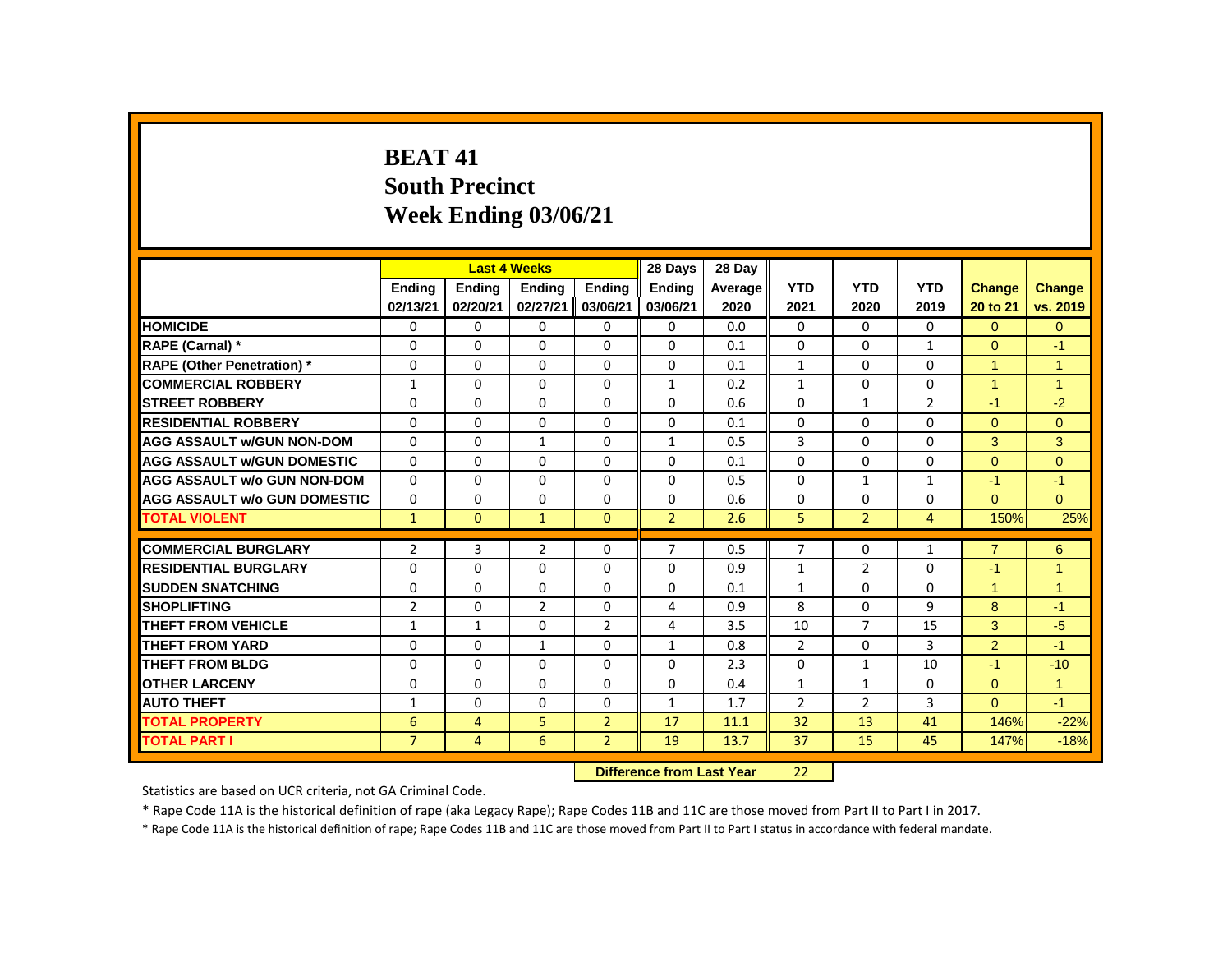# **BEAT 42 South Precinct Week Ending 03/06/21**

|                                     |              |               | <b>Last 4 Weeks</b> |                | 28 Days                   | 28 Day  |                |                |                |                      |                |
|-------------------------------------|--------------|---------------|---------------------|----------------|---------------------------|---------|----------------|----------------|----------------|----------------------|----------------|
|                                     | Ending       | <b>Ending</b> | <b>Ending</b>       | Ending         | <b>Ending</b>             | Average | <b>YTD</b>     | <b>YTD</b>     | <b>YTD</b>     | <b>Change</b>        | Change         |
|                                     | 02/13/21     | 02/20/21      | 02/27/21            | 03/06/21       | 03/06/21                  | 2020    | 2021           | 2020           | 2019           | 20 to 21             | vs. 2019       |
| <b>HOMICIDE</b>                     | 0            | 0             | 0                   | 0              | 0                         | 0.0     | $\mathbf{0}$   | 0              | 0              | $\Omega$             | $\Omega$       |
| RAPE (Carnal) *                     | 0            | $\Omega$      | $\Omega$            | $\Omega$       | $\Omega$                  | 0.3     | $\Omega$       | $\Omega$       | $\Omega$       | $\Omega$             | $\mathbf{0}$   |
| <b>RAPE (Other Penetration)</b> *   | 0            | $\Omega$      | $\Omega$            | $\Omega$       | $\Omega$                  | 0.2     | $\Omega$       | $\mathbf{1}$   | $\Omega$       | $-1$                 | $\mathbf{0}$   |
| <b>COMMERCIAL ROBBERY</b>           | $\Omega$     | $\Omega$      | $\Omega$            | $\Omega$       | $\Omega$                  | 0.5     | $\Omega$       | 4              | $\overline{2}$ | $-4$                 | $-2$           |
| <b>STREET ROBBERY</b>               | 0            | 0             | 0                   | 0              | 0                         | 0.2     | 2              | 0              | $\mathbf{1}$   | $\overline{2}$       | $\overline{1}$ |
| <b>RESIDENTIAL ROBBERY</b>          | $\Omega$     | $\Omega$      | $\Omega$            | $\Omega$       | $\Omega$                  | 0.2     | $\mathbf{1}$   | $\mathbf{1}$   | $\Omega$       | $\Omega$             | $\overline{1}$ |
| <b>AGG ASSAULT W/GUN NON-DOM</b>    | $\Omega$     | $\Omega$      | $\Omega$            | $\mathbf{1}$   | $\mathbf{1}$              | 0.3     | $\mathbf{1}$   | $\Omega$       | $\Omega$       | $\overline{1}$       | $\overline{1}$ |
| <b>AGG ASSAULT w/GUN DOMESTIC</b>   | $\Omega$     | $\Omega$      | $\Omega$            | $\Omega$       | $\Omega$                  | 0.0     | $\Omega$       | $\Omega$       | $\Omega$       | $\Omega$             | $\Omega$       |
| <b>AGG ASSAULT w/o GUN NON-DOM</b>  | $\Omega$     | $\Omega$      | $\Omega$            | $\mathbf{1}$   | $\mathbf{1}$              | 0.6     | $\overline{2}$ | $\Omega$       | $\mathbf{1}$   | $\overline{2}$       | $\mathbf{1}$   |
| <b>AGG ASSAULT W/o GUN DOMESTIC</b> | $\mathbf{0}$ | $\mathbf{1}$  | 0                   | 0              | $\mathbf{1}$              | 0.2     | $\overline{2}$ | $\mathbf{1}$   | 0              | $\blacktriangleleft$ | $\overline{2}$ |
| <b>TOTAL VIOLENT</b>                | $\mathbf{0}$ | $\mathbf{1}$  | $\mathbf{0}$        | $\overline{2}$ | $\overline{3}$            | 2.5     | 8              | $\overline{7}$ | $\overline{4}$ | 14%                  | 100%           |
| <b>COMMERCIAL BURGLARY</b>          | $\mathbf{1}$ | 3             | 0                   | 0              | 4                         | 0.7     | 4              | 0              | $\overline{2}$ | $\overline{4}$       | $\overline{2}$ |
| <b>RESIDENTIAL BURGLARY</b>         | $\Omega$     | $\Omega$      | $\Omega$            | $\Omega$       | $\Omega$                  | 0.2     | $\Omega$       | $\Omega$       | $\mathbf{1}$   | $\Omega$             | $-1$           |
| <b>SUDDEN SNATCHING</b>             | 0            | $\Omega$      | $\Omega$            | 0              | $\Omega$                  | 0.2     | $\mathbf{1}$   | $\mathbf{0}$   | $\overline{2}$ | $\mathbf{1}$         | $-1$           |
| <b>SHOPLIFTING</b>                  | 5            | 6             | $\overline{2}$      | $\overline{2}$ | 15                        | 13.3    | 37             | 48             | 62             | $-11$                | $-25$          |
| <b>THEFT FROM VEHICLE</b>           | $\Omega$     | $\Omega$      | $\Omega$            | $\Omega$       | $\Omega$                  | 3.8     | 6              | 6              | $\overline{7}$ | $\Omega$             | $-1$           |
| <b>THEFT FROM YARD</b>              | 0            | 0             | $\overline{2}$      | 0              | $\overline{2}$            | 1.4     | 3              | $\overline{2}$ | $\mathbf{1}$   | $\blacktriangleleft$ | $\overline{2}$ |
| <b>THEFT FROM BLDG</b>              | $\Omega$     | $\mathbf{1}$  | $\Omega$            | $\mathbf{1}$   | $\overline{2}$            | 2.1     | 4              | 9              | 8              | $-5$                 | $-4$           |
| <b>OTHER LARCENY</b>                | $\Omega$     | 0             | $\Omega$            | $\Omega$       | 0                         | 0.6     | $\mathbf{1}$   | $\Omega$       | $\mathbf 1$    | $\mathbf{1}$         | $\overline{0}$ |
| <b>AUTO THEFT</b>                   | 0            | $\mathbf{1}$  | $\Omega$            | $\mathbf{1}$   | $\overline{2}$            | 1.8     | 5              | 3              | 3              | $\overline{2}$       | 2              |
| <b>TOTAL PROPERTY</b>               | 6            | 11            | $\overline{4}$      | $\overline{4}$ | 25                        | 24.1    | 61             | 68             | 87             | $-10%$               | $-30%$         |
| <b>TOTAL PART I</b>                 | 6            | 12            | $\overline{4}$      | 6              | 28                        | 26.5    | 69             | 75             | 91             | $-8%$                | $-24%$         |
|                                     |              |               |                     |                | Difference from Last Year |         | $-6$           |                |                |                      |                |

**Difference from Last Year** -6

Statistics are based on UCR criteria, not GA Criminal Code.

\* Rape Code 11A is the historical definition of rape (aka Legacy Rape); Rape Codes 11B and 11C are those moved from Part II to Part I in 2017.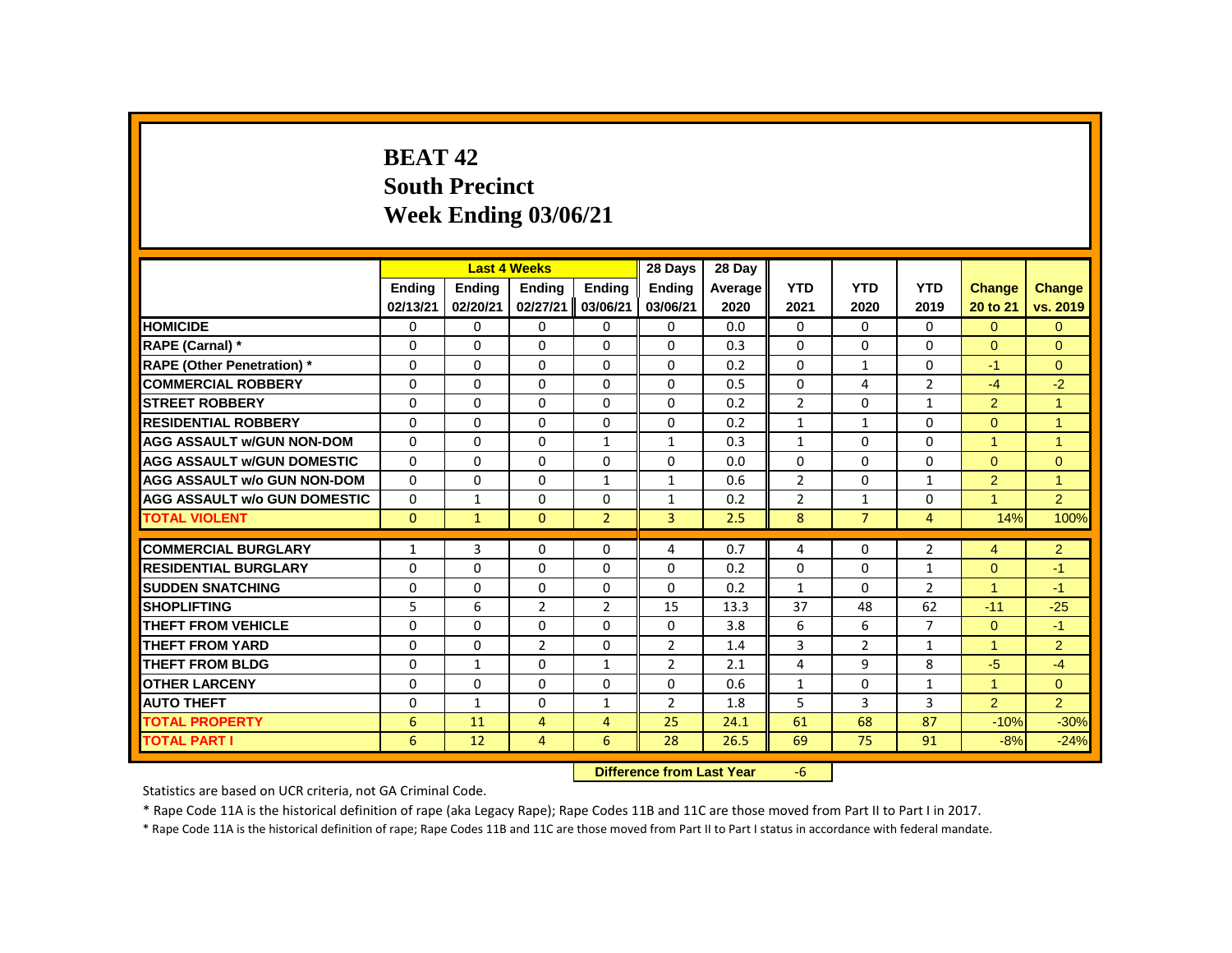# **BEAT 43 South Precinct Week Ending 03/06/21**

|                                     |                |                | <b>Last 4 Weeks</b> |                | 28 Days                   | 28 Day  |                |                |                |               |                      |
|-------------------------------------|----------------|----------------|---------------------|----------------|---------------------------|---------|----------------|----------------|----------------|---------------|----------------------|
|                                     | <b>Endina</b>  | <b>Endina</b>  | <b>Endina</b>       | <b>Endina</b>  | <b>Endina</b>             | Average | <b>YTD</b>     | <b>YTD</b>     | <b>YTD</b>     | <b>Change</b> | <b>Change</b>        |
|                                     | 02/13/21       | 02/20/21       | 02/27/21            | 03/06/21       | 03/06/21                  | 2020    | 2021           | 2020           | 2019           | 20 to 21      | vs. 2019             |
| <b>HOMICIDE</b>                     | 0              | 0              | 0                   | 0              | 0                         | 0.0     | 0              | $\mathbf{0}$   | $\mathbf{1}$   | $\Omega$      | $-1$                 |
| RAPE (Carnal) *                     | 0              | $\Omega$       | $\Omega$            | $\Omega$       | $\Omega$                  | 0.2     | $\Omega$       | $\Omega$       | $\Omega$       | $\Omega$      | $\Omega$             |
| <b>RAPE (Other Penetration) *</b>   | 0              | $\Omega$       | $\Omega$            | $\Omega$       | $\Omega$                  | 0.2     | $\Omega$       | $\Omega$       | $\Omega$       | $\Omega$      | $\mathbf{0}$         |
| <b>COMMERCIAL ROBBERY</b>           | $\Omega$       | $\Omega$       | $\Omega$            | $\Omega$       | $\Omega$                  | 0.7     | $\mathbf{1}$   | $\overline{2}$ | $\Omega$       | $-1$          | $\overline{1}$       |
| <b>STREET ROBBERY</b>               | $\mathbf{1}$   | $\Omega$       | $\Omega$            | $\Omega$       | $\mathbf{1}$              | 0.4     | $\mathbf{1}$   | $\Omega$       | $\Omega$       | $\mathbf{1}$  | $\mathbf{1}$         |
| <b>RESIDENTIAL ROBBERY</b>          | $\Omega$       | $\Omega$       | $\Omega$            | $\Omega$       | $\Omega$                  | 0.0     | $\Omega$       | $\Omega$       | $\Omega$       | $\Omega$      | $\Omega$             |
| <b>AGG ASSAULT W/GUN ON-DOM</b>     | $\Omega$       | $\Omega$       | $\mathbf{1}$        | 0              | $\mathbf{1}$              | 1.5     | $\overline{2}$ | 4              | $\Omega$       | $-2$          | $\overline{2}$       |
| <b>AGG ASSAULT W/GUN DOMESTIC</b>   | $\Omega$       | $\Omega$       | $\Omega$            | $\Omega$       | $\Omega$                  | 0.2     | $\Omega$       | $\Omega$       | $\Omega$       | $\Omega$      | $\mathbf{0}$         |
| <b>AGG ASSAULT w/o GUN NON-DOM</b>  | $\mathbf{1}$   | $\Omega$       | $\Omega$            | $\Omega$       | $\mathbf{1}$              | 0.7     | $\mathbf{1}$   | 0              | $\mathbf{1}$   | $\mathbf{1}$  | $\mathbf{0}$         |
| <b>AGG ASSAULT W/o GUN DOMESTIC</b> | $\mathbf{1}$   | $\Omega$       | 0                   | $\Omega$       | $\mathbf{1}$              | 1.2     | $\overline{2}$ | 6              | $\mathbf{1}$   | $-4$          | $\blacktriangleleft$ |
| <b>TOTAL VIOLENT</b>                | $\overline{3}$ | $\mathbf{0}$   | $\mathbf{1}$        | $\mathbf{0}$   | 4                         | 5.0     | $\overline{7}$ | 12             | 3              | $-42%$        | 133%                 |
| <b>COMMERCIAL BURGLARY</b>          | $\Omega$       | $\Omega$       | $\mathbf{1}$        | $\Omega$       | $\mathbf{1}$              | 0.8     | 2              | $\Omega$       | 3              | 2             | $-1$                 |
| <b>RESIDENTIAL BURGLARY</b>         | 0              | 0              | 0                   | 0              | 0                         | 1.8     | $\overline{2}$ | 6              | 3              | $-4$          | $-1$                 |
| <b>SUDDEN SNATCHING</b>             | $\Omega$       | $\Omega$       | $\Omega$            | $\Omega$       | $\Omega$                  | 0.2     | $\Omega$       | $\Omega$       | $\Omega$       | $\Omega$      | $\Omega$             |
| <b>SHOPLIFTING</b>                  | 4              | $\overline{2}$ | $\overline{2}$      | $\Omega$       | 8                         | 2.8     | 16             | 8              | 21             | 8             | $-5$                 |
| <b>THEFT FROM VEHICLE</b>           | $\Omega$       | $\Omega$       | $\Omega$            | $\mathbf{1}$   | $\mathbf{1}$              | 4.1     | $\overline{7}$ | 10             | 5              | $-3$          | 2                    |
| <b>THEFT FROM YARD</b>              | 0              | 0              | 0                   | 0              | 0                         | 1.3     | $\overline{2}$ | 3              | $\mathbf{1}$   | $-1$          | 1                    |
| <b>THEFT FROM BLDG</b>              | 0              | $\Omega$       | $\mathbf{1}$        | $\mathbf{1}$   | $\overline{2}$            | 1.2     | $\overline{7}$ | $\overline{2}$ | 7              | 5             | $\mathbf{0}$         |
| <b>OTHER LARCENY</b>                | $\mathbf{1}$   | $\Omega$       | $\Omega$            | 0              | $\mathbf{1}$              | 0.6     | $\mathbf{1}$   | $\Omega$       | $\Omega$       | $\mathbf{1}$  | $\mathbf{1}$         |
| <b>AUTO THEFT</b>                   | $\mathbf{1}$   | $\Omega$       | $\Omega$            | $\mathbf{1}$   | $\overline{2}$            | 1.8     | $\overline{3}$ | $\overline{2}$ | $\overline{2}$ | $\mathbf{1}$  | $\overline{1}$       |
| <b>TOTAL PROPERTY</b>               | 6              | $\overline{2}$ | $\overline{4}$      | $\overline{3}$ | 15                        | 14.7    | 40             | 31             | 42             | 29%           | $-5%$                |
| <b>TOTAL PART I</b>                 | 9              | $\overline{2}$ | 5                   | 3              | 19                        | 19.6    | 47             | 43             | 45             | 9%            | 4%                   |
|                                     |                |                |                     |                | Difference from Loot Vear |         | $\mathbf{A}$   |                |                |               |                      |

 **Difference from Last Year** 4

Statistics are based on UCR criteria, not GA Criminal Code.

\* Rape Code 11A is the historical definition of rape (aka Legacy Rape); Rape Codes 11B and 11C are those moved from Part II to Part I in 2017.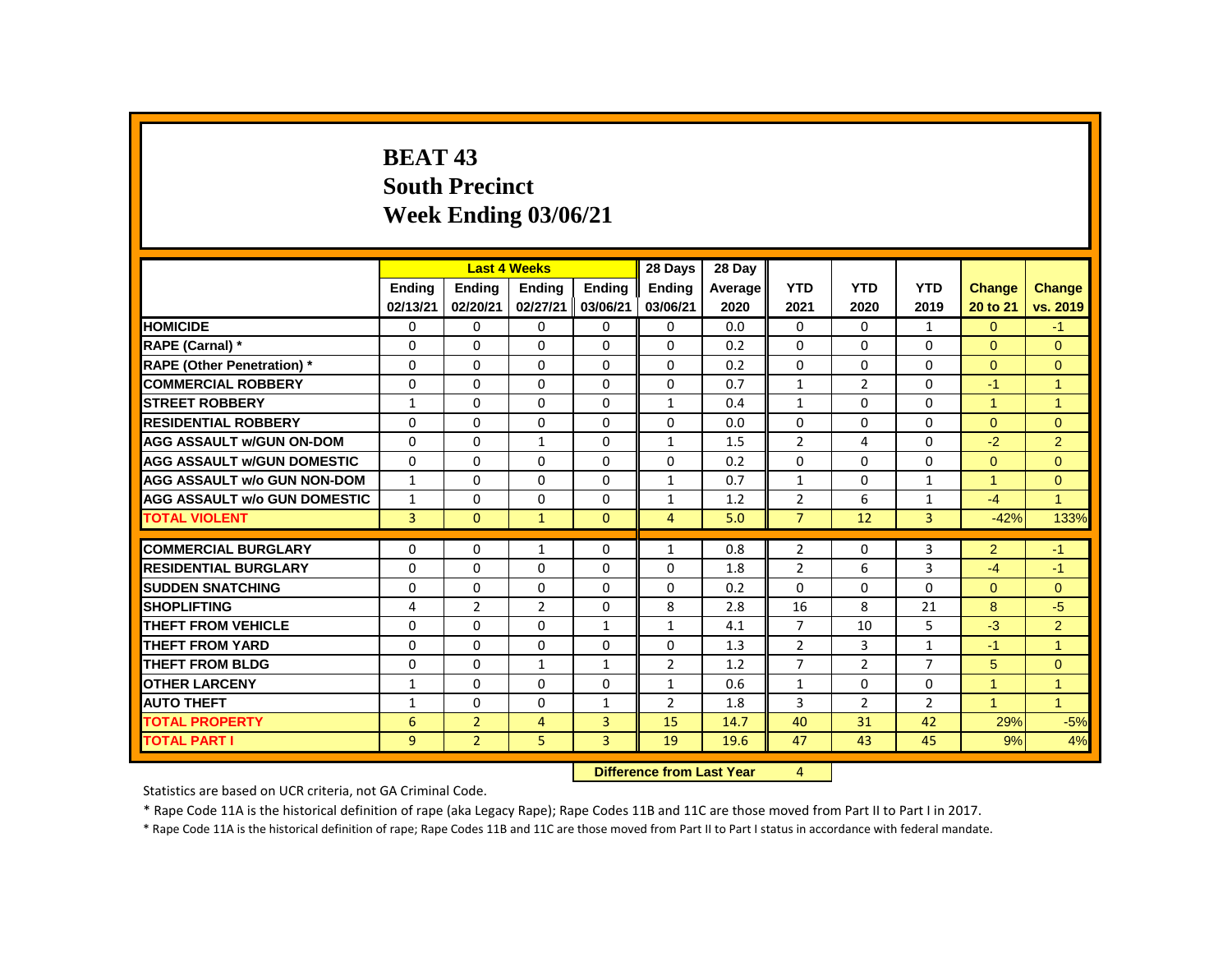# **BEAT 44 South Precinct Week Ending 03/06/21**

|                                     |                |                | <b>Last 4 Weeks</b> |                | 28 Days                   | 28 Day  |                |                |                |                      |                |
|-------------------------------------|----------------|----------------|---------------------|----------------|---------------------------|---------|----------------|----------------|----------------|----------------------|----------------|
|                                     | <b>Endina</b>  | <b>Endina</b>  | <b>Endina</b>       | <b>Endina</b>  | <b>Endina</b>             | Average | <b>YTD</b>     | <b>YTD</b>     | <b>YTD</b>     | <b>Change</b>        | <b>Change</b>  |
|                                     | 02/13/21       | 02/20/21       | 02/27/21            | 03/06/21       | 03/06/21                  | 2020    | 2021           | 2020           | 2019           | 20 to 21             | vs. 2019       |
| <b>HOMICIDE</b>                     | 1              | 0              | 0                   | 0              | $\mathbf{1}$              | 0.1     | $\mathbf{1}$   | $\mathbf{0}$   | $\mathbf{1}$   | $\blacktriangleleft$ | $\mathbf{0}$   |
| RAPE (Carnal) *                     | 0              | $\Omega$       | $\Omega$            | $\Omega$       | $\Omega$                  | 0.2     | $\Omega$       | 0              | $\mathbf{1}$   | $\Omega$             | $-1$           |
| <b>RAPE (Other Penetration)</b> *   | 0              | $\Omega$       | $\Omega$            | $\Omega$       | 0                         | 0.2     | $\Omega$       | $\overline{2}$ | 0              | $-2$                 | $\mathbf{0}$   |
| <b>COMMERCIAL ROBBERY</b>           | $\Omega$       | $\Omega$       | $\Omega$            | $\Omega$       | $\Omega$                  | 0.1     | $\Omega$       | $\Omega$       | $\Omega$       | $\Omega$             | $\Omega$       |
| <b>STREET ROBBERY</b>               | 0              | $\Omega$       | $\Omega$            | $\Omega$       | $\Omega$                  | 0.5     | $\Omega$       | $\overline{2}$ | $\mathbf{1}$   | $-2$                 | $-1$           |
| <b>RESIDENTIAL ROBBERY</b>          | $\Omega$       | $\Omega$       | $\overline{2}$      | $\Omega$       | $\overline{2}$            | 0.2     | 3              | $\mathbf{1}$   | $\Omega$       | 2                    | 3              |
| <b>AGG ASSAULT W/GUN NON-DOM</b>    | $\overline{2}$ | $\Omega$       | $\Omega$            | $\mathbf{1}$   | 3                         | 0.9     | 4              | 3              | 3              | 1                    | $\overline{1}$ |
| <b>AGG ASSAULT W/GUN DOMESTIC</b>   | $\Omega$       | $\Omega$       | $\Omega$            | $\Omega$       | $\Omega$                  | 0.1     | $\Omega$       | $\mathbf{1}$   | $\mathbf{1}$   | $-1$                 | $-1$           |
| <b>AGG ASSAULT w/o GUN NON-DOM</b>  | $\Omega$       | $\Omega$       | $\Omega$            | $\Omega$       | 0                         | 0.5     | $\Omega$       | $\overline{2}$ | $\Omega$       | $-2$                 | $\mathbf{0}$   |
| <b>AGG ASSAULT W/o GUN DOMESTIC</b> | 0              | $\Omega$       | 1                   | $\mathbf{1}$   | $\overline{2}$            | 1.1     | 4              | $\overline{2}$ | $\overline{2}$ | $\overline{2}$       | $\overline{2}$ |
| <b>TOTAL VIOLENT</b>                | $\overline{3}$ | $\mathbf{0}$   | 3                   | $\overline{2}$ | 8                         | 3.6     | 12             | 13             | 9              | $-8%$                | 33%            |
| <b>COMMERCIAL BURGLARY</b>          | $\mathbf{1}$   | $\Omega$       | $\mathbf{1}$        | $\mathbf{1}$   | 3                         | 0.2     | 3              | $\overline{2}$ | $\overline{2}$ | 1                    | 1              |
| <b>RESIDENTIAL BURGLARY</b>         | 0              | 0              | 0                   | $\mathbf{1}$   | $\mathbf{1}$              | 2.1     | 1              | 8              | $\Omega$       | $-7$                 | 1              |
| <b>SUDDEN SNATCHING</b>             | $\Omega$       | $\Omega$       | $\Omega$            | $\Omega$       | $\Omega$                  | 0.0     | $\Omega$       | $\Omega$       | $\overline{2}$ | $\Omega$             | $-2$           |
| <b>SHOPLIFTING</b>                  | 0              | $\mathbf{1}$   | $\Omega$            | $\Omega$       | $\mathbf{1}$              | 1.8     | 5              | 6              | $\mathbf{1}$   | $-1$                 | $\overline{4}$ |
| <b>THEFT FROM VEHICLE</b>           | $\Omega$       | $\Omega$       | $\Omega$            | $\mathbf{1}$   | $\mathbf{1}$              | 3.8     | 5              | 10             | 19             | $-5$                 | $-14$          |
| <b>THEFT FROM YARD</b>              | 0              | $\mathbf{1}$   | 0                   | 0              | $\mathbf{1}$              | 1.0     | $\overline{2}$ | 0              | $\overline{2}$ | 2                    | $\mathbf{0}$   |
| <b>THEFT FROM BLDG</b>              | $\mathbf{1}$   | $\overline{2}$ | $\mathbf{1}$        | 0              | 4                         | 2.1     | 8              | $\overline{2}$ | 4              | 6                    | $\overline{4}$ |
| <b>OTHER LARCENY</b>                | 0              | $\overline{2}$ | $\Omega$            | 0              | $\overline{2}$            | 0.7     | 3              | $\mathbf{1}$   | $\overline{2}$ | 2                    | $\mathbf{1}$   |
| <b>AUTO THEFT</b>                   | $\Omega$       | $\Omega$       | $\Omega$            | $\mathbf{1}$   | $\mathbf{1}$              | 1.7     | $\overline{2}$ | $\overline{2}$ | 5              | $\Omega$             | $-3$           |
| <b>TOTAL PROPERTY</b>               | $\overline{2}$ | 6              | $\overline{2}$      | $\overline{4}$ | 14                        | 13.2    | 29             | 31             | 37             | $-6%$                | $-22%$         |
| <b>TOTAL PART I</b>                 | 5              | 6              | 5                   | 6              | 22                        | 16.8    | 41             | 44             | 46             | $-7%$                | $-11%$         |
|                                     |                |                |                     |                | Difference from Loot Vear |         | $\mathcal{D}$  |                |                |                      |                |

 **Difference from Last Year** -3

Statistics are based on UCR criteria, not GA Criminal Code.

\* Rape Code 11A is the historical definition of rape (aka Legacy Rape); Rape Codes 11B and 11C are those moved from Part II to Part I in 2017.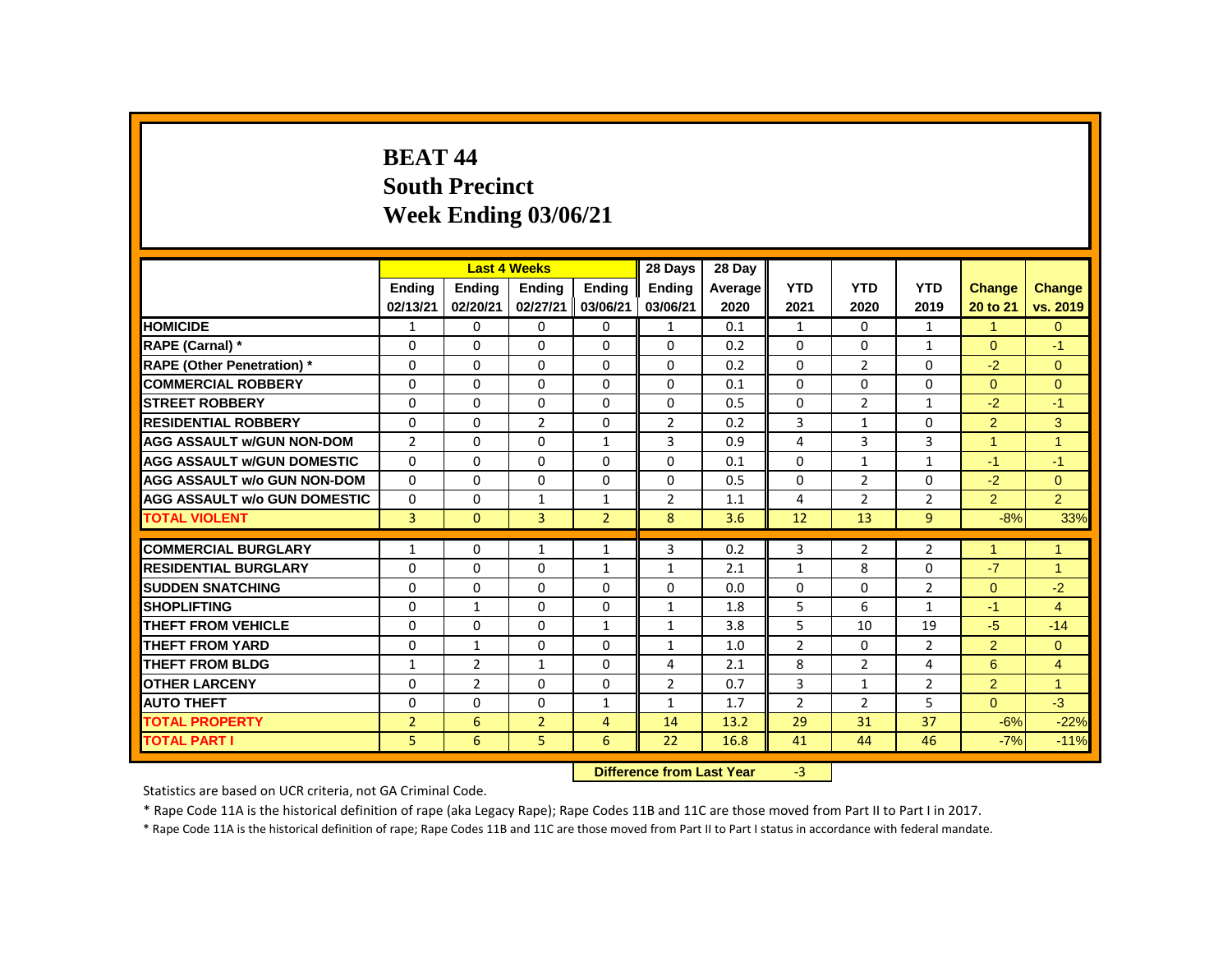# **BEAT 45 South Precinct Week Ending 03/06/21**

|                                     |                |               | <b>Last 4 Weeks</b> |                | 28 Days                   | 28 Day  |                 |                |                |                      |                |
|-------------------------------------|----------------|---------------|---------------------|----------------|---------------------------|---------|-----------------|----------------|----------------|----------------------|----------------|
|                                     | <b>Ending</b>  | <b>Ending</b> | <b>Ending</b>       | <b>Ending</b>  | Ending                    | Average | <b>YTD</b>      | <b>YTD</b>     | <b>YTD</b>     | <b>Change</b>        | <b>Change</b>  |
|                                     | 02/13/21       | 02/20/21      | 02/27/21            | 03/06/21       | 03/06/21                  | 2020    | 2021            | 2020           | 2019           | 20 to 21             | vs. 2019       |
| <b>HOMICIDE</b>                     | 0              | 0             | 0                   | 0              | 0                         | 0.1     | 0               | $\mathbf{1}$   | 0              | $-1$                 | $\Omega$       |
| RAPE (Carnal) *                     | 0              | 0             | 0                   | $\mathbf{1}$   | $\mathbf{1}$              | 0.2     | $\mathbf{1}$    | $\mathbf{1}$   | 0              | $\mathbf{0}$         | $\mathbf{1}$   |
| <b>RAPE (Other Penetration) *</b>   | 0              | 0             | $\Omega$            | 0              | $\Omega$                  | 0.1     | $\Omega$        | $\mathbf{1}$   | 0              | $-1$                 | $\Omega$       |
| <b>COMMERCIAL ROBBERY</b>           | $\mathbf{0}$   | $\Omega$      | $\Omega$            | $\Omega$       | $\Omega$                  | 0.3     | $\Omega$        | $\mathbf{1}$   | $\Omega$       | $-1$                 | $\Omega$       |
| <b>STREET ROBBERY</b>               | $\mathbf{1}$   | 0             | 0                   | 0              | $\mathbf{1}$              | 0.2     | $\mathbf{1}$    | 0              | 2              | $\mathbf{1}$         | $-1$           |
| <b>RESIDENTIAL ROBBERY</b>          | $\mathbf{0}$   | $\Omega$      | $\Omega$            | $\Omega$       | $\Omega$                  | 0.1     | $\Omega$        | $\Omega$       | 0              | $\Omega$             | $\Omega$       |
| <b>AGG ASSAULT w/GUN NON-DOM</b>    | $\Omega$       | 0             | 0                   | $\mathbf 0$    | $\mathbf 0$               | 0.6     | $\Omega$        | $\mathbf{1}$   | $\mathbf{1}$   | $-1$                 | $-1$           |
| <b>AGG ASSAULT w/GUN DOMESTIC</b>   | $\Omega$       | $\Omega$      | $\Omega$            | $\Omega$       | $\Omega$                  | 0.2     | $\Omega$        | $\Omega$       | $\mathbf{1}$   | $\Omega$             | $-1$           |
| <b>AGG ASSAULT w/o GUN NON-DOM</b>  | $\Omega$       | $\Omega$      | $\Omega$            | $\mathbf{1}$   | $\mathbf{1}$              | 0.6     | 3               | $\Omega$       | $\Omega$       | 3                    | 3              |
| <b>AGG ASSAULT W/o GUN DOMESTIC</b> | 0              | 0             | 0                   | 0              | 0                         | 0.5     | $\overline{2}$  | $\mathbf{1}$   | $\overline{2}$ | $\blacktriangleleft$ | $\Omega$       |
| <b>TOTAL VIOLENT</b>                | $\mathbf{1}$   | $\mathbf{0}$  | $\overline{0}$      | $\overline{2}$ | 3                         | 2.9     | $\overline{7}$  | 6              | 6              | 17%                  | 17%            |
| <b>COMMERCIAL BURGLARY</b>          | 0              | 0             | 0                   | 0              | 0                         | 0.2     | 0               | 0              | 1              | $\overline{0}$       | $-1$           |
| <b>RESIDENTIAL BURGLARY</b>         | 0              | $\Omega$      | $\Omega$            | $\Omega$       | $\Omega$                  | 0.8     | $\overline{2}$  | 3              | $\overline{2}$ | $-1$                 | $\Omega$       |
| <b>SUDDEN SNATCHING</b>             | 0              | $\mathbf 0$   | $\Omega$            | $\mathbf 0$    | $\Omega$                  | 0.1     | $\Omega$        | $\mathbf 0$    | $\Omega$       | $\Omega$             | $\overline{0}$ |
| <b>SHOPLIFTING</b>                  | 5              | 3             | $\mathbf{1}$        | 3              | 12                        | 2.5     | 18              | 4              | 25             | 14                   | $-7$           |
| <b>THEFT FROM VEHICLE</b>           | $\Omega$       | $\Omega$      | $\mathbf{1}$        | $\Omega$       | $\mathbf{1}$              | 3.7     | 5               | 5              | 6              | $\Omega$             | $-1$           |
| <b>THEFT FROM YARD</b>              | 0              | 0             | 0                   | $\mathbf{1}$   | $\mathbf{1}$              | 1.2     | 1               | $\overline{2}$ | 6              | $-1$                 | $-5$           |
| <b>THEFT FROM BLDG</b>              | $\mathbf{0}$   | $\Omega$      | $\Omega$            | $\Omega$       | $\Omega$                  | 1.0     | $\mathbf{1}$    | 4              | $\mathbf{1}$   | $-3$                 | $\Omega$       |
| <b>OTHER LARCENY</b>                | $\mathbf 0$    | $\Omega$      | $\Omega$            | $\mathbf 0$    | $\Omega$                  | 0.7     | $\Omega$        | $\overline{2}$ | $\Omega$       | $-2$                 | $\overline{0}$ |
| <b>AUTO THEFT</b>                   | $\overline{2}$ | $\Omega$      | $\mathbf{1}$        | $\Omega$       | 3                         | 1.7     | 4               | $\overline{2}$ | $\overline{2}$ | $\overline{2}$       | $\overline{2}$ |
| <b>TOTAL PROPERTY</b>               | $\overline{7}$ | 3             | 3                   | 4              | 17                        | 11.9    | 31              | 22             | 43             | 41%                  | $-28%$         |
| <b>TOTAL PART I</b>                 | 8              | 3             | $\overline{3}$      | 6              | 20                        | 14.8    | 38              | 28             | 49             | 36%                  | $-22%$         |
|                                     |                |               |                     |                | Difference from Last Year |         | 10 <sup>1</sup> |                |                |                      |                |

**Difference from Last Year** 10

Statistics are based on UCR criteria, not GA Criminal Code.

\* Rape Code 11A is the historical definition of rape (aka Legacy Rape); Rape Codes 11B and 11C are those moved from Part II to Part I in 2017.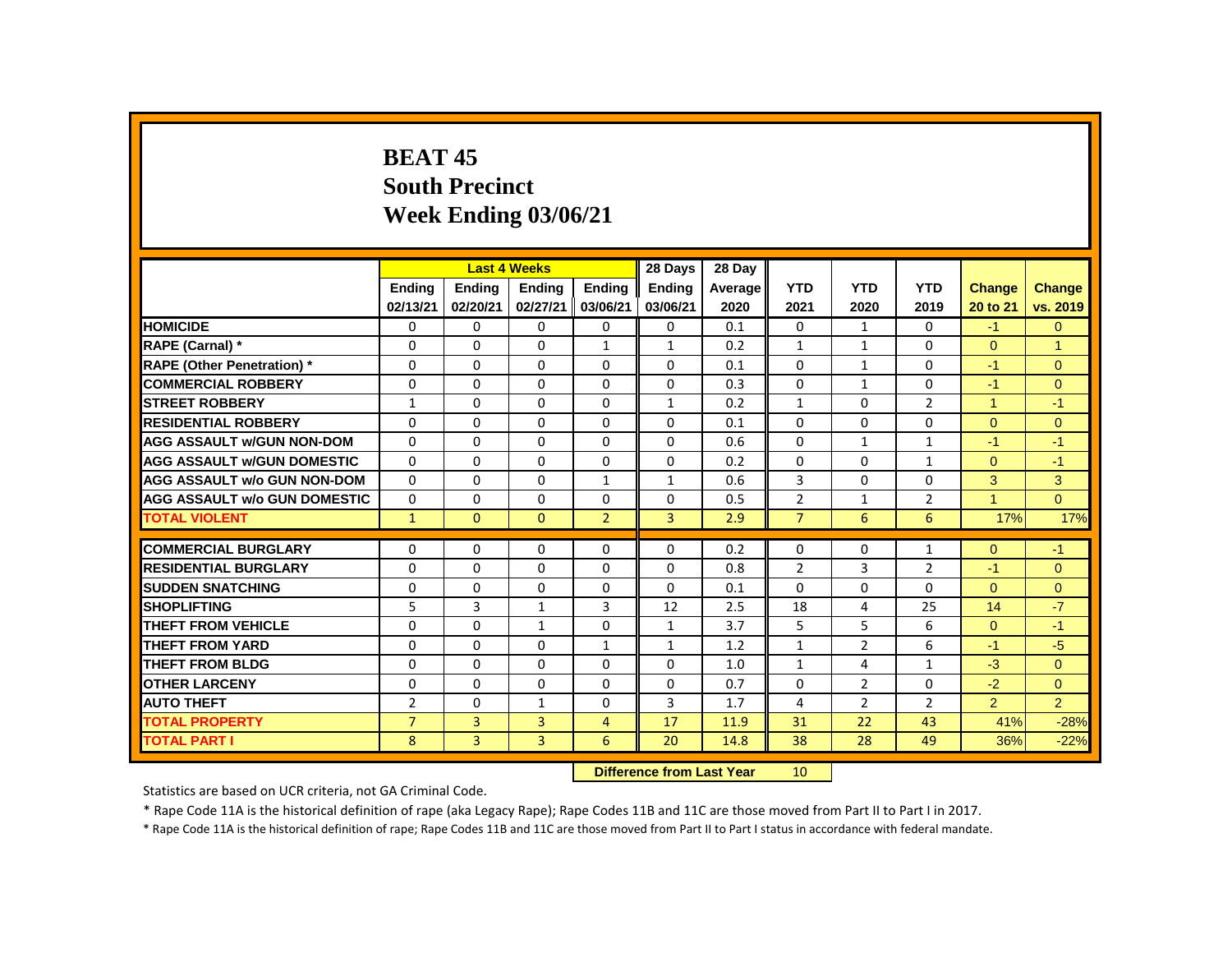# **BEAT 46 South Precinct Week Ending 03/06/21**

|                                     |              |                | <b>Last 4 Weeks</b> |                | 28 Days                   | 28 Day  |                 |                |                |                |                |
|-------------------------------------|--------------|----------------|---------------------|----------------|---------------------------|---------|-----------------|----------------|----------------|----------------|----------------|
|                                     | Ending       | <b>Ending</b>  | <b>Ending</b>       | Ending         | <b>Ending</b>             | Average | <b>YTD</b>      | <b>YTD</b>     | <b>YTD</b>     | <b>Change</b>  | Change         |
|                                     | 02/13/21     | 02/20/21       | 02/27/21            | 03/06/21       | 03/06/21                  | 2020    | 2021            | 2020           | 2019           | 20 to 21       | vs. 2020       |
| <b>HOMICIDE</b>                     | 0            | 0              | $\mathbf{0}$        | 0              | 0                         | 0.0     | 0               | 0              | $\overline{2}$ | $\Omega$       | $-2$           |
| RAPE (Carnal) *                     | $\mathbf{1}$ | $\Omega$       | $\Omega$            | $\Omega$       | $\mathbf{1}$              | 0.4     | $\mathbf{1}$    | $\mathbf{1}$   | $\Omega$       | $\Omega$       | $\overline{1}$ |
| <b>RAPE (Other Penetration)</b> *   | 0            | $\Omega$       | $\Omega$            | $\Omega$       | $\Omega$                  | 0.1     | $\Omega$        | $\Omega$       | $\Omega$       | $\Omega$       | $\mathbf{0}$   |
| <b>COMMERCIAL ROBBERY</b>           | $\Omega$     | $\Omega$       | $\Omega$            | $\Omega$       | $\Omega$                  | 0.1     | $\Omega$        | $\Omega$       | $\mathbf{1}$   | $\Omega$       | $-1$           |
| <b>STREET ROBBERY</b>               | 0            | 0              | $\mathbf{1}$        | 0              | $\mathbf{1}$              | 0.5     | $\mathbf{1}$    | $\overline{2}$ | 0              | $-1$           | $\overline{1}$ |
| <b>RESIDENTIAL ROBBERY</b>          | $\Omega$     | $\Omega$       | $\mathbf{1}$        | $\Omega$       | $\mathbf{1}$              | 0.0     | $\mathbf{1}$    | $\Omega$       | $\Omega$       | 1              | $\overline{1}$ |
| <b>AGG ASSAULT W/GUN NON-DOM</b>    | $\Omega$     | $\Omega$       | $\Omega$            | $\Omega$       | $\Omega$                  | 0.8     | $\mathbf{1}$    | $\overline{2}$ | $\mathbf{1}$   | $-1$           | $\mathbf{0}$   |
| <b>AGG ASSAULT W/GUN DOMESTIC</b>   | $\Omega$     | $\Omega$       | $\mathbf{1}$        | $\Omega$       | $\mathbf{1}$              | 0.2     | $\mathbf{1}$    | $\Omega$       | $\Omega$       | $\overline{1}$ | $\overline{1}$ |
| <b>AGG ASSAULT w/o GUN NON-DOM</b>  | $\Omega$     | $\Omega$       | $\mathbf{1}$        | $\mathbf{1}$   | $\overline{2}$            | 0.5     | 4               | $\mathbf{1}$   | $\Omega$       | 3              | $\overline{4}$ |
| <b>AGG ASSAULT W/o GUN DOMESTIC</b> | 0            | $\mathbf{1}$   | 0                   | $\mathbf{1}$   | $\overline{2}$            | 0.7     | 4               | 0              | $\overline{2}$ | $\overline{4}$ | $\overline{2}$ |
| <b>TOTAL VIOLENT</b>                | $\mathbf{1}$ | $\mathbf{1}$   | $\overline{4}$      | $\overline{2}$ | 8                         | 3.1     | 13              | 6              | 6              | 117%           | 117%           |
| <b>COMMERCIAL BURGLARY</b>          | 0            | 0              | 2                   | 0              | $\overline{2}$            | 0.3     | 3               | 0              | $\overline{2}$ | 3              | $\mathbf{1}$   |
| <b>RESIDENTIAL BURGLARY</b>         | $\Omega$     | $\Omega$       | $\Omega$            | $\Omega$       | $\Omega$                  | 1.6     | $\mathbf{1}$    | $\overline{2}$ | $\mathbf{1}$   | $-1$           | $\Omega$       |
| <b>SUDDEN SNATCHING</b>             | 0            | 0              | $\Omega$            | $\Omega$       | $\Omega$                  | 0.2     | $\Omega$        | $\mathbf{1}$   | 0              | $-1$           | $\mathbf{0}$   |
| <b>SHOPLIFTING</b>                  | $\Omega$     | $\mathbf{1}$   | $\Omega$            | 19             | 20                        | 5.6     | 26              | 16             | 26             | 10             | $\Omega$       |
| <b>THEFT FROM VEHICLE</b>           | $\mathbf{1}$ | $\Omega$       | $\mathbf{1}$        | $\overline{2}$ | 4                         | 2.5     | 9               | 3              | 9              | 6              | $\mathbf{0}$   |
| <b>THEFT FROM YARD</b>              | $\mathbf{1}$ | 0              | 0                   | $\mathbf 0$    | $\mathbf{1}$              | 0.9     | $\overline{2}$  | $\mathbf{1}$   | $\mathbf{1}$   | $\overline{1}$ | $\mathbf{1}$   |
| <b>THEFT FROM BLDG</b>              | $\Omega$     | $\Omega$       | $\Omega$            | $\mathbf{1}$   | $\mathbf{1}$              | 1.5     | 3               | 6              | $\overline{2}$ | $-3$           | $\mathbf{1}$   |
| <b>OTHER LARCENY</b>                | 0            | $\mathbf{1}$   | $\mathbf{1}$        | $\mathbf{1}$   | 3                         | 0.4     | 5               | $\mathbf{1}$   | 0              | $\overline{4}$ | 5              |
| <b>AUTO THEFT</b>                   | $\mathbf{1}$ | $\Omega$       | $\Omega$            | $\mathbf{1}$   | $\overline{2}$            | 0.7     | 5               | $\mathbf{1}$   | $\overline{7}$ | $\overline{4}$ | $-2$           |
| <b>TOTAL PROPERTY</b>               | 3            | $\overline{2}$ | $\overline{4}$      | 24             | 33                        | 13.7    | 54              | 31             | 48             | 74%            | 13%            |
| <b>TOTAL PART I</b>                 | 4            | $\overline{3}$ | 8                   | 26             | 41                        | 16.8    | 67              | 37             | 54             | 81%            | 24%            |
|                                     |              |                |                     |                | Difference from Last Year |         | 30 <sub>1</sub> |                |                |                |                |

**Difference from Last Year** 30

Statistics are based on UCR criteria, not GA Criminal Code.

\* Rape Code 11A is the historical definition of rape (aka Legacy Rape); Rape Codes 11B and 11C are those moved from Part II to Part I in 2017.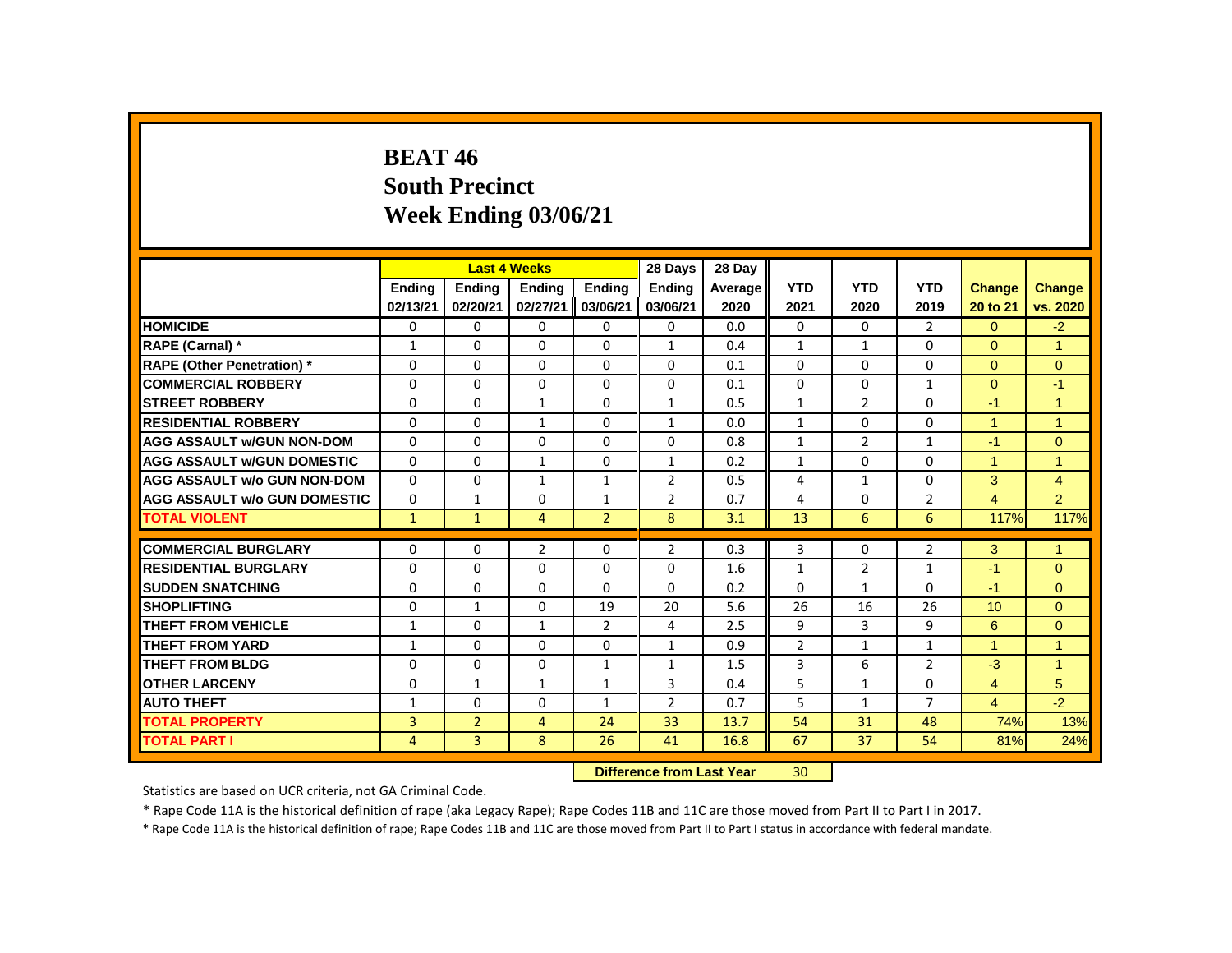# **BEAT 47 South Precinct Week Ending 03/06/21**

|                                     |               |                | <b>Last 4 Weeks</b> |              | 28 Days                   | 28 Day  |                |                |                |                      |                |
|-------------------------------------|---------------|----------------|---------------------|--------------|---------------------------|---------|----------------|----------------|----------------|----------------------|----------------|
|                                     | <b>Ending</b> | <b>Ending</b>  | <b>Ending</b>       | Ending       | Ending                    | Average | <b>YTD</b>     | <b>YTD</b>     | <b>YTD</b>     | <b>Change</b>        | Change         |
|                                     | 02/13/21      | 02/20/21       | 02/27/21            | 03/06/21     | 03/06/21                  | 2020    | 2021           | 2020           | 2019           | 20 to 21             | vs. 2019       |
| <b>HOMICIDE</b>                     | 0             | 0              | $\mathbf{0}$        | 0            | 0                         | 0.1     | $\mathbf{0}$   | $\mathbf{0}$   | $\mathbf{0}$   | $\Omega$             | $\mathbf{0}$   |
| RAPE (Carnal) *                     | 0             | $\Omega$       | $\Omega$            | $\Omega$     | $\Omega$                  | 0.0     | $\Omega$       | $\Omega$       | $\Omega$       | $\Omega$             | $\Omega$       |
| <b>RAPE (Other Penetration) *</b>   | 0             | 0              | 0                   | $\mathbf 0$  | 0                         | 0.0     | 0              | 0              | 0              | $\mathbf{0}$         | $\mathbf{0}$   |
| <b>COMMERCIAL ROBBERY</b>           | $\Omega$      | $\Omega$       | $\Omega$            | $\Omega$     | $\Omega$                  | 0.0     | $\Omega$       | $\Omega$       | $\Omega$       | $\Omega$             | $\Omega$       |
| <b>STREET ROBBERY</b>               | $\Omega$      | $\Omega$       | $\Omega$            | $\Omega$     | $\Omega$                  | 0.0     | $\Omega$       | $\Omega$       | $\Omega$       | $\Omega$             | $\Omega$       |
| <b>RESIDENTIAL ROBBERY</b>          | 0             | 0              | $\Omega$            | 0            | 0                         | 0.1     | 0              | $\mathbf{1}$   | 0              | $-1$                 | $\mathbf{0}$   |
| <b>AGG ASSAULT W/GUN NON-GUN</b>    | $\Omega$      | $\Omega$       | $\Omega$            | $\Omega$     | $\Omega$                  | 0.1     | $\Omega$       | $\Omega$       | $\Omega$       | $\Omega$             | $\mathbf{0}$   |
| <b>AGG ASSAULT w/GUN DOMESTIC</b>   | $\Omega$      | $\Omega$       | $\Omega$            | $\Omega$     | $\Omega$                  | 0.0     | $\Omega$       | $\Omega$       | $\Omega$       | $\Omega$             | $\Omega$       |
| <b>AGG ASSAULT w/o GUN NON-DOM</b>  | $\Omega$      | $\Omega$       | $\Omega$            | $\Omega$     | $\Omega$                  | 0.0     | $\Omega$       | $\Omega$       | $\Omega$       | $\Omega$             | $\mathbf{0}$   |
| <b>AGG ASSAULT W/o GUN DOMESTIC</b> | 0             | $\mathbf{1}$   | 0                   | 0            | $\mathbf{1}$              | 0.2     | $\mathbf{1}$   | 0              | $\mathbf{1}$   | $\blacktriangleleft$ | $\Omega$       |
| <b>TOTAL VIOLENT</b>                | $\mathbf{0}$  | $\mathbf{1}$   | $\mathbf{0}$        | $\mathbf{0}$ | $\mathbf{1}$              | 0.4     | $\mathbf{1}$   | $\mathbf{1}$   | $\mathbf{1}$   | 0%                   | 0%             |
| <b>COMMERCIAL BURGLARY</b>          | 0             | 0              | 0                   | 0            | 0                         | 0.0     | 0              | 0              | 0              | $\overline{0}$       | $\mathbf{0}$   |
| <b>RESIDENTIAL BURGLARY</b>         | 0             | $\Omega$       | $\Omega$            | $\Omega$     | 0                         | 0.5     | $\overline{2}$ | $\mathbf{1}$   | $\mathbf{1}$   | $\overline{1}$       | $\overline{1}$ |
| <b>SUDDEN SNATCHING</b>             | 0             | $\Omega$       | $\Omega$            | $\Omega$     | $\Omega$                  | 0.0     | $\Omega$       | $\Omega$       | $\Omega$       | $\Omega$             | $\mathbf{0}$   |
| <b>SHOPLIFTING</b>                  | $\Omega$      | $\Omega$       | $\Omega$            | $\Omega$     | $\Omega$                  | 0.0     | $\Omega$       | $\Omega$       | $\Omega$       | $\Omega$             | $\Omega$       |
| <b>THEFT FROM VEHICLE</b>           | 0             | $\mathbf{1}$   | $\mathbf{1}$        | $\mathbf{0}$ | $\overline{2}$            | 1.0     | $\mathbf{1}$   | $\overline{2}$ | 3              | $-1$                 | $-2$           |
| <b>THEFT FROM YARD</b>              | $\Omega$      | $\mathbf{1}$   | $\Omega$            | $\Omega$     | $\mathbf{1}$              | 0.5     | $\mathbf{1}$   | $\overline{2}$ | $\mathbf{1}$   | $-1$                 | $\Omega$       |
| <b>THEFT FROM BLDG</b>              | $\Omega$      | $\mathbf{1}$   | $\Omega$            | $\Omega$     | $\mathbf{1}$              | 0.2     | 4              | $\mathbf{1}$   | $\Omega$       | 3                    | $\overline{4}$ |
| <b>OTHER LARCENY</b>                | 0             | 0              | $\Omega$            | $\Omega$     | $\Omega$                  | 0.2     | $\Omega$       | $\Omega$       | $\overline{2}$ | $\overline{0}$       | $-2$           |
| <b>AUTO THEFT</b>                   | $\Omega$      | 0              | $\Omega$            | $\Omega$     | $\Omega$                  | 0.6     | $\Omega$       | $\Omega$       | $\Omega$       | $\overline{0}$       | $\overline{0}$ |
| <b>TOTAL PROPERTY</b>               | $\Omega$      | 3              | $\mathbf{1}$        | $\Omega$     | 4                         | 3.1     | 8              | 6              | $\overline{7}$ | 33%                  | 14%            |
| <b>TOTAL PART I</b>                 | $\Omega$      | $\overline{4}$ | $\mathbf{1}$        | $\Omega$     | 5                         | 3.5     | $\overline{9}$ | $\overline{7}$ | 8              | 29%                  | 13%            |
|                                     |               |                |                     |              | Difference from Last Year |         | $\mathcal{D}$  |                |                |                      |                |

**Difference from Last Year** 2

Statistics are based on UCR criteria, not GA Criminal Code.

\* Rape Code 11A is the historical definition of rape (aka Legacy Rape); Rape Codes 11B and 11C are those moved from Part II to Part I in 2017.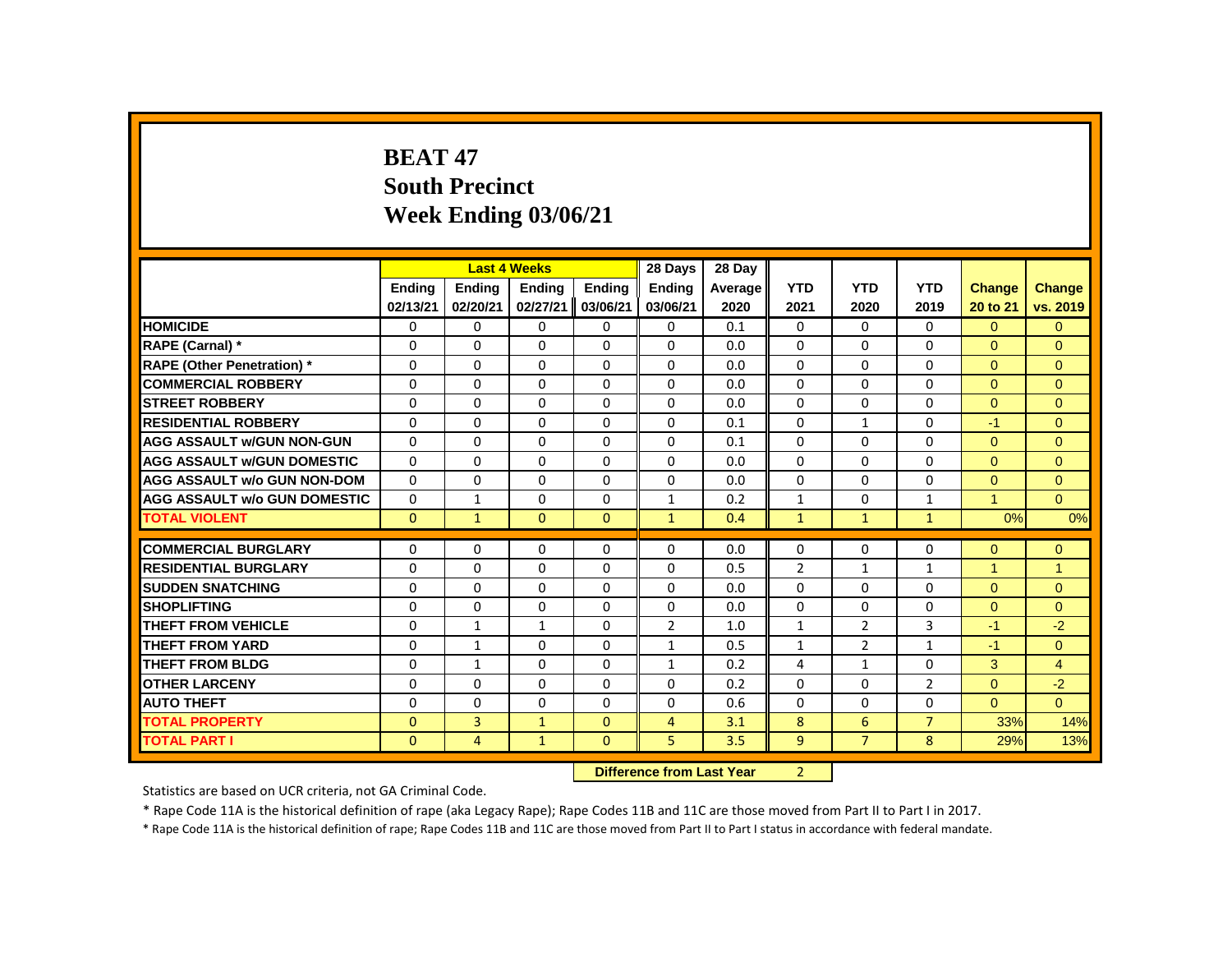# **BEAT 51 East Precinct Week Ending 03/06/21**

| <b>HOMICIDE</b><br>RAPE (Carnal) *<br><b>RAPE (Other Penetration) *</b><br><b>COMMERCIAL ROBBERY</b><br><b>STREET ROBBERY</b> | <b>Endina</b><br>02/13/21<br>0<br>0<br>0<br>$\Omega$ | <b>Ending</b><br>02/20/21<br>0<br>$\Omega$<br>0 | <b>Endina</b><br>02/27/21<br>$\Omega$<br>$\Omega$ | <b>Endina</b><br>03/06/21<br>0 | <b>Endina</b><br>03/06/21<br>$\mathbf{0}$ | Average<br>2020<br>0.2 | <b>YTD</b><br>2021 | <b>YTD</b><br>2020 | <b>YTD</b><br>2019 | <b>Change</b><br>20 to 21 | <b>Change</b><br>vs. 2019 |
|-------------------------------------------------------------------------------------------------------------------------------|------------------------------------------------------|-------------------------------------------------|---------------------------------------------------|--------------------------------|-------------------------------------------|------------------------|--------------------|--------------------|--------------------|---------------------------|---------------------------|
|                                                                                                                               |                                                      |                                                 |                                                   |                                |                                           |                        |                    |                    |                    |                           |                           |
|                                                                                                                               |                                                      |                                                 |                                                   |                                |                                           |                        |                    |                    |                    |                           |                           |
|                                                                                                                               |                                                      |                                                 |                                                   |                                |                                           |                        | 0                  | $\Omega$           | $\mathbf{1}$       | $\Omega$                  | $-1$                      |
|                                                                                                                               |                                                      |                                                 |                                                   | $\Omega$                       | $\Omega$                                  | 0.1                    | $\Omega$           | $\Omega$           | $\Omega$           | $\Omega$                  | $\Omega$                  |
|                                                                                                                               |                                                      |                                                 | $\Omega$                                          | $\mathbf{0}$                   | 0                                         | 0.1                    | $\mathbf{1}$       | 0                  | $\Omega$           | 1                         | $\mathbf{1}$              |
|                                                                                                                               |                                                      | $\Omega$                                        | $\Omega$                                          | $\Omega$                       | $\Omega$                                  | 0.0                    | $\Omega$           | $\Omega$           | $\Omega$           | $\Omega$                  | $\mathbf{0}$              |
|                                                                                                                               | $\mathbf{1}$                                         | $\Omega$                                        | $\Omega$                                          | $\Omega$                       | $\mathbf{1}$                              | 0.3                    | 3                  | $\Omega$           | $\Omega$           | 3                         | 3                         |
| <b>RESIDENTIAL ROBBERY</b>                                                                                                    | $\Omega$                                             | 0                                               | $\Omega$                                          | $\mathbf{0}$                   | $\Omega$                                  | 0.1                    | $\mathbf{1}$       | 0                  | $\Omega$           | 1                         | 1                         |
| <b>AGG ASSAULT w/GUN NON-DOM</b>                                                                                              | $\Omega$                                             | $\mathbf{1}$                                    | $\Omega$                                          | $\overline{2}$                 | 3                                         | 2.1                    | 4                  | $\overline{2}$     | 4                  | $\overline{2}$            | $\mathbf{0}$              |
| <b>AGG ASSAULT W/GUN DOMESTIC</b>                                                                                             | $\Omega$                                             | $\Omega$                                        | $\Omega$                                          | $\Omega$                       | $\Omega$                                  | 0.2                    | $\Omega$           | $\Omega$           | $\Omega$           | $\Omega$                  | $\Omega$                  |
| <b>AGG ASSAULT w/o GUN NON-DOM</b>                                                                                            | $\Omega$                                             | $\mathbf{0}$                                    | $\mathbf{1}$                                      | $\mathbf{0}$                   | $\mathbf{1}$                              | 1.5                    | 3                  | $\overline{2}$     | 3                  | $\mathbf{1}$              | $\Omega$                  |
| <b>AGG ASSAULT w/o GUN DOMESTIC</b>                                                                                           | $\Omega$                                             | 0                                               | $\Omega$                                          | $\mathbf{0}$                   | $\Omega$                                  | 1.5                    | $\overline{2}$     | 3                  | $\overline{2}$     | $-1$                      | $\Omega$                  |
| <b>TOTAL VIOLENT</b>                                                                                                          | $\mathbf{1}$                                         | $\mathbf{1}$                                    | $\mathbf{1}$                                      | $\overline{2}$                 | 5                                         | 6.0                    | 14                 | $\overline{7}$     | 10                 | 100%                      | 40%                       |
| <b>COMMERCIAL BURGLARY</b>                                                                                                    | 0                                                    | $\mathbf{1}$                                    | $\Omega$                                          | $\mathbf{0}$                   | $\mathbf{1}$                              | 0.3                    | $\mathbf{1}$       | $\overline{2}$     | $\mathbf{1}$       | $-1$                      | $\mathbf{0}$              |
| <b>RESIDENTIAL BURGLARY</b>                                                                                                   | $\mathbf{1}$                                         | $\mathbf{1}$                                    | $\Omega$                                          | 0                              | $\overline{2}$                            | 1.5                    | 6                  | 5                  | 10                 | $\mathbf{1}$              | $-4$                      |
| <b>SUDDEN SNATCHING</b>                                                                                                       | 0                                                    | 0                                               | 0                                                 | $\mathbf{0}$                   | 0                                         | 0.1                    | 0                  | 0                  | 0                  | $\overline{0}$            | $\mathbf{0}$              |
| <b>SHOPLIFTING</b>                                                                                                            | 0                                                    | $\mathbf{1}$                                    | $\Omega$                                          | $\mathbf{0}$                   | $\mathbf{1}$                              | 1.2                    | 3                  | 5                  | $\overline{4}$     | $-2$                      | $-1$                      |
| <b>THEFT FROM VEHICLE</b>                                                                                                     | $\overline{2}$                                       | $\mathbf{1}$                                    | $\mathbf{1}$                                      | $\Omega$                       | $\overline{4}$                            | 2.2                    | 6                  | 10                 | 6                  | $-4$                      | $\Omega$                  |
| <b>THEFT FROM YARD</b>                                                                                                        | 0                                                    | $\Omega$                                        | $\Omega$                                          | $\Omega$                       | $\Omega$                                  | 1.2                    | $\mathbf{1}$       | 6                  | $\mathbf{1}$       | $-5$                      | $\Omega$                  |
| <b>THEFT FROM BLDG</b>                                                                                                        | $\mathbf{1}$                                         | $\Omega$                                        | $\Omega$                                          | $\mathbf{1}$                   | $\overline{2}$                            | 1.8                    | $\overline{2}$     | 8                  | $\mathbf{1}$       | $-6$                      | 1                         |
| <b>OTHER LARCENY</b>                                                                                                          | 0                                                    | 0                                               | $\overline{2}$                                    | $\mathbf{0}$                   | $\overline{2}$                            | 0.6                    | 3                  | $\overline{2}$     | 4                  | 1                         | $-1$                      |
| <b>AUTO THEFT</b>                                                                                                             | 0                                                    | $\mathbf{1}$                                    | $\Omega$                                          | $\Omega$                       | $\mathbf{1}$                              | 1.5                    | 3                  | 3                  | 6                  | $\Omega$                  | $-3$                      |
| <b>TOTAL PROPERTY</b>                                                                                                         | 4                                                    | 5                                               | 3                                                 | $\mathbf{1}$                   | 13                                        | 10.4                   | 25                 | 41                 | 33                 | $-39%$                    |                           |
| <b>TOTAL PART I</b>                                                                                                           | 5                                                    | 6                                               | 4                                                 | 3                              | 18                                        | 16.4                   | 39                 | 48                 | 43                 |                           | $-24%$                    |
|                                                                                                                               |                                                      |                                                 |                                                   |                                |                                           |                        |                    |                    |                    | $-19%$                    | $-9%$                     |

**Difference from Last Year** -9

Statistics are based on UCR criteria, not GA Criminal Code.

\* Rape Code 11A is the historical definition of rape (aka Legacy Rape); Rape Codes 11B and 11C are those moved from Part II to Part I in 2017.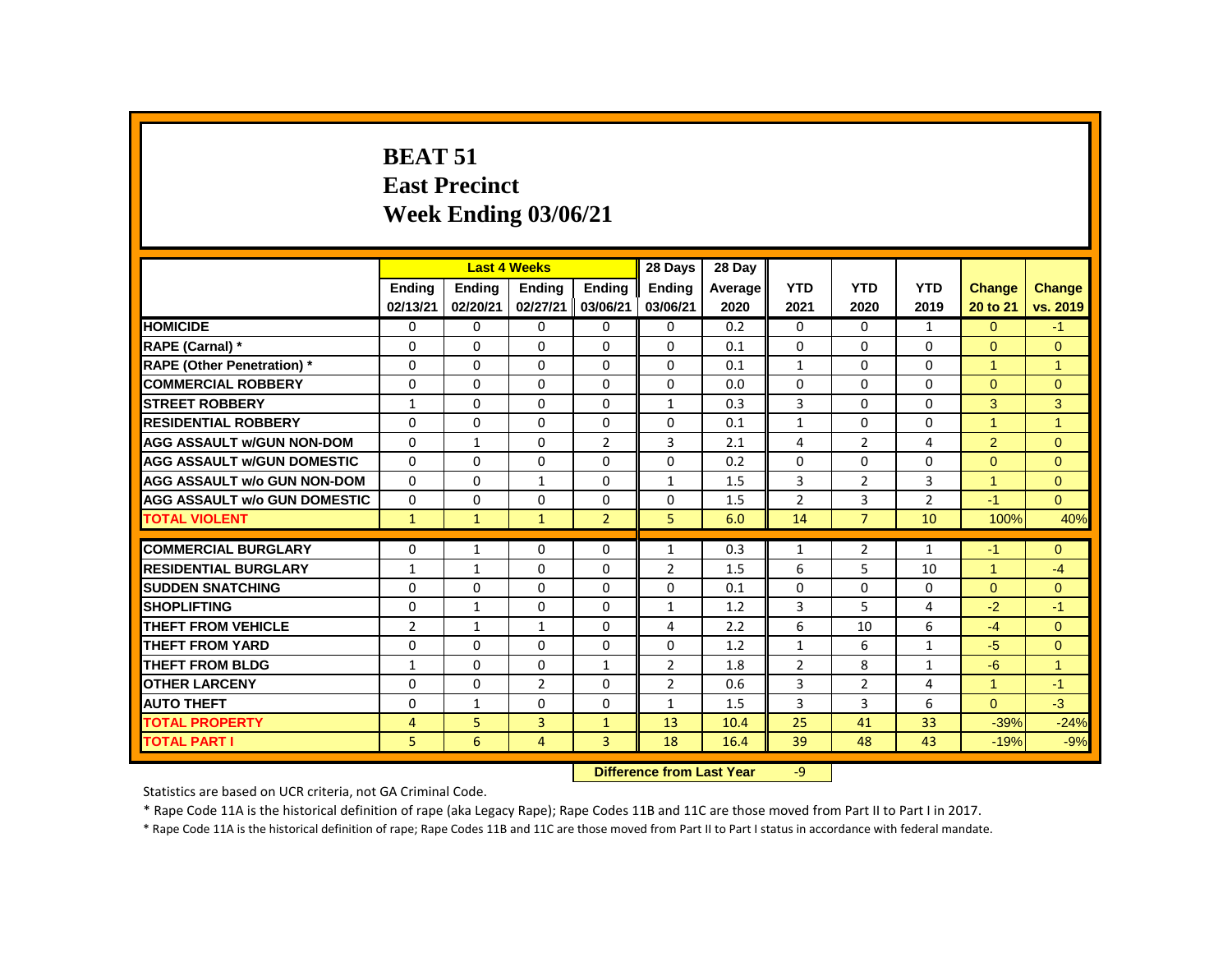# **BEAT 52 East Precinct Week Ending 03/06/21**

|                                     |                |               | <b>Last 4 Weeks</b> |               | 28 Days        | 28 Day                    |                |                |                |               |                |
|-------------------------------------|----------------|---------------|---------------------|---------------|----------------|---------------------------|----------------|----------------|----------------|---------------|----------------|
|                                     | <b>Endina</b>  | <b>Endina</b> | <b>Endina</b>       | <b>Endina</b> | <b>Endina</b>  | Average                   | <b>YTD</b>     | <b>YTD</b>     | <b>YTD</b>     | <b>Change</b> | <b>Change</b>  |
|                                     | 02/13/21       | 02/20/21      | 02/27/21            | 03/06/21      | 03/06/21       | 2020                      | 2021           | 2020           | 2019           | 20 to 21      | vs. 2019       |
| <b>HOMICIDE</b>                     | 0              | 0             | 0                   | $\mathbf{0}$  | 0              | 0.1                       | $\mathbf{0}$   | $\Omega$       | $\mathbf{0}$   | $\Omega$      | $\overline{0}$ |
| RAPE (Carnal) *                     | 0              | 0             | 0                   | $\mathbf{0}$  | 0              | 0.1                       | $\Omega$       | 0              | $\Omega$       | $\Omega$      | $\Omega$       |
| <b>RAPE (Other Penetration)</b> *   | 0              | $\mathbf{0}$  | $\Omega$            | $\Omega$      | 0              | 0.0                       | $\Omega$       | $\mathbf{0}$   | $\Omega$       | $\Omega$      | $\mathbf{0}$   |
| <b>COMMERCIAL ROBBERY</b>           | $\Omega$       | $\mathbf{0}$  | $\Omega$            | $\mathbf{0}$  | $\Omega$       | 0.2                       | $\Omega$       | $\Omega$       | $\Omega$       | $\Omega$      | $\Omega$       |
| <b>STREET ROBBERY</b>               | 0              | $\Omega$      | $\Omega$            | $\mathbf{1}$  | $\mathbf{1}$   | 0.4                       | $\mathbf{1}$   | 0              | $\mathbf{1}$   | $\mathbf{1}$  | $\Omega$       |
| <b>RESIDENTIAL ROBBERY</b>          | 0              | $\Omega$      | $\Omega$            | $\Omega$      | $\Omega$       | 0.1                       | $\Omega$       | $\Omega$       | $\overline{2}$ | $\Omega$      | $-2$           |
| <b>AGG ASSAULT w/GUN NON-DOM</b>    | 0              | $\Omega$      | $\Omega$            | $\mathbf{1}$  | $\mathbf{1}$   | 1.0                       | 3              | $\mathbf{1}$   | $\overline{2}$ | 2             | 1              |
| <b>AGG ASSAULT w/GUN DOMESTIC</b>   | $\Omega$       | $\mathbf{0}$  | $\Omega$            | $\mathbf{1}$  | $\mathbf{1}$   | 0.3                       | $\mathbf{1}$   | $\mathbf{1}$   | $\Omega$       | $\Omega$      | $\mathbf{1}$   |
| <b>AGG ASSAULT w/o GUN NON-DOM</b>  | $\Omega$       | 0             | 0                   | $\mathbf{0}$  | 0              | 0.9                       | $\Omega$       | 3              | $\mathbf{1}$   | $-3$          | $-1$           |
| <b>AGG ASSAULT w/o GUN DOMESTIC</b> | 0              | $\mathbf{1}$  | 0                   | $\Omega$      | 1              | 1.1                       | 3              | 6              | 3              | $-3$          | $\Omega$       |
| <b>TOTAL VIOLENT</b>                | $\Omega$       | $\mathbf{1}$  | $\Omega$            | 3             | 4              | 4.1                       | 8              | 11             | 9              | $-27%$        | $-11%$         |
| <b>COMMERCIAL BURGLARY</b>          | 0              | $\Omega$      | $\Omega$            | $\Omega$      | $\Omega$       | 0.2                       | $\Omega$       | $\mathbf{1}$   | $\Omega$       | $-1$          | $\Omega$       |
| <b>RESIDENTIAL BURGLARY</b>         | $\mathbf{1}$   | 0             | 0                   | $\mathbf{1}$  | $\overline{2}$ | 2.4                       | 6              | 5              | 10             | 1             | $-4$           |
| <b>SUDDEN SNATCHING</b>             | 0              | 0             | $\Omega$            | $\Omega$      | $\Omega$       | 0.2                       | $\Omega$       | $\overline{2}$ | $\Omega$       | $-2$          | $\Omega$       |
| <b>SHOPLIFTING</b>                  | 0              | $\mathbf{0}$  | $\Omega$            | $\mathbf{0}$  | $\mathbf{0}$   | 0.6                       | $\Omega$       | 3              | $\Omega$       | $-3$          | $\mathbf{0}$   |
| <b>THEFT FROM VEHICLE</b>           | $\Omega$       | $\Omega$      | $\Omega$            | $\Omega$      | $\Omega$       | 4.5                       | $\overline{2}$ | 13             | 9              | $-11$         | $-7$           |
| <b>THEFT FROM YARD</b>              | 0              | 0             | 0                   | 0             | 0              | 2.0                       | $\mathbf{1}$   | 3              | $\overline{2}$ | $-2$          | $-1$           |
| <b>THEFT FROM BLDG</b>              | 0              | 0             | 0                   | $\mathbf{1}$  | $\mathbf{1}$   | 1.7                       | 4              | 9              | $\overline{7}$ | $-5$          | $-3$           |
| <b>OTHER LARCENY</b>                | 1              | $\mathbf 0$   | $\Omega$            | $\mathbf{1}$  | $\overline{2}$ | 2.0                       | 4              | $\overline{2}$ | 0              | 2             | $\overline{4}$ |
| <b>AUTO THEFT</b>                   | $\Omega$       | $\Omega$      | $\mathbf{1}$        | $\mathbf{0}$  | $\mathbf{1}$   | 1.5                       | $\mathbf{1}$   | 3              | 5              | $-2$          | $-4$           |
| <b>TOTAL PROPERTY</b>               | $\overline{2}$ | $\mathbf{0}$  | $\mathbf{1}$        | 3             | 6              | 15.1                      | 18             | 41             | 33             | $-56%$        | $-45%$         |
| <b>TOTAL PART I</b>                 | $\overline{2}$ | $\mathbf{1}$  | $\mathbf{1}$        | 6             | 10             | 19.3                      | 26             | 52             | 42             | $-50%$        | $-38%$         |
|                                     |                |               |                     |               |                | Difference from Loot Vear | 2C             |                |                |               |                |

 **Difference from Last Year** -26

Statistics are based on UCR criteria, not GA Criminal Code.

\* Rape Code 11A is the historical definition of rape (aka Legacy Rape); Rape Codes 11B and 11C are those moved from Part II to Part I in 2017.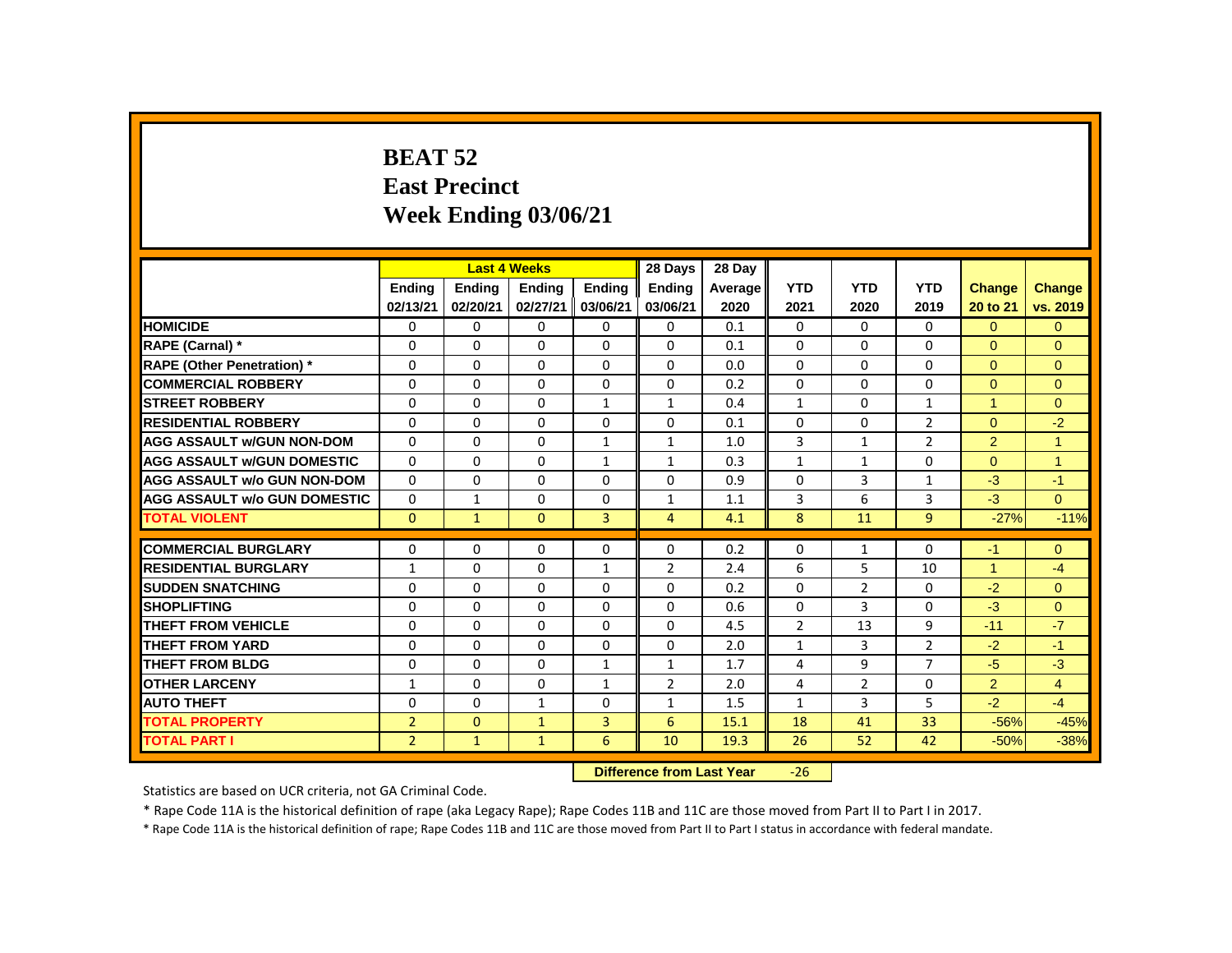# **BEAT 53 East Precinct Week Ending 03/06/21**

|                                     |                |                | <b>Last 4 Weeks</b> |                | 28 Days                   | 28 Dav  |                         |                |                |                      |                      |
|-------------------------------------|----------------|----------------|---------------------|----------------|---------------------------|---------|-------------------------|----------------|----------------|----------------------|----------------------|
|                                     | <b>Endina</b>  | <b>Ending</b>  | <b>Ending</b>       | Endina         | <b>Endina</b>             | Average | <b>YTD</b>              | <b>YTD</b>     | <b>YTD</b>     | <b>Change</b>        | <b>Change</b>        |
|                                     | 02/13/21       | 02/20/21       | 02/27/21            | 03/06/21       | 03/06/21                  | 2020    | 2021                    | 2020           | 2019           | 20 to 21             | vs. 2019             |
| <b>HOMICIDE</b>                     | 0              | $\Omega$       | $\Omega$            | $\mathbf{0}$   | $\Omega$                  | 0.1     | $\mathbf{1}$            | $\mathbf{0}$   | $\mathbf{0}$   | $\mathbf{1}$         | $\mathbf{1}$         |
| RAPE (Carnal) *                     | $\Omega$       | $\Omega$       | $\Omega$            | $\Omega$       | $\Omega$                  | 0.0     | 0                       | $\Omega$       | $\Omega$       | $\Omega$             | $\overline{0}$       |
| <b>RAPE (Other Penetration)</b> *   | $\Omega$       | $\Omega$       | $\Omega$            | $\Omega$       | $\Omega$                  | 0.2     | $\Omega$                | $\mathbf{1}$   | $\Omega$       | $-1$                 | $\Omega$             |
| <b>COMMERCIAL ROBBERY</b>           | $\mathbf{0}$   | $\Omega$       | $\Omega$            | $\Omega$       | $\Omega$                  | 0.0     | $\Omega$                | $\Omega$       | $\Omega$       | $\Omega$             | $\Omega$             |
| <b>STREET ROBBERY</b>               | $\Omega$       | $\Omega$       | $\Omega$            | $\Omega$       | $\Omega$                  | 0.6     | $\Omega$                | $\mathbf{1}$   | $\mathbf{1}$   | $-1$                 | $-1$                 |
| <b>RESIDENTIAL ROBBERY</b>          | 0              | $\Omega$       | $\Omega$            | $\Omega$       | $\Omega$                  | 0.1     | $\Omega$                | $\mathbf{1}$   | $\Omega$       | $-1$                 | $\Omega$             |
| <b>AGG ASSAULT W/GUN NON-DOM</b>    | $\Omega$       | $\Omega$       | $\Omega$            | $\Omega$       | $\Omega$                  | 1.2     | $\mathbf{1}$            | $\overline{2}$ | $\overline{2}$ | $-1$                 | $-1$                 |
| <b>AGG ASSAULT W/GUN DOMESTIC</b>   | $\mathbf 0$    | $\Omega$       | $\Omega$            | $\Omega$       | $\Omega$                  | 0.4     | $\mathbf{1}$            | $\mathbf{1}$   | $\mathbf{1}$   | $\overline{0}$       | $\pmb{0}$            |
| <b>AGG ASSAULT w/o GUN NON-DOM</b>  | $\mathbf{1}$   | $\Omega$       | $\Omega$            | $\mathbf{1}$   | $\overline{2}$            | 1.2     | 3                       | 4              | $\Omega$       | $-1$                 | 3                    |
| <b>AGG ASSAULT W/o GUN DOMESTIC</b> | 0              | 0              | $\mathbf{1}$        | $\Omega$       | $\mathbf{1}$              | 1.5     | 4                       | 1              | 3              | 3                    | $\blacktriangleleft$ |
| <b>TOTAL VIOLENT</b>                | $\mathbf{1}$   | $\Omega$       | $\mathbf{1}$        | $\mathbf{1}$   | $\overline{3}$            | 5.2     | 10                      | 11             | $\overline{7}$ | $-9%$                | 43%                  |
| <b>COMMERCIAL BURGLARY</b>          | 0              | 0              | $\Omega$            | $\Omega$       | $\Omega$                  | 0.2     | 0                       | $\mathbf{1}$   | $\Omega$       | $-1$                 | $\overline{0}$       |
| <b>RESIDENTIAL BURGLARY</b>         | $\mathbf{1}$   | $\Omega$       | $\Omega$            | $\Omega$       | $\mathbf{1}$              | 3.0     | $\mathbf{1}$            | 5              | 11             | $-4$                 | $-10$                |
| <b>SUDDEN SNATCHING</b>             | $\Omega$       | $\Omega$       | $\Omega$            | $\Omega$       | $\Omega$                  | 0.0     | $\Omega$                | $\Omega$       | $\Omega$       | $\Omega$             | $\overline{0}$       |
| <b>SHOPLIFTING</b>                  | $\mathbf{0}$   | $\Omega$       | $\Omega$            | $\Omega$       | $\Omega$                  | 0.2     | $\Omega$                | $\Omega$       | $\Omega$       | $\Omega$             | $\overline{0}$       |
| <b>THEFT FROM VEHICLE</b>           | $\mathbf{1}$   | $\Omega$       | $\mathbf{1}$        | $\Omega$       | $\overline{2}$            | 3.6     | $\overline{7}$          | 9              | 10             | $-2$                 | $-3$                 |
| <b>THEFT FROM YARD</b>              | 0              | $\mathbf{1}$   | 0                   | $\Omega$       | 1                         | 1.0     | $\overline{2}$          | 3              | 1              | $-1$                 | $\blacktriangleleft$ |
| <b>THEFT FROM BLDG</b>              | $\Omega$       | $\overline{2}$ | $\Omega$            | $\Omega$       | $\overline{2}$            | 2.4     | 3                       | $\overline{2}$ | 8              | $\blacktriangleleft$ | $-5$                 |
| <b>OTHER LARCENY</b>                | $\mathbf{0}$   | $\Omega$       | $\Omega$            | $\Omega$       | $\Omega$                  | 0.5     | $\Omega$                | 3              | 4              | $-3$                 | $-4$                 |
| <b>AUTO THEFT</b>                   | $\Omega$       | $\Omega$       | $\Omega$            | 1              | $\mathbf{1}$              | 1.6     | 5                       | $\overline{2}$ | 6              | 3                    | $-1$                 |
| <b>TOTAL PROPERTY</b>               | $\overline{2}$ | 3              | $\mathbf{1}$        | $\mathbf{1}$   | $\overline{7}$            | 12.4    | 18                      | 25             | 40             | $-28%$               | $-55%$               |
| <b>TOTAL PART I</b>                 | $\overline{3}$ | $\overline{3}$ | 2 <sup>2</sup>      | 2 <sup>1</sup> | 10                        | 17.6    | 28                      | 36             | 47             | $-22%$               | $-40%$               |
|                                     |                |                |                     |                | Difference from Last Vear |         | $\overline{\mathbf{R}}$ |                |                |                      |                      |

**Difference from Last Year** -8

Statistics are based on UCR criteria, not GA Criminal Code.

\* Rape Code 11A is the historical definition of rape (aka Legacy Rape); Rape Codes 11B and 11C are those moved from Part II to Part I in 2017.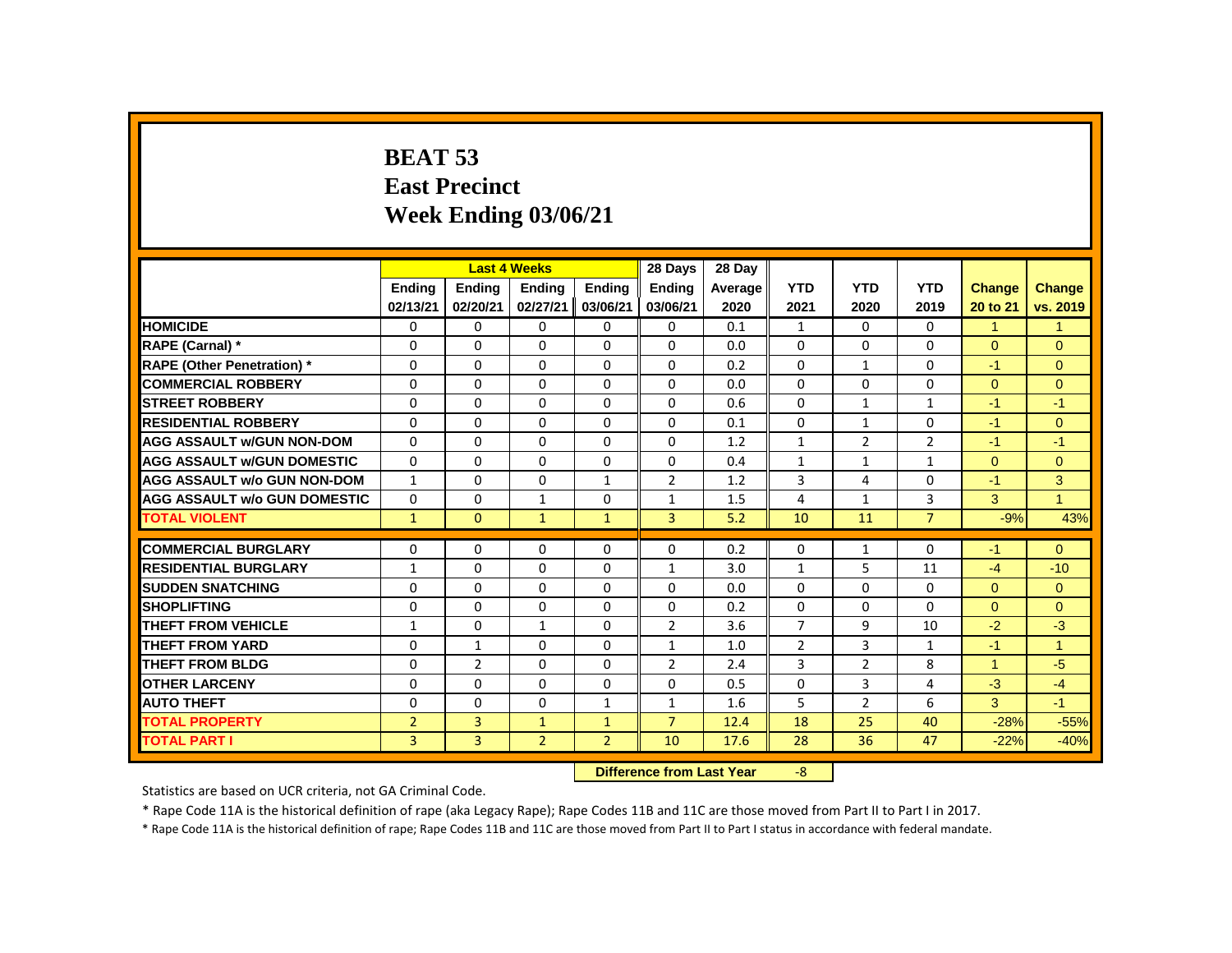# **BEAT 54 East Precinct Week Ending 03/06/21**

|                                     |               |                | <b>Last 4 Weeks</b> |                | 28 Days                   | 28 Day  |                |                |                |                |                |
|-------------------------------------|---------------|----------------|---------------------|----------------|---------------------------|---------|----------------|----------------|----------------|----------------|----------------|
|                                     | <b>Endina</b> | <b>Endina</b>  | <b>Endina</b>       | <b>Endina</b>  | <b>Endina</b>             | Average | <b>YTD</b>     | <b>YTD</b>     | <b>YTD</b>     | <b>Change</b>  | <b>Change</b>  |
|                                     | 02/13/21      | 02/20/21       | 02/27/21            | 03/06/21       | 03/06/21                  | 2020    | 2021           | 2020           | 2019           | 20 to 21       | vs. 2019       |
| <b>HOMICIDE</b>                     | 0             | 0              | 0                   | 0              | 0                         | 0.0     | $\mathbf{0}$   | $\mathbf{0}$   | $\mathbf{0}$   | $\overline{0}$ | $\overline{0}$ |
| RAPE (Carnal) *                     | 0             | $\Omega$       | $\Omega$            | $\mathbf{0}$   | $\Omega$                  | 0.0     | $\mathbf{1}$   | $\Omega$       | $\mathbf{1}$   | 1              | $\Omega$       |
| RAPE (Other Penetration) *          | 0             | $\mathbf 0$    | $\Omega$            | 0              | $\Omega$                  | 0.2     | $\Omega$       | $\Omega$       | 0              | $\Omega$       | $\mathbf{0}$   |
| <b>COMMERCIAL ROBBERY</b>           | $\Omega$      | $\mathbf{0}$   | $\mathbf{1}$        | $\mathbf{0}$   | $\mathbf{1}$              | 0.5     | $\mathbf{1}$   | 3              | $\mathbf{1}$   | $-2$           | $\Omega$       |
| <b>STREET ROBBERY</b>               | 0             | $\Omega$       | $\Omega$            | 0              | $\Omega$                  | 0.5     | $\Omega$       | $\mathbf{1}$   | 3              | $-1$           | $-3$           |
| <b>RESIDENTIAL ROBBERY</b>          | $\Omega$      | $\mathbf{0}$   | 0                   | $\mathbf{0}$   | 0                         | 0.0     | $\mathbf{0}$   | $\mathbf{0}$   | 0              | $\Omega$       | $\mathbf{0}$   |
| <b>AGG ASSAULT w/GUN NON-DOM</b>    | 0             | $\mathbf{1}$   | $\mathbf{1}$        | $\mathbf{1}$   | 3                         | 1.5     | $\overline{7}$ | $\mathbf{1}$   | 6              | 6              | $\overline{1}$ |
| <b>AGG ASSAULT w/GUN DOMESTIC</b>   | $\Omega$      | $\mathbf{0}$   | $\Omega$            | $\Omega$       | $\Omega$                  | 0.2     | 0              | $\Omega$       | $\Omega$       | $\Omega$       | $\mathbf{0}$   |
| <b>AGG ASSAULT w/o GUN NON-DOM</b>  | $\Omega$      | $\Omega$       | $\mathbf{1}$        | $\Omega$       | $\mathbf{1}$              | 0.8     | $\mathbf{1}$   | $\mathbf{1}$   | $\mathbf{1}$   | $\Omega$       | $\Omega$       |
| <b>AGG ASSAULT w/o GUN DOMESTIC</b> | 0             | 0              | 0                   | $\mathbf{1}$   | 1                         | 0.2     | 1              | $\overline{2}$ | $\mathbf{1}$   | $-1$           | $\Omega$       |
| <b>TOTAL VIOLENT</b>                | $\mathbf{0}$  | $\mathbf{1}$   | 3                   | $\overline{2}$ | 6                         | 3.8     | 11             | 8              | 13             | 38%            | $-15%$         |
| <b>COMMERCIAL BURGLARY</b>          | 0             | $\Omega$       | $\Omega$            | 0              | 0                         | 0.1     | $\Omega$       | 0              | $\mathbf{1}$   | $\Omega$       | $-1$           |
| <b>RESIDENTIAL BURGLARY</b>         | 0             | 1              | 0                   | 1              | $\overline{2}$            | 2.5     | 3              | 6              | 5              | $-3$           | $-2$           |
| <b>SUDDEN SNATCHING</b>             | 0             | 0              | 0                   | $\mathbf{0}$   | $\Omega$                  | 0.2     | $\Omega$       | 0              | $\overline{2}$ | $\Omega$       | $-2$           |
| <b>SHOPLIFTING</b>                  | 0             | $\mathbf{0}$   | 1                   | $\mathbf{0}$   | $\mathbf{1}$              | 4.1     | $\overline{7}$ | 11             | $\overline{7}$ | $-4$           | $\Omega$       |
| THEFT FROM VEHICLE                  | 0             | $\Omega$       | $\mathbf{1}$        | $\Omega$       | $\mathbf{1}$              | 3.5     | 3              | 17             | 31             | $-14$          | $-28$          |
| <b>THEFT FROM YARD</b>              | 0             | 0              | $\mathbf{1}$        | $\mathbf{1}$   | $\overline{2}$            | 2.0     | 4              | 3              | 6              | $\mathbf{1}$   | $-2$           |
| <b>THEFT FROM BLDG</b>              | 0             | $\mathbf{1}$   | $\Omega$            | $\mathbf{0}$   | $\mathbf{1}$              | 1.6     | $\overline{2}$ | 8              | 3              | $-6$           | $-1$           |
| <b>OTHER LARCENY</b>                | 0             | $\Omega$       | $\Omega$            | $\mathbf{1}$   | $\mathbf{1}$              | 1.1     | 4              | 4              | $\overline{2}$ | $\Omega$       | 2              |
| <b>AUTO THEFT</b>                   | $\Omega$      | $\Omega$       | $\overline{2}$      | $\mathbf{0}$   | $\overline{2}$            | 1.9     | $\overline{7}$ | $\overline{2}$ | 8              | 5              | $-1$           |
| <b>TOTAL PROPERTY</b>               | $\Omega$      | $\overline{2}$ | 5                   | 3              | 10                        | 16.9    | 30             | 51             | 65             | $-41%$         | $-54%$         |
| <b>TOTAL PART I</b>                 | $\mathbf{0}$  | 3              | 8                   | 5              | 16                        | 20.7    | 41             | 59             | 78             | $-31%$         | $-47%$         |
|                                     |               |                |                     |                | Difference from Loot Vear |         | 10             |                |                |                |                |

**Difference from Last Year** -18

Statistics are based on UCR criteria, not GA Criminal Code.

\* Rape Code 11A is the historical definition of rape (aka Legacy Rape); Rape Codes 11B and 11C are those moved from Part II to Part I in 2017.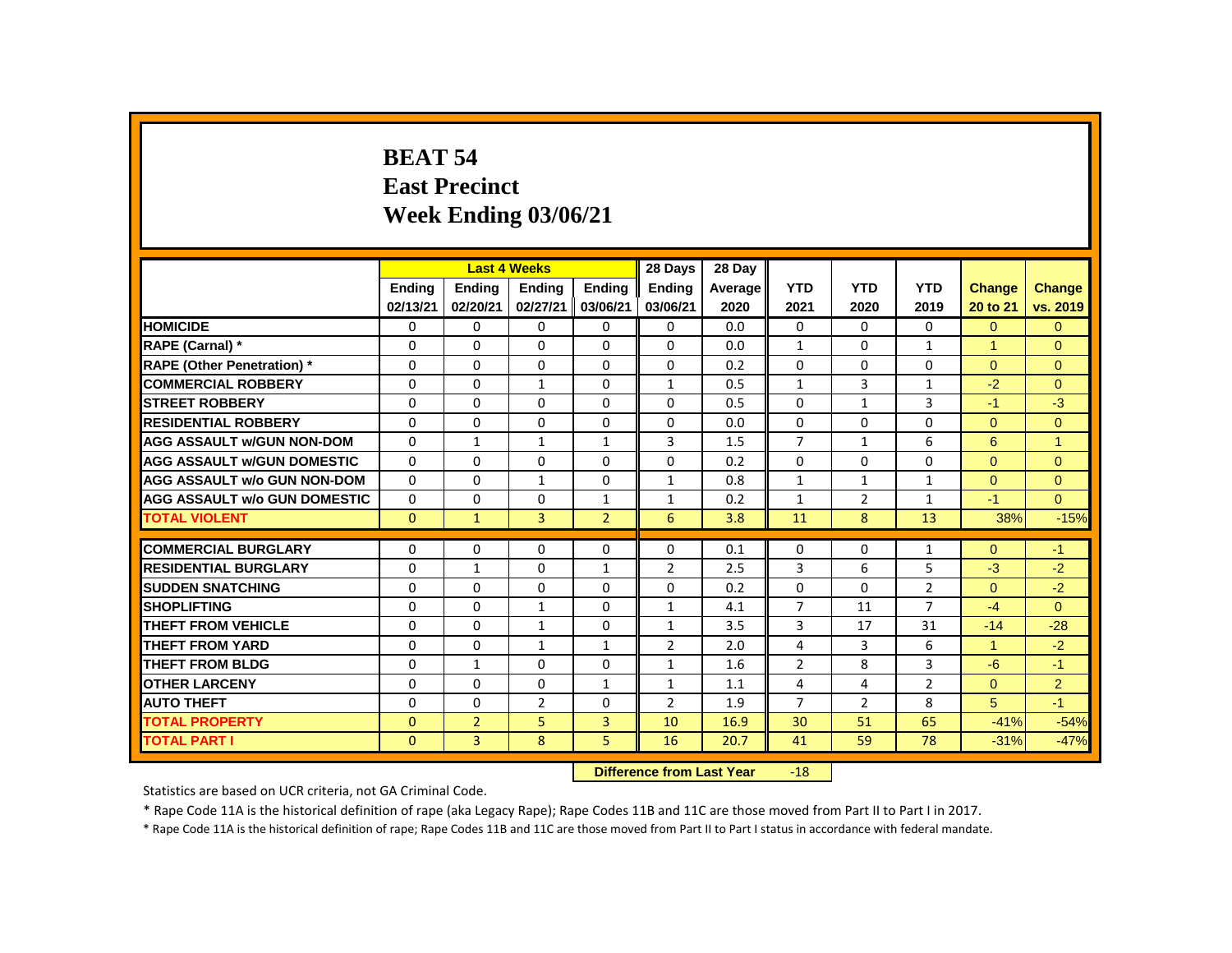# **BEAT 55 East Precinct Week Ending 03/06/21**

|                                     |                |                | <b>Last 4 Weeks</b> |                | 28 Days                   | 28 Day  |                |                |                |                      |                      |
|-------------------------------------|----------------|----------------|---------------------|----------------|---------------------------|---------|----------------|----------------|----------------|----------------------|----------------------|
|                                     | <b>Endina</b>  | <b>Ending</b>  | <b>Ending</b>       | <b>Ending</b>  | <b>Ending</b>             | Average | <b>YTD</b>     | <b>YTD</b>     | <b>YTD</b>     | <b>Change</b>        | Change               |
|                                     | 02/13/21       | 02/20/21       | 02/27/21            | 03/06/21       | 03/06/21                  | 2020    | 2021           | 2020           | 2019           | 20 to 21             | vs. 2019             |
| <b>HOMICIDE</b>                     | 0              | 0              | $\mathbf 0$         | $\mathbf 0$    | 0                         | 0.2     | $\Omega$       | $\Omega$       | $\Omega$       | $\overline{0}$       | $\mathbf{0}$         |
| RAPE (Carnal) *                     | 0              | $\Omega$       | $\Omega$            | $\Omega$       | $\Omega$                  | 0.0     | $\Omega$       | $\Omega$       | $\mathbf{1}$   | $\Omega$             | $-1$                 |
| <b>RAPE (Other Penetration)</b> *   | 0              | $\Omega$       | $\Omega$            | $\Omega$       | $\mathbf{0}$              | 0.0     | $\Omega$       | $\Omega$       | $\Omega$       | $\Omega$             | $\mathbf{0}$         |
| <b>COMMERCIAL ROBBERY</b>           | $\Omega$       | $\Omega$       | $\Omega$            | $\Omega$       | $\Omega$                  | 0.2     | $\Omega$       | $\mathbf{0}$   | $\Omega$       | $\Omega$             | $\Omega$             |
| <b>STREET ROBBERY</b>               | $\Omega$       | $\Omega$       | $\Omega$            | $\Omega$       | $\Omega$                  | 0.2     | $\Omega$       | $\mathbf{1}$   | $\mathbf{1}$   | $-1$                 | $-1$                 |
| <b>RESIDENTIAL ROBBERY</b>          | $\Omega$       | $\Omega$       | $\Omega$            | $\Omega$       | $\Omega$                  | 0.1     | $\Omega$       | $\mathbf{0}$   | 0              | $\Omega$             | $\mathbf{0}$         |
| <b>AGG ASSAULT w/GUN NON- DOM</b>   | $\Omega$       | $\Omega$       | $\Omega$            | $\Omega$       | $\Omega$                  | 0.5     | $\mathbf{1}$   | $\Omega$       | $\Omega$       | 1                    | $\overline{1}$       |
| <b>AGG ASSAULT W/GUN DOMESTIC</b>   | $\Omega$       | 0              | 0                   | 0              | 0                         | 0.1     | $\Omega$       | $\mathbf{0}$   | 0              | $\mathbf{0}$         | $\mathbf{0}$         |
| <b>AGG ASSAULT w/o GUN NON-DOM</b>  | $\Omega$       | $\Omega$       | $\Omega$            | $\Omega$       | $\Omega$                  | 0.2     | $\Omega$       | $\Omega$       | $\mathbf{1}$   | $\Omega$             | $-1$                 |
| <b>AGG ASSAULT W/o GUN DOMESTIC</b> | 0              | 0              | 0                   | $\Omega$       | 0                         | 0.5     | $\mathbf{0}$   | $\overline{2}$ | $\mathbf{1}$   | $-2$                 | $-1$                 |
| <b>TOTAL VIOLENT</b>                | $\mathbf{0}$   | $\overline{0}$ | $\overline{0}$      | $\mathbf{0}$   | $\mathbf{0}$              | 2.0     | $\mathbf{1}$   | $\overline{3}$ | $\overline{4}$ | $-67%$               | $-75%$               |
| <b>COMMERCIAL BURGLARY</b>          | $\Omega$       | $\Omega$       | $\Omega$            | $\overline{2}$ | $\overline{2}$            | 0.2     | $\overline{2}$ | $\mathbf{1}$   | $\Omega$       | $\blacktriangleleft$ | $\overline{2}$       |
| <b>RESIDENTIAL BURGLARY</b>         | $\Omega$       | $\Omega$       | $\Omega$            | $\Omega$       | $\Omega$                  | 0.6     | 3              | 4              | 5              | $-1$                 | $-2$                 |
| <b>SUDDEN SNATCHING</b>             | $\Omega$       | $\Omega$       | $\Omega$            | $\Omega$       | $\Omega$                  | 0.0     | $\Omega$       | $\Omega$       | $\mathbf{1}$   | $\Omega$             | $-1$                 |
| <b>SHOPLIFTING</b>                  | $\overline{7}$ | $\overline{2}$ | $\overline{2}$      | $\overline{2}$ | 13                        | 9.7     | 19             | 49             | 32             | $-30$                | $-13$                |
| <b>THEFT FROM VEHICLE</b>           | $\mathbf{1}$   | $\mathbf{1}$   | $\Omega$            | $\mathbf{1}$   | $\overline{3}$            | 2.5     | 4              | 4              | 8              | $\Omega$             | $-4$                 |
| <b>THEFT FROM YARD</b>              | $\mathbf{0}$   | $\Omega$       | $\Omega$            | $\Omega$       | $\Omega$                  | 1.1     | $\mathbf{1}$   | $\overline{2}$ | 4              | $-1$                 | $-3$                 |
| <b>THEFT FROM BLDG</b>              | 0              | $\mathbf{1}$   | $\Omega$            | $\Omega$       | $\mathbf{1}$              | 1.1     | 3              | 4              | $\overline{2}$ | $-1$                 | $\blacktriangleleft$ |
| <b>OTHER LARCENY</b>                | $\Omega$       | $\Omega$       | $\Omega$            | $\Omega$       | $\Omega$                  | 0.2     | $\mathbf{1}$   | $\mathbf{1}$   | $\Omega$       | $\Omega$             | $\overline{1}$       |
| <b>AUTO THEFT</b>                   | $\Omega$       | $\mathbf{1}$   | 3                   | $\overline{2}$ | 6                         | 1.1     | 6              | $\overline{2}$ | $\overline{3}$ | $\overline{4}$       | $\overline{3}$       |
| <b>TOTAL PROPERTY</b>               | 8              | 5              | 5                   | $\overline{7}$ | 25                        | 16.5    | 39             | 67             | 55             | $-42%$               | $-29%$               |
| <b>TOTAL PART I</b>                 | 8              | 5              | 5                   | $\overline{7}$ | 25                        | 18.5    | 40             | 70             | 59             | $-43%$               | $-32%$               |
|                                     |                |                |                     |                | Difference from Lost Voor |         | 20             |                |                |                      |                      |

**Difference from Last Year** -30

Statistics are based on UCR criteria, not GA Criminal Code.

\* Rape Code 11A is the historical definition of rape (aka Legacy Rape); Rape Codes 11B and 11C are those moved from Part II to Part I in 2017.